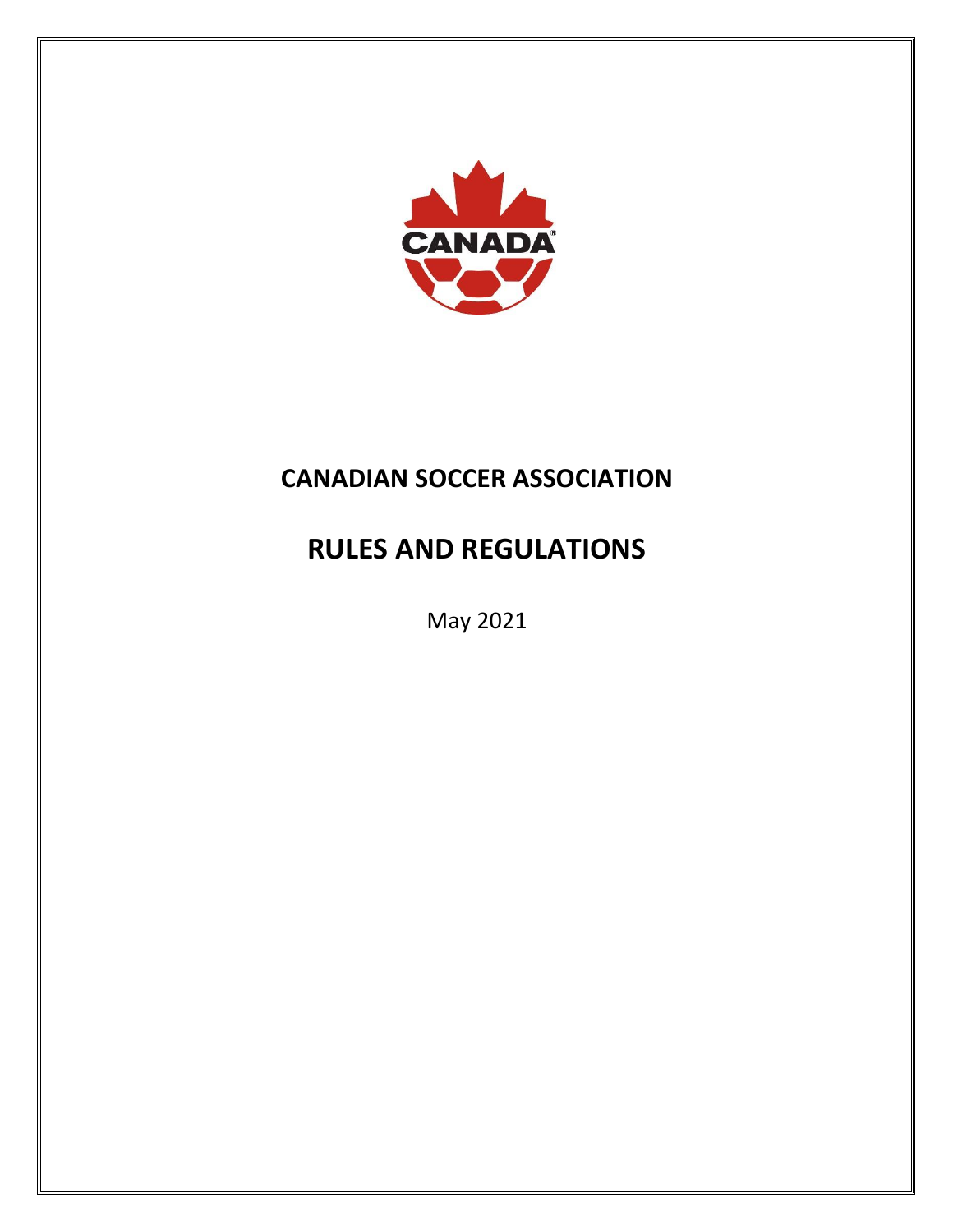| <b>Contents</b> |                                                                             |
|-----------------|-----------------------------------------------------------------------------|
| 1.              |                                                                             |
| 2.              |                                                                             |
| 3.              |                                                                             |
| 4.              |                                                                             |
| 5.              |                                                                             |
| 6.              |                                                                             |
| 7.              |                                                                             |
| 8.              | TRIAL PERMITS FOR CLUBS IN MEMBERSHIP OF MEMBER ASSOCIATIONS 14             |
| 9.              |                                                                             |
| 10.             |                                                                             |
| 11.             |                                                                             |
| 12.             |                                                                             |
| 13.             |                                                                             |
| 14.             |                                                                             |
| 15.             |                                                                             |
| 16.             |                                                                             |
| 17.             | .22                                                                         |
| 18.             |                                                                             |
| 19.             |                                                                             |
| 20.             | REGULATIONS FOR THE REGISTRATION AND CONTROL OF REFEREES (Futsal Edition)52 |
| 21.             |                                                                             |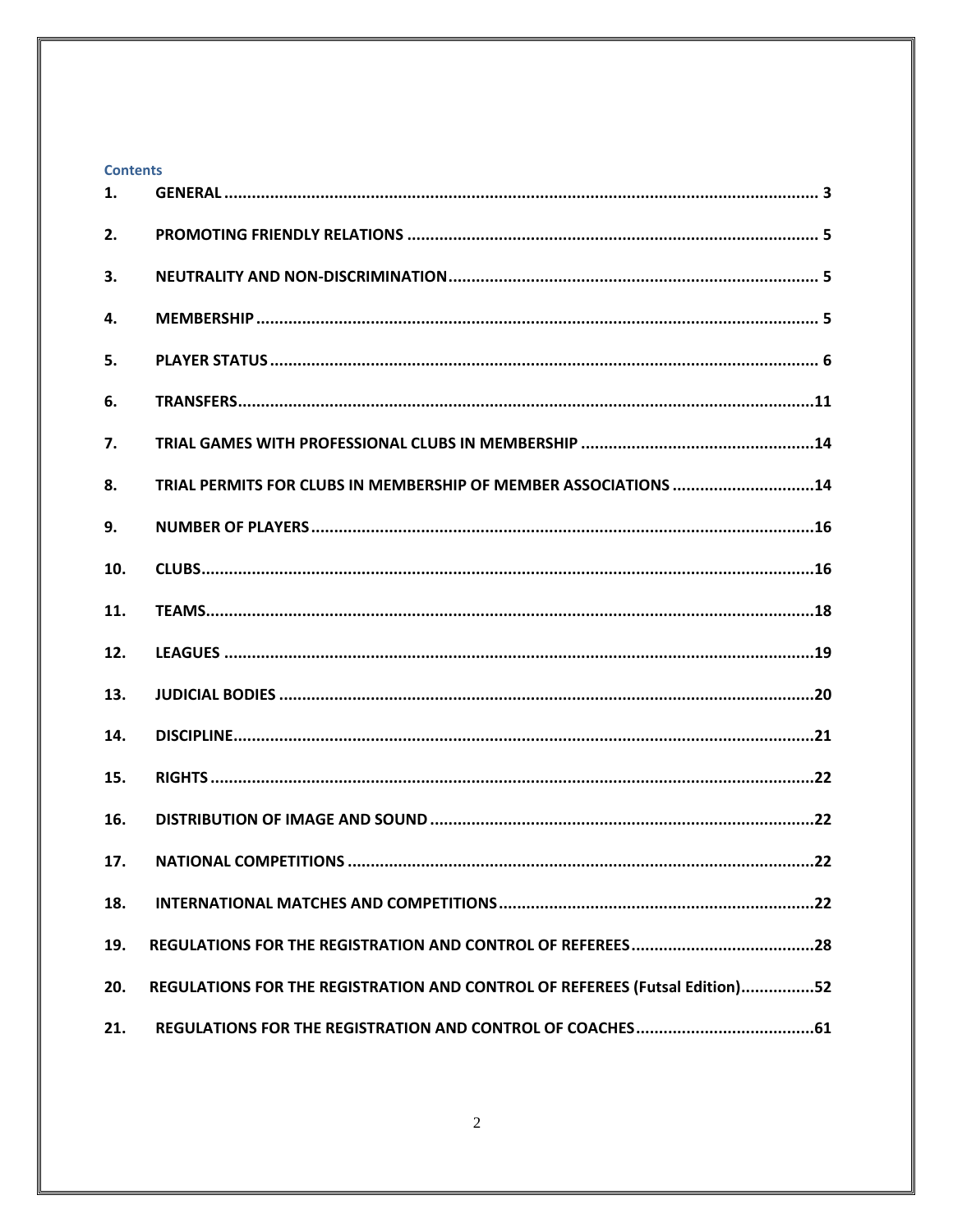#### <span id="page-2-0"></span>**<sup>1</sup>**. **GENERAL**

#### **1.1** Definitions

In these Canada Soccer Rules and Regulations, unless the context requires otherwise:

**"Academy"** see "Club";

**"Arbitration Tribunal"** means a panel of one or more adjudicators which is convened, as an alternative to the Ordinary Courts, to resolve a dispute by hearing evidence brought by both sides and making a decision;

**"Articles"** means the original or restated Canada Soccer Articles of Incorporation or Articles of Amendment, Amalgamation, Continuance, Reorganization, Arrangement or Revival;

**"Associate Member"** means a non-voting member of Canada Soccer, properly constituted in Canada, which advances and promote the game of soccer for the development of the sport.

**"Association Football"** ("Association Soccer") means the game controlled by FIFA and organized in accordance with the IFAB Laws of the Game;

**"Board"** means the Board of Directors of Canada Soccer;

**"By-laws"** means the Canada Soccer By-laws in force and effect;

**"Canada Connect"** means an online electronic information system that records the registration (as defined herein) of all professional and amateur players registered directly with Canada Soccer including any Clubs which participate in the Canadian Championships.

**"CAS (TAS)"** means Court of Arbitration for Sport (Tribunal Arbitral du Sport) located in Lausanne (Switzerland);

**"Club"** means an organization operating one or more teams that is subordinate to Canada Soccer or a Member Association;

**"Code of Conduct and Ethics"** means the Canada Soccer Code of Conduct and Ethics;

**"Concacaf"** means The Confederation of North, Central America, and Caribbean Association Football; **"Director"** means a member of the Board of Directors;

**"Disciplinary Code"** means the Canada Soccer Disciplinary Code;

**"Electronic Player Registration System"** means an online electronic information system with the ability to record the registration (as defined herein) of all players at their Member Association. The electronic player registration system must be linked with the National Soccer Registry through its automated programming interface ("API") in order to exchange information electronically. Through the FIFA Connect System API, the electronic player registration system must provide all registration information for all players from the age of 12 and, in particular, must assign each player a FIFA ID.

**"FIFA"** means Fédération Internationale de Football Association;

**"FIFA Connect System"** means an information system designed and implemented by FIFA that provides the FIFA ID and the API that provides the technical interface between electronic domestic transfer systems, electronic player registration systems and TMS for the electronic exchange of information; **"FIFA ID"** means the worldwide unique identifier given by the FIFA Connect System to each club, association and player;

**"FIFA Member Association"** means a soccer (football) organization recognized by, and a Member of, FIFA;

**"General Secretary"** means the General Secretary of Canada Soccer;

**"IFAB"** means the International Football Association Board;

**"International transfer"** means the movement of the registration of a player from one FIFA Member Association to another FIFA Member Association;

**"Judicial Bodies"** means the Disciplinary Committee, Appeals Committee, Ethics Committee, and Players' Status Committee of Canada Soccer;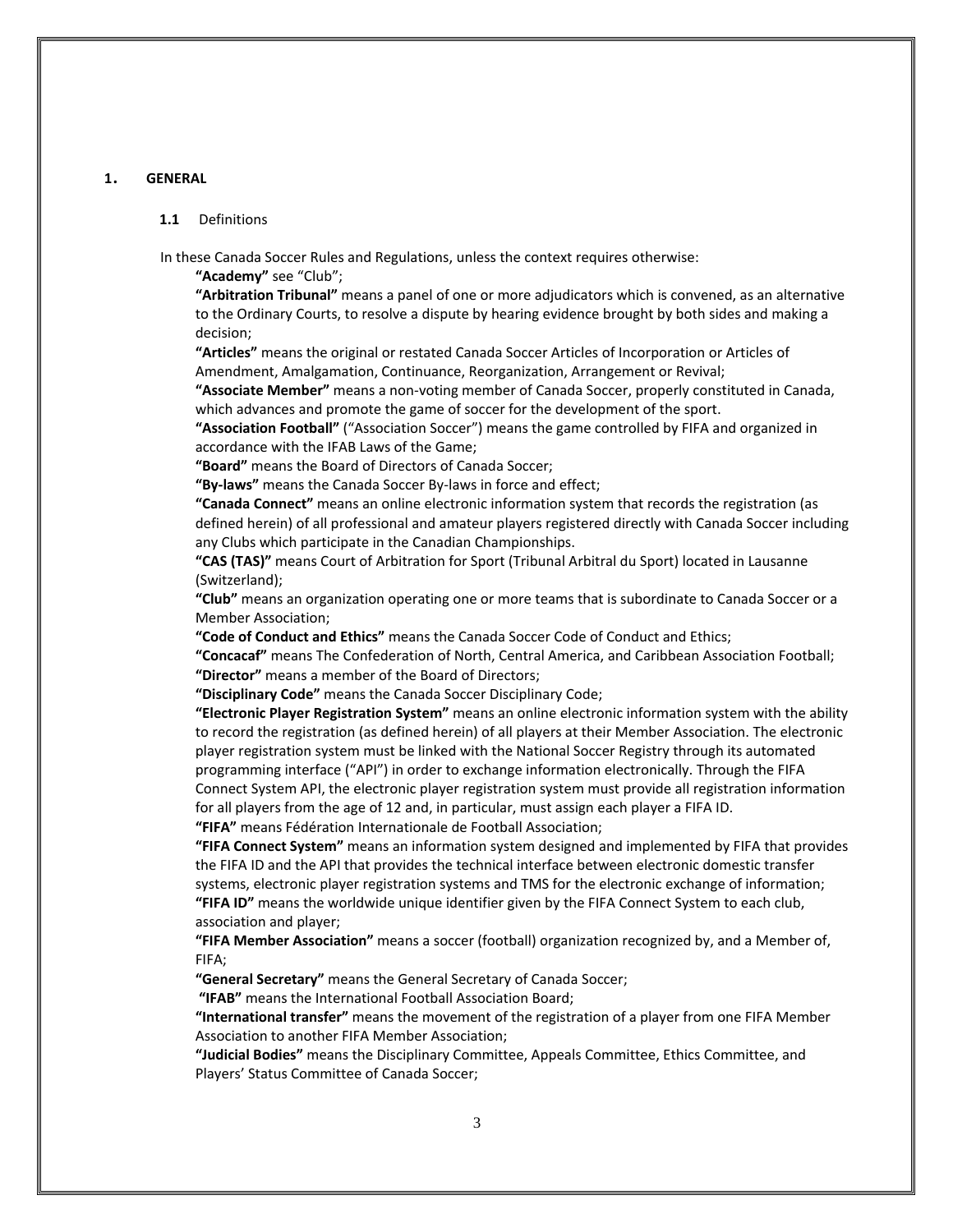**"League"** means an organization providing competition for Clubs or teams that are subordinate to Canada Soccer or a Member Association;

**"Member"** means a Voting Member or Non-Voting Member;

**"Member Association"** means a soccer (football) association operating within Canada, which has been admitted into membership of Canada Soccer;

**"National Soccer Registry"** means an information system designed and implemented by Canada Soccer that provides the Canada Soccer ID and the API that provides the technical interface between the FIFA Connect System and the Member Association electronic player registration systems for the electronic exchange of information;

**"Officials"** means anyone, with the exception of players, performing an activity connected with Association Soccer, regardless of title, the type of activity (administrative, sporting or any other) and the duration of the activity. Officials include, but are not limited to, all Directors, Officers, committee members, coaches, trainers, referees, assistant referees, fourth officials, match commissioners, referee assessors, diversity officers, persons in charge of safety, and any other person responsible for technical, medical and/or administrative matters in Canada Soccer, its Members, clubs or leagues, as well as all other persons obliged to comply with the Canada Soccer By-laws;

**"Ordinary Court"** means a court of law that hears public and private legal disputes;

**"Player"** means a soccer (football), futsal or beach player registered with Canada Soccer or one of its Member Associations;

**"Rules and Regulations"** means the Rules and Regulations of Canada Soccer;

**"Registration"** means the act of making a written record containing details of a player that includes and not limited to:

- the start date of the registration (format: dd/mm/yyyy);
- the full name (first, middle and last names) of the player;
- date of birth, gender, nationality and status as an amateur or a professional;
- the type(s) of football the player will play (for eg. soccer / futsal / beach;
- the name of the club where the player will play (including the FIFA ID of the club);
- the training categorisation of the club at the moment of registration;
- the FIFA ID of the player;
- the FIFA ID of the Member Association.

**"SDRCC"** means The Sport Dispute Resolution Centre of Canada, which acts as an arbitration and mediation tribunal for Canada Soccer

- **1.2** Canada Soccer (Canada Soccer) shall affiliate with the Fédération Internationale de Football Association (FIFA), the Confederation of North, Central American and Caribbean Association Football (Concacaf), and/or any other sports organizations as the Canada Soccer Board of Directors may determine.
- **1.3** Canada Soccer shall organize soccer (including FUTSAL) in Canada according to the Laws of the Game as decided by the 'International Football Association Board' subject to any change considered by the Canada Soccer Board of Directors to suit the conditions under which the game is played in Canada.
- **1.4** At all Annual Meetings, documents will be provided in both official languages.
- **1.5** Whenever there is a conflict between *Canada Soccer By-Laws, Canada Soccer Code of Conduct and Ethics, or Canada Soccer Disciplinary Code* and these Rules and Regulations, the aforementioned By-Laws and Codes shall prevail.
- **1.6** Notwithstanding 1.5 above, whenever there is a conflict between these Rules and Regulations and any other Canada Soccer documents or policies, these Rules and Regulations shall prevail.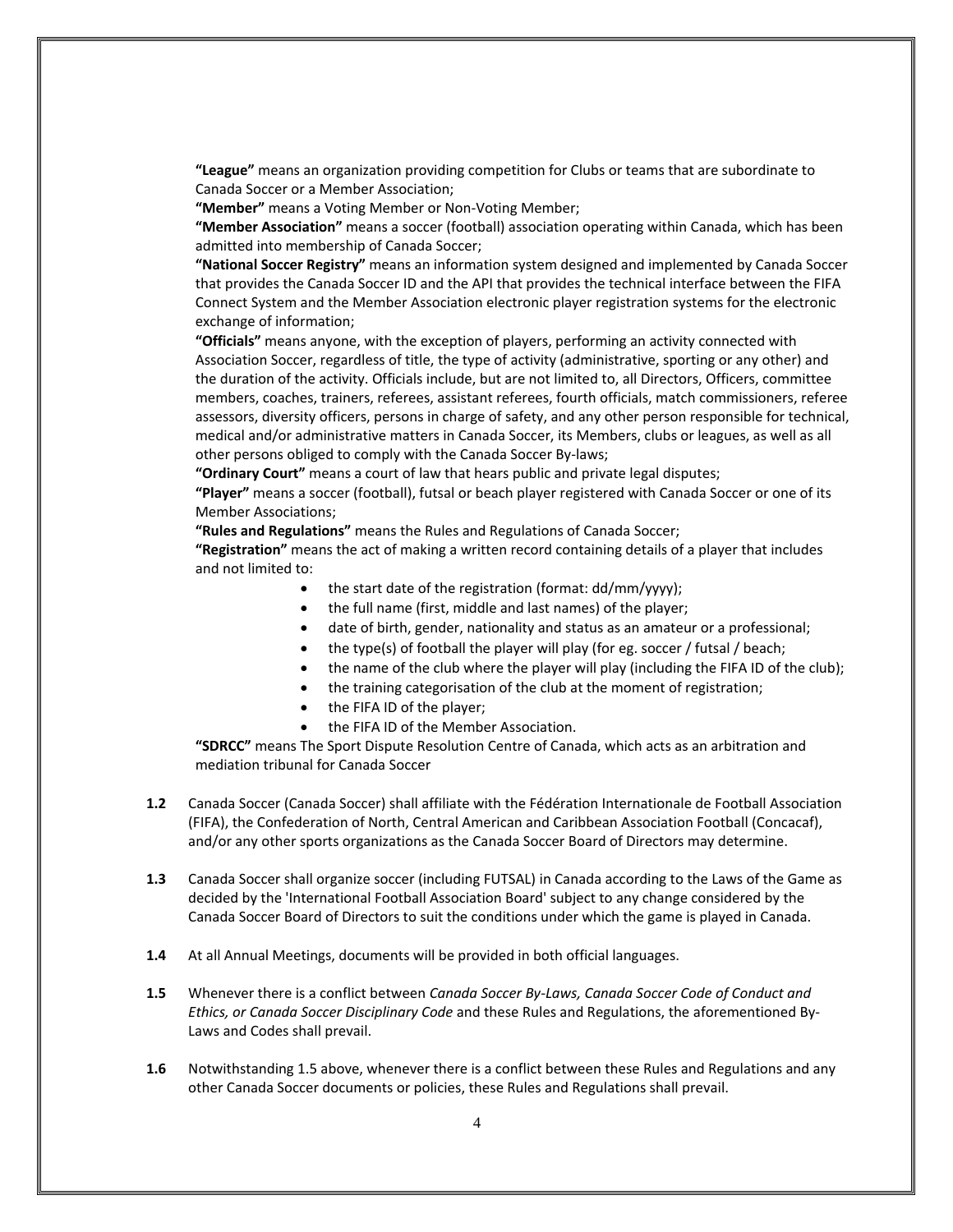## <span id="page-4-0"></span>**2. PROMOTING FRIENDLY RELATIONS**

- **2.1** Canada Soccer shall promote friendly relations between its Members, Clubs, Officials and Players, and in society, for humanitarian objectives.
- **2.2** Every person and organization involved in the game of soccer in Canada is obliged to observe the *Canada Soccer By-laws, Rules and Regulations*, *Canada Soccer Code of Conduct and Ethics, Canada Soccer Disciplinary Code* and principles of fair play as well as the principles of loyalty, integrity and sportsmanship.
- **2.3** Canada Soccer shall provide the necessary institutional means to resolve any internal dispute that may arise between Members, Clubs, Officials and Players of Canada Soccer.

## <span id="page-4-1"></span>**3. NEUTRALITY AND NON-DISCRIMINATION**

- **3.1** Canada Soccer is neutral in matters of politics and religion.
- **3.2** Discrimination of any kind against a country, private person or group of people on account of ethnic origin, gender, language, religion, politics or any other reason is strictly prohibited and punishable by suspension or expulsion.
- **3.3** Canada Soccer is open to all soccer organizations and all soccer players, coaches, trainers, managers, administrators and officials without discrimination on the basis of race, color, religion, age, sex, sexual orientation, gender identity, gender expression or national origin.

For the purposes of registration on gender-based amateur teams, a player may register with the genderspecific team with which the player identifies, and confirmation sufficient for guaranteeing access shall be satisfied by documentation or evidence that shows the stated gender is sincerely held, and part of a person's core identity. Documentation satisfying the herein stated standard includes, but is not limited to, government-issued documentation or documentation prepared by a health care provider, counsellor, or other qualified professional not related to the player. This policy shall not apply to Canada Soccer's National Teams programs, but application of this or a similar policy shall be re-evaluated at such time as FIFA addresses the issue. This policy shall not apply to Professional Leagues, or League Members of Canada Soccer

## <span id="page-4-2"></span>**4. MEMBERSHIP**

- **4.1** Canada Soccer will have categories of membership as defined in *Canada Soccer's By-Laws*.
- **4.2** Canada Soccer may, for good cause, refuse membership to any organization or individual.
- **4.3** In addition to the requirements for each class of membership described in *Canada Soccer's By-Laws,* the following information will also apply:
	- a) Member Associations must:
		- i. Promote, develop, and govern the game of soccer for all ages and genders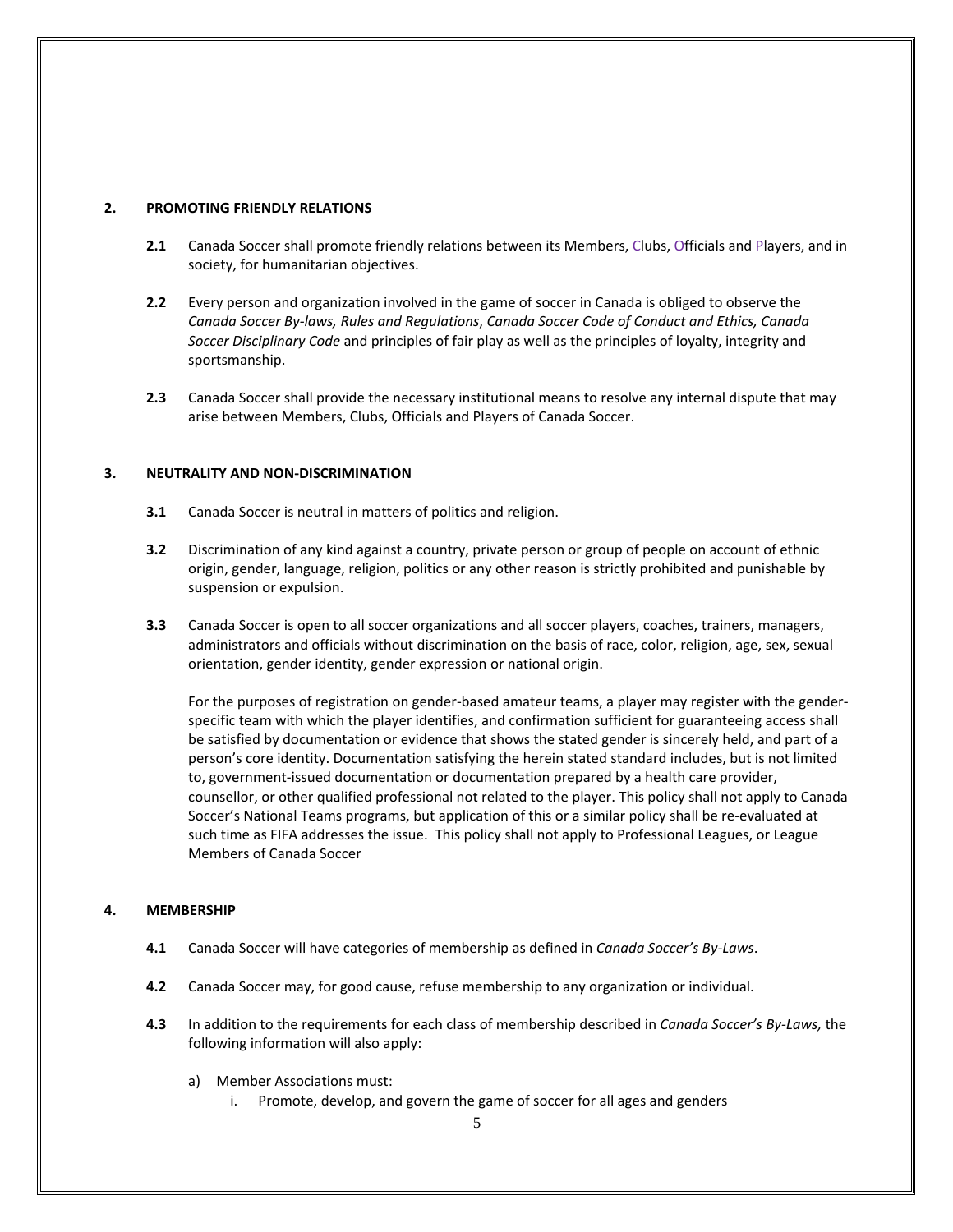- ii. Administer discipline and appeals in accordance with *Canada Soccer's Disciplinary Code*
- iii. Administer amateur player registration on behalf of Canada Soccer and submit to Canada Soccer using an Electronic Player Registration System, details of all registrants in accordance with the requirements *of FIFA Regulations on the Status and Transfer of Players.*
- iv. Approve and monitor all tournaments within their jurisdiction
- v. Maintain accurate written and financial records and submit an annual audited financial statement to their members and to Canada Soccer
- b) Life Members must:
	- i. Be nominated in writing by a member or by Canada Soccer Board of Directors at least fortyfive days prior to an Annual Meeting
	- ii. After being nominated, require the affirmative vote of at least two-thirds of the voting delegates present at an Annual Meeting of Canada Soccer
- c) League Members must:
	- i. Provide competition for professional clubs and ensure the clubs comply with the standards established by Canada Soccer's National Club Licensing Program
	- ii. Maintain accurate written and financial records and submit an annual audited financial statement to their members and to Canada Soccer
	- iii. Consist of a minimum of six (6) teams based in at least two Member Associations
- d) All Members must:
	- i. Promote integrity, ethics and fair play with a view to preventing all methods or practices, such as corruption, doping or match manipulation, which might jeopardize the integrity of matches, competitions, Players, Officials and Members or give rise to abuse of the sport of soccer.
- **4.4** Clubs, Leagues and Associate Members shall be subordinate to and recognized by Canada Soccer. Their by-laws and regulations must be approved by the Board of Directors of Canada Soccer.
- **4.5** Clubs, Leagues and Associate Members shall make all decisions on any matters regarding their Membership independently of any external body. This obligation applies regardless of their corporate structure.
- **4.6** In any case, no natural person or legal entity (including holding companies and subsidiaries) shall exercise control over more than one Club, League or Associate Member, whenever the integrity of any match or competition could be jeopardized.

## <span id="page-5-0"></span>**5. PLAYER STATUS**

- **5.1** All players are to be registered with Canada Soccer as follows:
	- a) Players with Professional Clubs in Membership with Canada Soccer through Canada Connect
	- b) Amateur players not registered with a professional club in accordance with clause 4.3(a)(iii) above
- **5.2** Players may be defined as either amateur or professional in accordance with these Regulations and will be allocated a unique player registration number.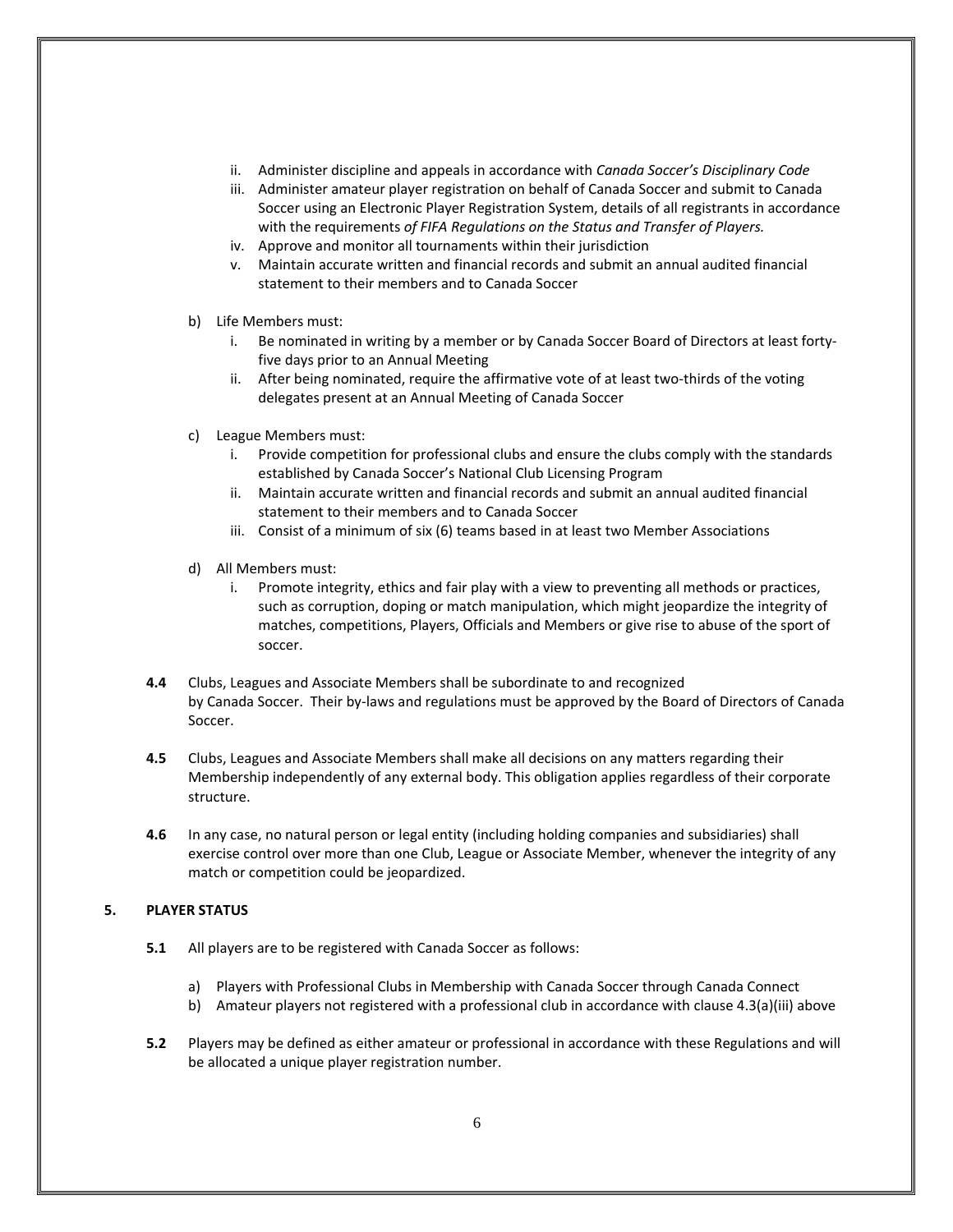- **5.3** A professional player is a player who has a written contract with a club and is paid more for the playing of soccer than the expenses they effectively incur.
- **5.4** An amateur player is any person other than a professional player. An amateur player may not receive and retain any remuneration for playing except expenses directly related to a game or games which have actually been incurred by the player.

In situations where an amateur player receives permitted consideration or remuneration as specified in these Rules, the player must produce a copy of the expense receipt whenever requested to do so by Canada Soccer.

## **5.5 Registration of Professional Players**

- a) A professional player who signs a contract with a Professional Club Member shall be registered by that Club in Canada Connect. A professional player is not a member of a club and may not play for a club until registration is confirmed by Canada Soccer.
- b) A professional player who signs a contract with a Club subordinate to a Member Association shall be registered with Canada Soccer through the Member Association.

## **5.6 Registration Timelines**

a) Players signing contracts with Professional Clubs may only be registered with Canada Soccer during one of two registration periods each year as defined by the General Secretariat in compliance with *FIFA Regulations on the Status and Transfer of Players*. As an exception to this rule, a professional whose contract has either expired or was mutually terminated prior to the end of the registration period may be registered outside the registration period.

## **5.7 Registration Procedures**

- a) A club may enter into a contract with a professional player for any length of time not exceeding five (5) years that is mutually agreeable between the player and the club.
- b) The contract must:
	- i. State clearly and accurately all terms of engagement
	- ii. Meet the minimum requirements of the FIFA Professional Football Contract Standards
	- iii. Adhere to Canadian Law
	- iv. Be executed by all parties and fully completed when the player signs the registration form
- c) A photocopy of the executed players' contract showing the commencement date of the signing, expiration date, financial details, option periods*,* and full insurance coverage details relating to the player shall be entered into Canada Connect within *five (5)* days after being signed by the player.
- d) Should it be discovered that a professional player was contracted with conditions other than those disclosed and set forth in the contract, the Canada Soccer Player Status Committee will have full power to deal with the affected parties.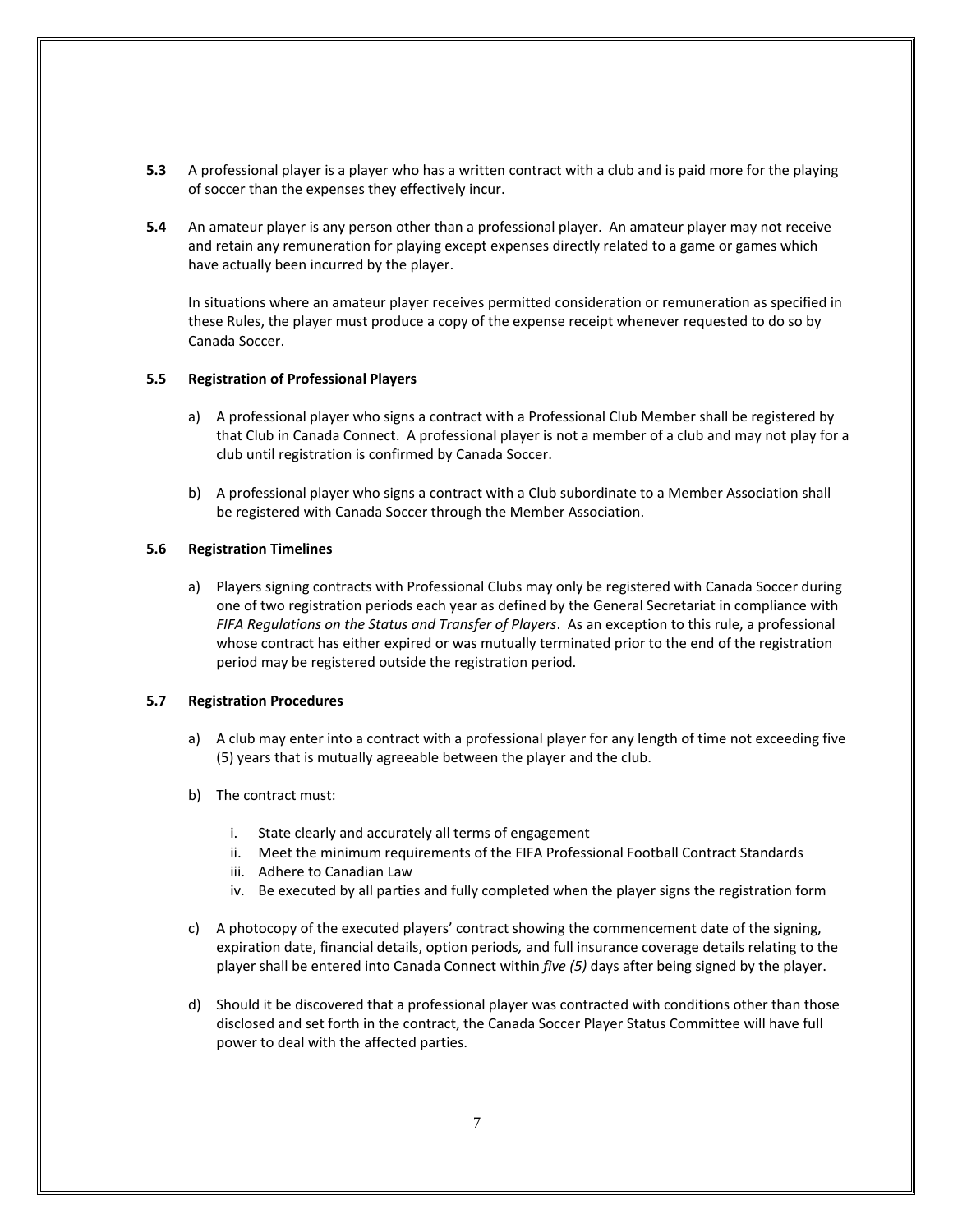- e) If a contract contains conditions other than remuneration for playing soccer, Canada Soccer, if investigating the contract, will restrict decisions solely to the question of remuneration for playing soccer.
- f) Provisional contracts in writing may be made between clubs and players for not more than twentyeight days if permitted by League rules and/or Collective Bargaining Agreements.
- g) Once filed, a contract can only be terminated in accordance with the FIFA Regulations on the Status and Transfer of Players and the specific terms of the filed agreement.
- h) Registration under this rule is not effective until it is approved by Canada Soccer.
- i) Canada Soccer shall notify the interested Member Association or Professional League of the registration of each professional player within seven (7) days after being registered in Canada Connect.
- j) Canada Soccer's Board of Directors will establish a limit on the number of players, who are not Canadian citizens or Permanent Residents, who apply for registration with Professional teams that play in Leagues sanctioned by Canada Soccer. Canada Soccer will work with other sanctioning bodies to ensure any required Canadian content is met.
- k) To be eligible to be considered as a Canadian player for the purpose of Competition, a Player must be a Canadian Citizen and/or hold a Canadian passport and not have played for, or represented, by virtue of dual citizenship or parental lineage, any other Member Association National soccer team, at any level, unless a change of Association to Canada Soccer, in accordance with FIFA Statutes, has been granted.

#### **5.8 Period of Registration**

a) A professional player under contract shall be registered each playing season for the period of the contract within Canada Connect. Registration for contract option terms will also be required. Such option term registration shall be automatically cancelled if option is not exercised.

## **5.9 Transfers and Releases**

- a) A player registered in Canada Connect may be transferred to another club or may be released by their club.
- b) A properly completed transfer or release under this rule shall be completed in accordance with the requirements of Canada Connect and approved by Canada Soccer
- c) A transfer or release under this rule is not effective until it is approved by Canada Soccer.

## **5.10 Registration Exclusivity and Player Loans**

- a) A professional player may not play for any club other than the club for which they are registered unless:
	- i. The club has filed a completed notice of player loan in accordance with the requirements of Canada Connect, agreed by the loaning club, and approved by Canada Soccer; or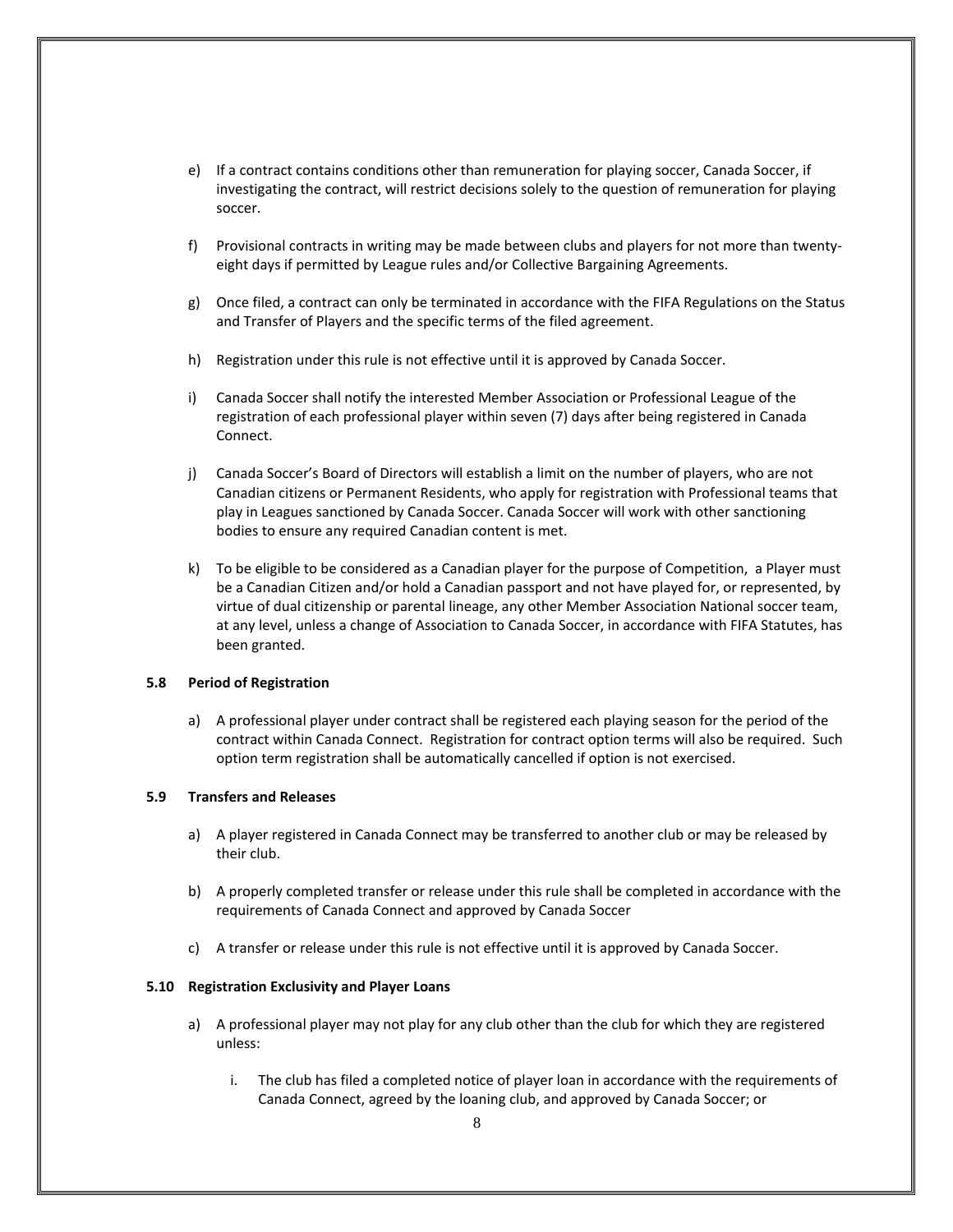ii. The player will be playing for the other club or team in a non-competitive game such as an exhibition, all-star or benefit game.

## **5.11 Loan of Professionals**

- a) A Professional may be loaned to another club on the basis of a written agreement between the player and the clubs concerned. Any such loan is subject to the same rules as the they apply to a transfer of a player and must be processed within Canada Connect. The loan period may not be for a longer period than the expiration date of the players current contract, as per rule 5.7.
- b) The club that has accepted a player on a loan basis is not entitled to transfer the player to a third club without the written authorization of the club that released the player on loan and the player concerned.
- c) A player loan may be cancelled at any time by the loaning club which shall notify Canada Soccer of the loan cancellation so that it may be processed within Canada Connect.
- d) A player loan or loan cancellation is not effective under this rule until it is approved by Canada Soccer.

#### **5.12 Amateur Reinstatement**

- a) A professional player may be reinstated as an amateur player as provided by this rule.
- b) A professional player who is currently registered as a professional player with any club can apply to Canada Soccer to be reinstated as an amateur only with the permission of their Club or League with which that Club is affiliated.
- c) An application for reinstatement as an amateur must be made on either the Canada Soccer reinstatement form or the applicable Member Association reinstatement form and filed with Canada Soccer.
- d) Canada Soccer shall issue approval of the reinstatement to amateur status within fourteen (14) days after receipt of the request, appropriate fees, and compliance with these rules. However, the player's reinstatement to amateur status is not effective until after 30 days have elapsed from the day that the player played in his or her last match with their club as a professional player.
- e) A professional player who is not currently registered as a professional player with any professional Club or League, who has not been a party to a professional player contract with a professional Club or League for a period of one year or longer, and who has not applied for reinstatement as an amateur under Section 5.11 of these Regulations shall be automatically reinstated to amateur status by Canada Soccer unless the player affirmatively states to the General Secretary in writing that they do not wish to be reinstated to amateur status. Reinstatements under Section 5.11 shall take effect on the 366<sup>th</sup> day after the date the player was last a party to a professional player contract with a professional, Club or League.
- f) A professional player reinstated as an amateur player after July 31 in any year is not eligible to play in Canada Soccer's National Club Championship in that calendar year.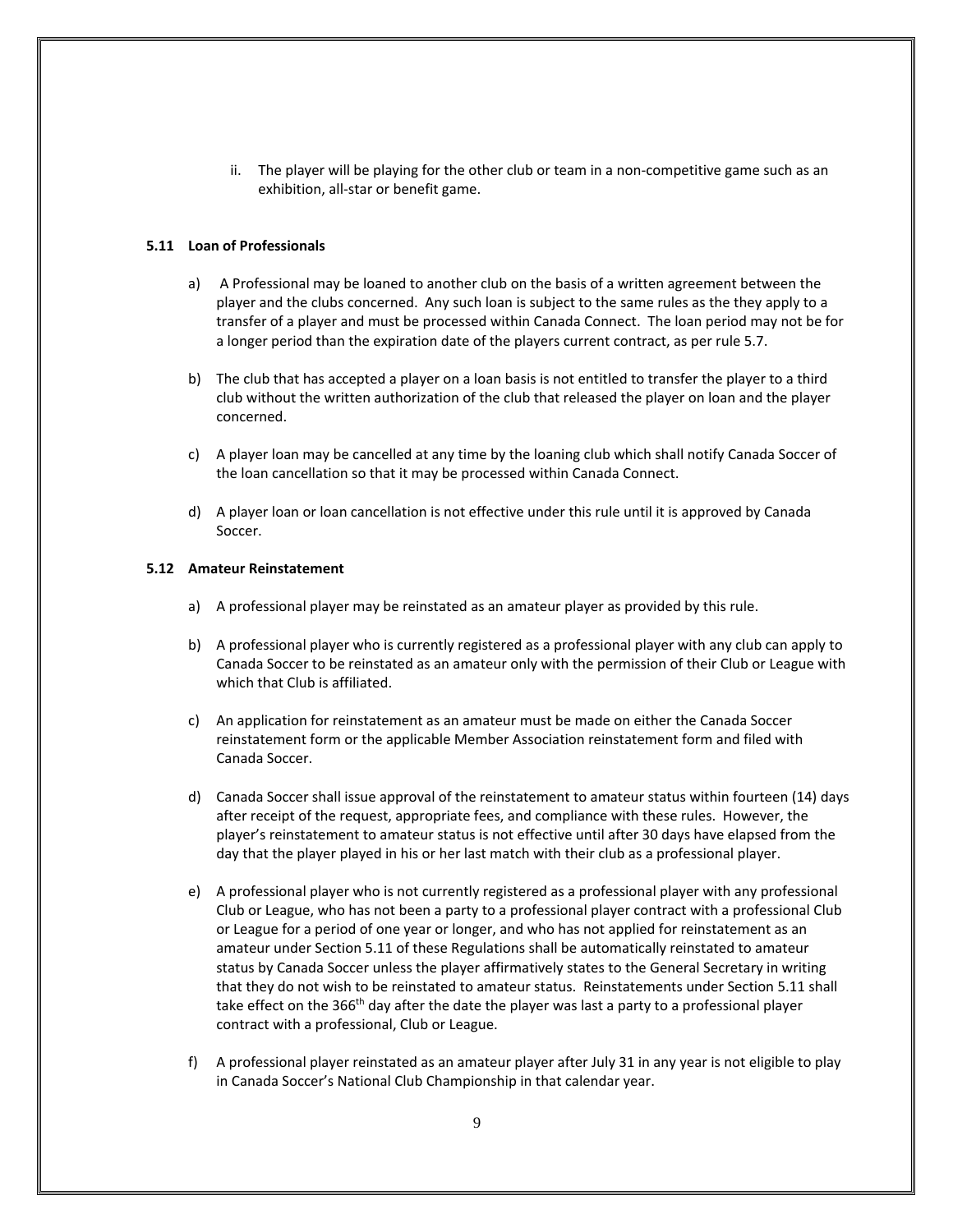g) A professional player may not be reinstated as an amateur more than once in any one calendar year.

## **5.13 Professional Player Restrictions**

- a) A player under Professional contract is not allowed to serve on the Canada Soccer's Board of Directors.
- b) Players who are registered in Canada shall not play for any Club or team outside of the jurisdiction of Canada Soccer without an International Transfer Certificate and a release from their previous club.
- c) Players may be registered with a maximum of three (3) clubs during one season. During this period, the player is only eligible to play official matches for two clubs. As an exception to this rule, a player moving between two clubs belonging to associations with overlapping seasons may be eligible to play in official matches for a third club during the relevant season, providing the player has fully complied with his or her contractual obligations toward his or her previous clubs.

## **5.14 Registration of Amateur Players**

## a) **Restriction of Amateur Players**

.

- i. All players must be registered in order to compete.
- ii. A player who wishes to participate as an amateur with a Professional Club Member must register directly with Canada Soccer.
- iii. All other amateur players must register with Canada Soccer through their respective Member Association who are to submit details to Canada Soccer in accordance with clause 4.3a(iii) including but not limited to:
	- the start date of the registration (format: dd/mm/yyyy);
	- the full name (first, middle and last names) of the player;
	- date of birth, gender, nationality and status as an amateur or a professional;
	- the type(s) of football the player will play (soccer / futsal / beach/ etc);
	- the name of the club where the player will play (including the FIFA ID of the club);
	- the training categorisation of the club at the moment of registration;
	- the FIFA ID of the player;
	- the FIFA ID of the Member Association
- iv. An amateur player may not be restricted as to the Club or team they may play for due to their race, religion or national origin.
- v. An amateur player may only be registered for one Club at a time except as provided in the appropriate rules of Canada Soccer and/or the respective Member Association. A player may not register or play for more than one team in the same League, Cup, or youth age-group competition.
- vi. An amateur player may register with any team, provided the player complies with the rules and regulations of the respective Member Association and any competition in which the team has entered.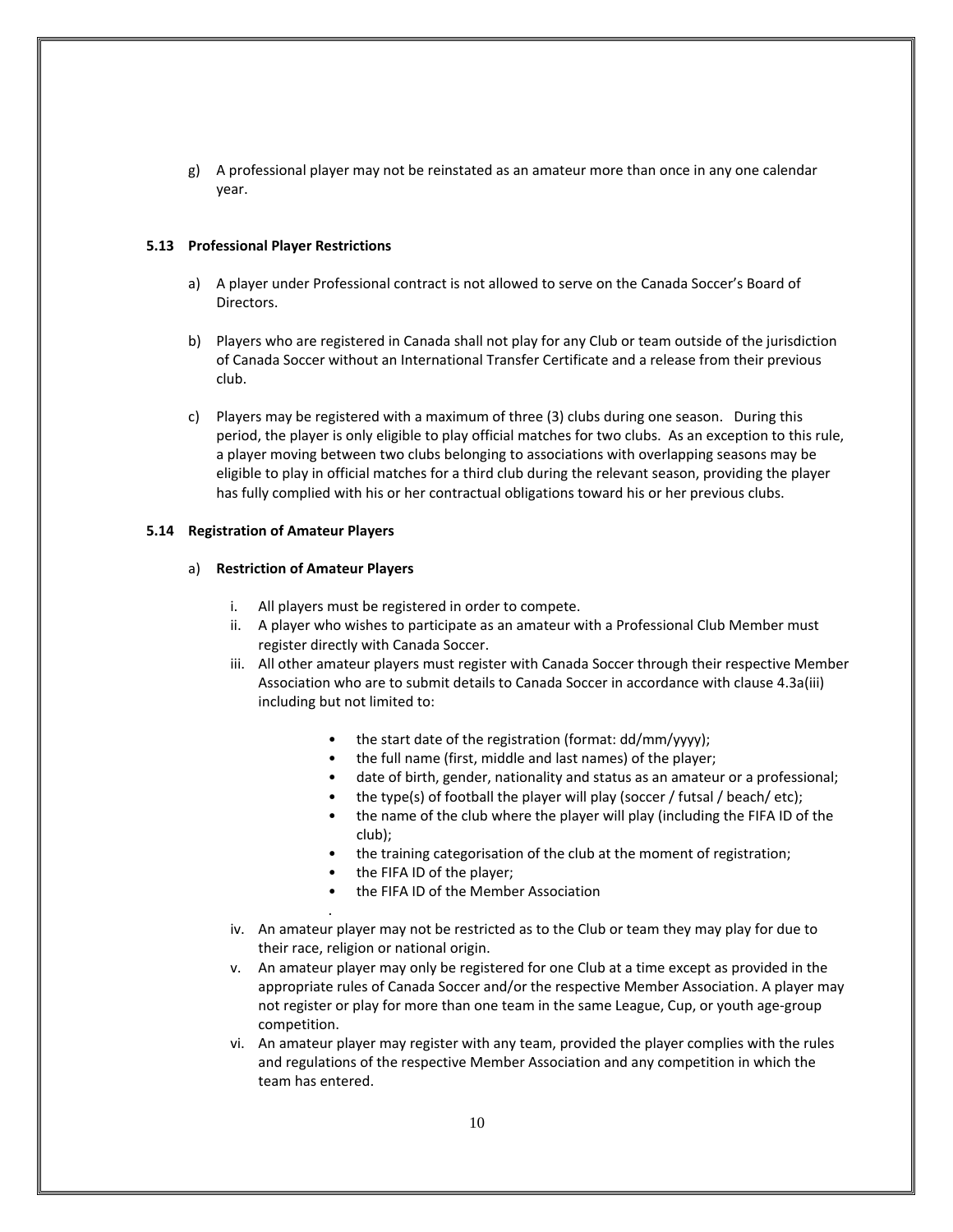- vii. A player is bound to the Club for which they have registered, unless transferred or released as provided in these Rules, until the end of the League's playing season in which the Club participates.
- viii. Players shall not be permitted to sign with a team after the completion of the League's playing season for the purpose of participating in a National Competition, unless authorized to do so by the "Regulations for National and Regional Competitions". The General Secretary may authorize special provisions for British Columbia upon recommendation by the Chair of the Competitions Committee.
- ix. An amateur player shall be insured against accidents which may occur during play. The insurance must be provided in a manner approved by the respective Member Association.
- x. The respective Member Association shall have full powers in the matter or registration or release of all amateur players within their respective jurisdictions in the matter and under the conditions set forth in Clause 5.14.

## **5.15 Amateur Player Registration Timelines**

- a) The deadline for player registration shall be established by the respective Member Association where the player resides.
- b) Amateur players registering with a Member Association must be registered in accordance with these Regulations at least one day prior to a game taking place, and all amateur players must be registered a minimum of seven days in advance before participating in any Cup Competition leading to a National Competition.
- c) The effective date of registration is the date when Canada Soccer or the Member Association officially authorizes the registration.
- d) For all amateur players registering with Professional Clubs in Membership of Canada Soccer, the deadline for player registration shall be established by their respective Professional League and approved by Canada Soccer prior to the commencement of the playing season.

## **5.16 Player Status Disputes**

a) Disputes between clubs regarding the rights to a Professional player, and/or disputes between a player and a club about free agent status, will be decided by Canada Soccer's Player Status Committee. Regulations published by FIFA, as well as the provisions of these Rules, and the *Canada Soccer Disciplinary Code* shall guide the Committee's decisions. FIFA's regulations shall prevail if there is a discrepancy.

## <span id="page-10-0"></span>**6. TRANSFERS**

**6.1** The status of players and the provisions for their transfer shall be regulated by the General Secretary of Canada Soccer in accordance with the current FIFA Regulations for the Status and Transfer of Players.

#### **6.2 Amateur Players – In-Province Requests**

a) After registering with one Club, a player may not play with another Club under the jurisdiction of the same Member Association in the same season unless the registered player requests a transfer to another Club by giving notice in writing to their current Club at least seven (7) days before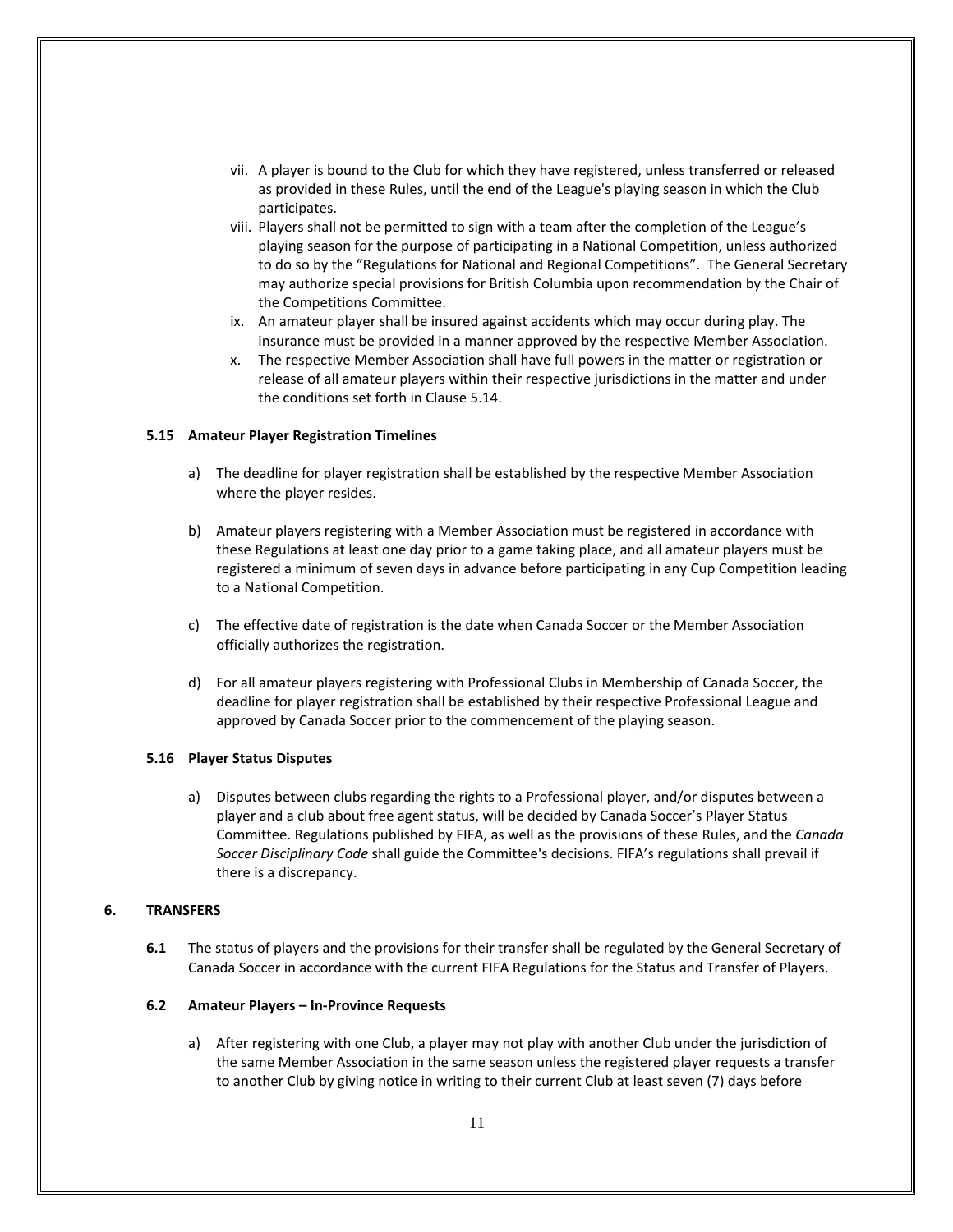transferring. The Club shall then submit the transfer request to the respective Member Association for approval. The transfer will take immediate effect upon approval by the Member Association.

- b) A request for an In-Province transfer shall not be unreasonably denied.
- c) An amateur player registered with an amateur Club who has been refused an In-Province transfer by that Club shall be allowed to appeal, without paying a fee, to their Club, League, District Association, Member Association, or to Canada Soccer.
- d) An amateur player registered with a Professional Club who has been refused an In-Province transfer by that Club shall be allowed to appeal, without paying a fee, to Canada Soccer.
- e) Appeals must be resolved within 30 days of the date the appeal was received.

## **6.3 Amateur Players – Out-of-Province Requests**

- a) After registering with one Club, a player may not play with another Club under the jurisdiction of a different Member Association in the same season unless the registered player requests a transfer to another Club by giving notice in writing to their current Club at least seven (7) days before transferring. The Club shall then submit the transfer request its Member Association for approval. The transfer will take immediate effect upon approval by the Member Association.
- b) The Member Association approving a transfer within the current playing season may require proof of residency before approval.
- c) Member Associations must consider the following factors when approving a transfer within the current playing season:
	- i. The reason for the transfer request; and
	- ii. The player's access to a higher level of competition with the club to which they are seeking to transfer
- d) A request for an Out-of-Province transfer shall not be unreasonably denied.
- e) When a transfer request is approved by the Member Association, an Inter-Provincial Transfer Certificate will be issued to the new Member Association.
- f) A player obtaining an approved transfer may re-register with the new Club in the following seasons regardless of residency requirements.
- g) An amateur player registered with an amateur Club who has been refused an Out-of-Province transfer by that Club shall be allowed to appeal, without paying a fee, to their Club, League, District Association, Member Association, or to Canada Soccer.
- h) An amateur player registered with a Professional Club who has been refused an Out-of-Province transfer by that Club shall be allowed to appeal, without paying a fee, to Canada Soccer.
- i) Appeals must be resolved within 30 days of the date the appeal was received.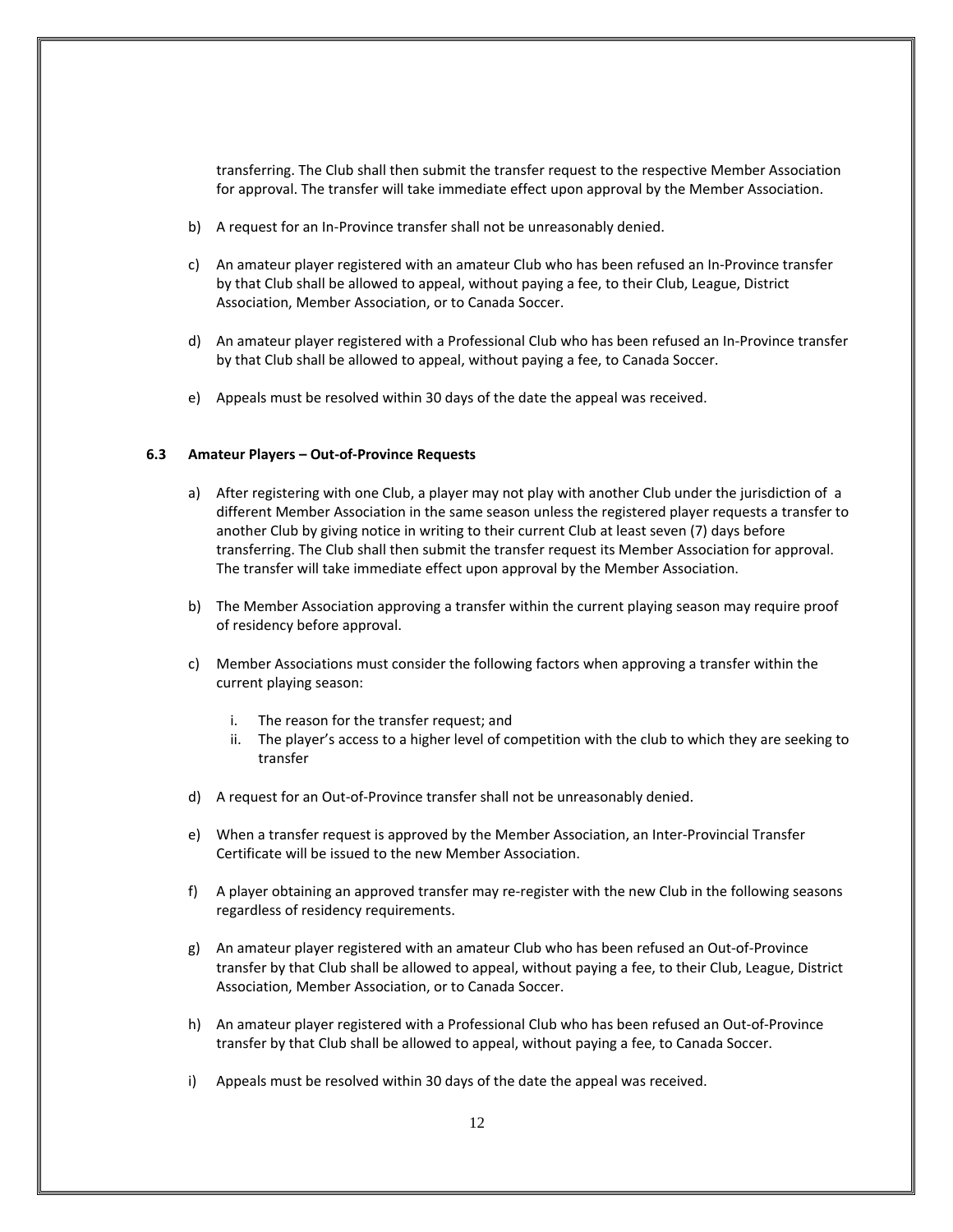#### **6.4 Amateur Players – Transfer Limits**

- a) A player is permitted a maximum of three (3) In-Province transfers within the jurisdiction of a Member Association per season. Once a transfer has been approved a player may not be transferred back to the Club with which they were originally registered within 30 days of the approval of the transfer request.
- b) A player is only permitted one Out-of-Province transfer each season, except if a player transfers back to the Club with which he or she was originally registered.

## **6.5 Amateur Players – Transfer - General**

- a) Any player 10 years of age, or older, arriving from abroad who wishes to play soccer in Canada must request and receive an International Transfer Certificate in accordance with the current FIFA Regulations on the Status and Transfer of Players.
- b) Players who are registered in Canada shall not play for any Club outside of the jurisdiction of Canada Soccer without an International Transfer Certificate and a release from Canada Soccer in accordance with the current FIFA Regulations on the Status and Transfer of Players.
- c) If a Club declares a registered player surplus to their requirements, the player may be granted a release from that Club by filing a form to be supplied by the respective Member Association and may request either an In-Province or Out-of-Province transfer which will not be unreasonably denied.
- d) Notice of all approved transfers shall be immediately sent to the Club and the respective Competition/League organisers. Except for National Championship competitions and any other Cup Competition in which the player has competed, the transferred player shall be eligible, after a time limit established by the Member Association (of no more than seven days and no less than one day), to play in all games for the new Club.
- e) All transfers are subject to an administration fee set by the Member Association granting the transfer and must be paid before the transfer is completed.
- f) Any player registered for a Club which has ceased to operate or been declared non-operational by a Member Association, may be transferred to any other Club by making an application to the Member Association. Under such circumstances the Member Association may waive all or any part of the administration fee.
- g) It is an offence for any Club to induce or attempt to induce a registered player to leave his or her Club before the end of the current season. The offence shall be dealt with by the respective Member Association or League (if the club and the player are under the same jurisdiction) or by Canada Soccer (in all other cases).
- h) A player playing under a trial game permit shall not be allowed to transfer to a third Club during the period of such permit.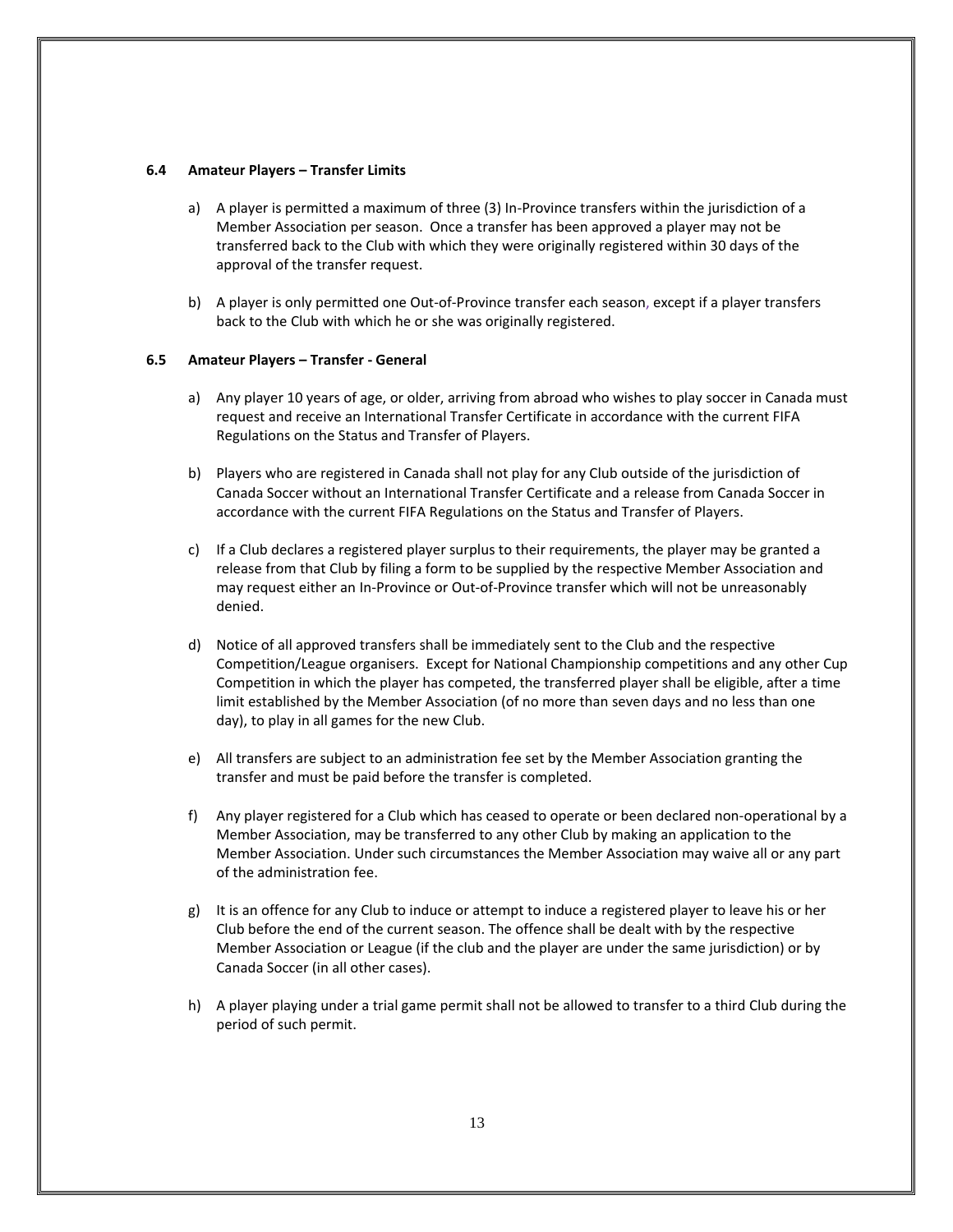## <span id="page-13-0"></span>**7. TRIAL GAMES WITH PROFESSIONAL CLUBS IN MEMBERSHIP**

- **7.1** Amateur to Professional
	- a) Amateur players are allowed to play a maximum of two sets of three trial games per calendar year with any Professional Club in membership with Canada Soccer, provided a permit-to-play form (available from the Member Associations) has been submitted and approved.
	- b) An amateur player who has signed a trial permit is not allowed to play for a Professional Club until the permit has been filed with the Member Association and the player has paid the trial permit fee. The Member Association will notify the Professional Club, League and Canada Soccer when the permit has been filed and the fee has been paid. The Professional Club will be responsible for entering the details into Canada Connect for approval by Canada Soccer.

## <span id="page-13-1"></span>**8. TRIAL PERMITS FOR CLUBS IN MEMBERSHIP OF MEMBER ASSOCIATIONS**

- **8.1** Amateur General
	- a) An amateur player may apply for a three-game trial permit to the appropriate Member Association.
	- b) A trial permit is valid for a maximum of thirty days and only in the Province/Territory in which the permit is issued.
	- c) Amateur players are limited to two trial permits per season, but not with the same Club. The first trial permit must expire between the completion of the trial with the first Club and the start of the trial period with a second Club.
	- d) After a trial period, an amateur player who registers as a Professional shall not receive a trial permit or a transfer to play for an amateur Club during the same current year, except when permitted by the Professional Players Restrictions section of these Rules.
	- e) When an amateur player playing with a trial permit plays in a game, the Professional Club must list the number of the permit on League team sheets.
	- f) The amateur Club may retain priority rights to the services of a player who is under permit.
	- g) Appropriate penalties will be imposed on both the Club and the amateur player if any section of these Rules is violated.

## **8.2. Development Permit**

a) The purpose of the Development Permit is to provide an amateur player the opportunity to be included in a professional club's roster without losing the ability to train and play with the Club who holds the players registration. Unlike a Trial Permit, the Development Permit is not bound by a termed period in which the player may be included in a game day roster or play in a professional match.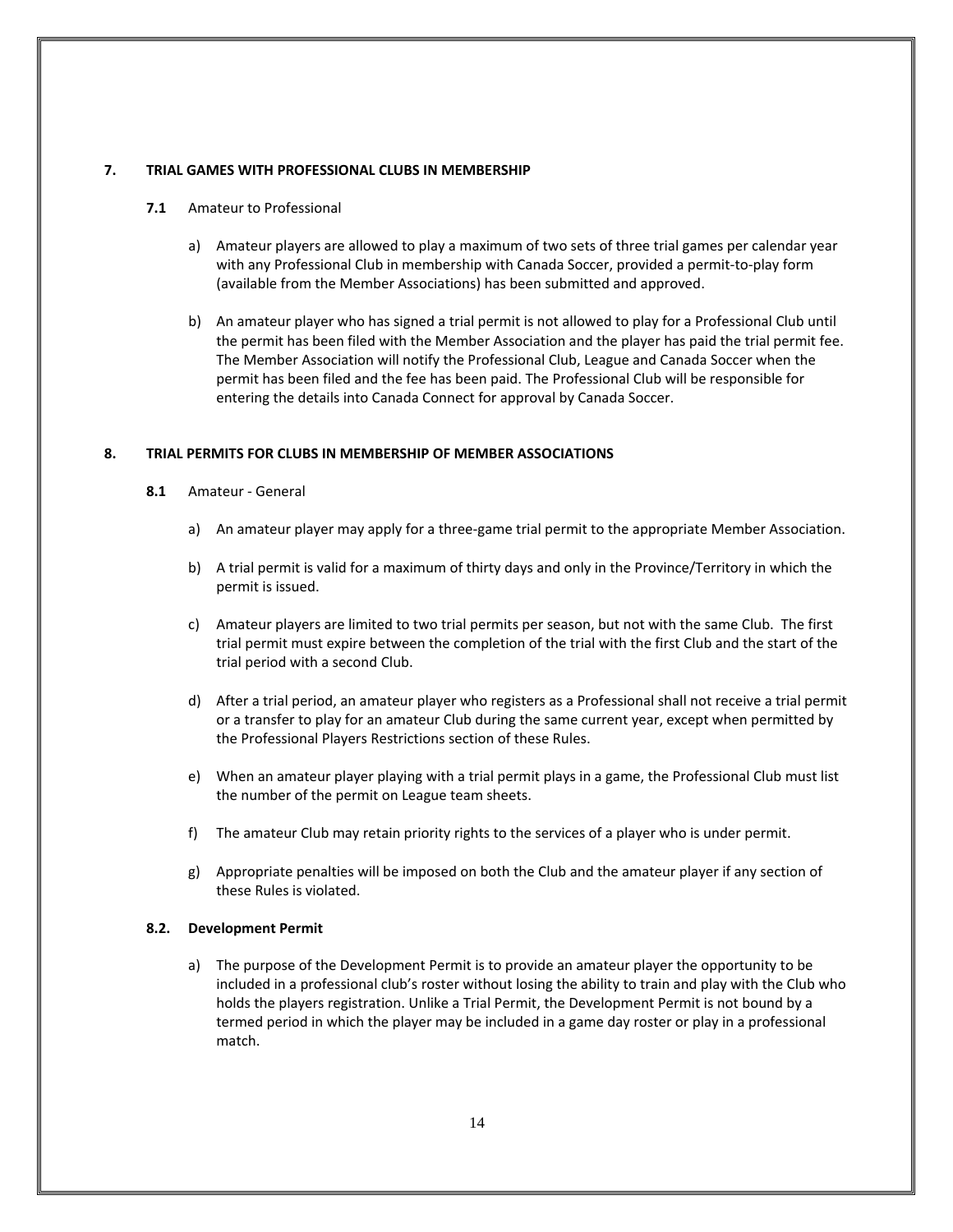- b) Professional Clubs in Membership of Canada Soccer may provide the opportunity for a maximum of four (4) players to be included in their first team who hold a Development Permit. These players are not contracted by the Professional Club and remain registered with their current club.
- c) A Developmental Permit will only be granted to Canadian players; defined as a Canadian Citizen and/or hold a Canadian passport and not have played for, or represented, by virtue of dual citizenship or parental lineage, any other FIFA Member Association, at any level, unless a change of Association to Canada Soccer, in accordance with FIFA Statutes, has been granted.
- d) A player requesting a Development Permit must be currently registered with a Member Association in membership of Canada Soccer.
- e) An application for a Developmental Permit must be made by the player through the respective Member Association to the Professional Club who will enter this into Canada Connect for approval by Canada Soccer.
- f) Developmental Permits allow for a total of three (3) games including exhibitions to be played with the Professional Club. There is no time limit on the completion of these games. If a player appears in an exhibition game this must be declared to Canada Soccer and the respective professional league, no later than 48hrs following the completion of the match. For the avoidance of doubt a player who holds a Development Permit must step on the field for the appearance to count against his game total. For example, an unused substitute will not use up one of the three potential appearances.
- g) A player who has been granted a Development Permit will continue to be eligible to play games for their current Club.
- h) A player may receive a maximum of two (2) Developmental Permits in any one calendar year, and he may use these for one club twice, or two clubs, once each.
- i) A player may request an approved Development Permit be cancelled at any time.
- j) A player who holds a Developmental Permit remains eligible to be signed to a professional contract. The player must advise the professional club to which the Development Permit is granted if an offer of a professional contract has been made by another club.
- k) Players on a Development Permit may receive expenses from the Professional Club up to a maximum amount of CDN\$250 per week. These expenses are to be declared to the respective league by the club and accounted for in accordance with League policies.

## **8.3 Reserve Teams**

- a) A Reserve Team defined as either:
	- i. Any team within the same club, operating under a common executive, that plays in a lower level competition or age category than the team for which it is the Reserve team; or
	- ii. An amateur or professional Club of a lower category/division which has entered into a signed agreement to that effect with a Professional Club of a higher category/division.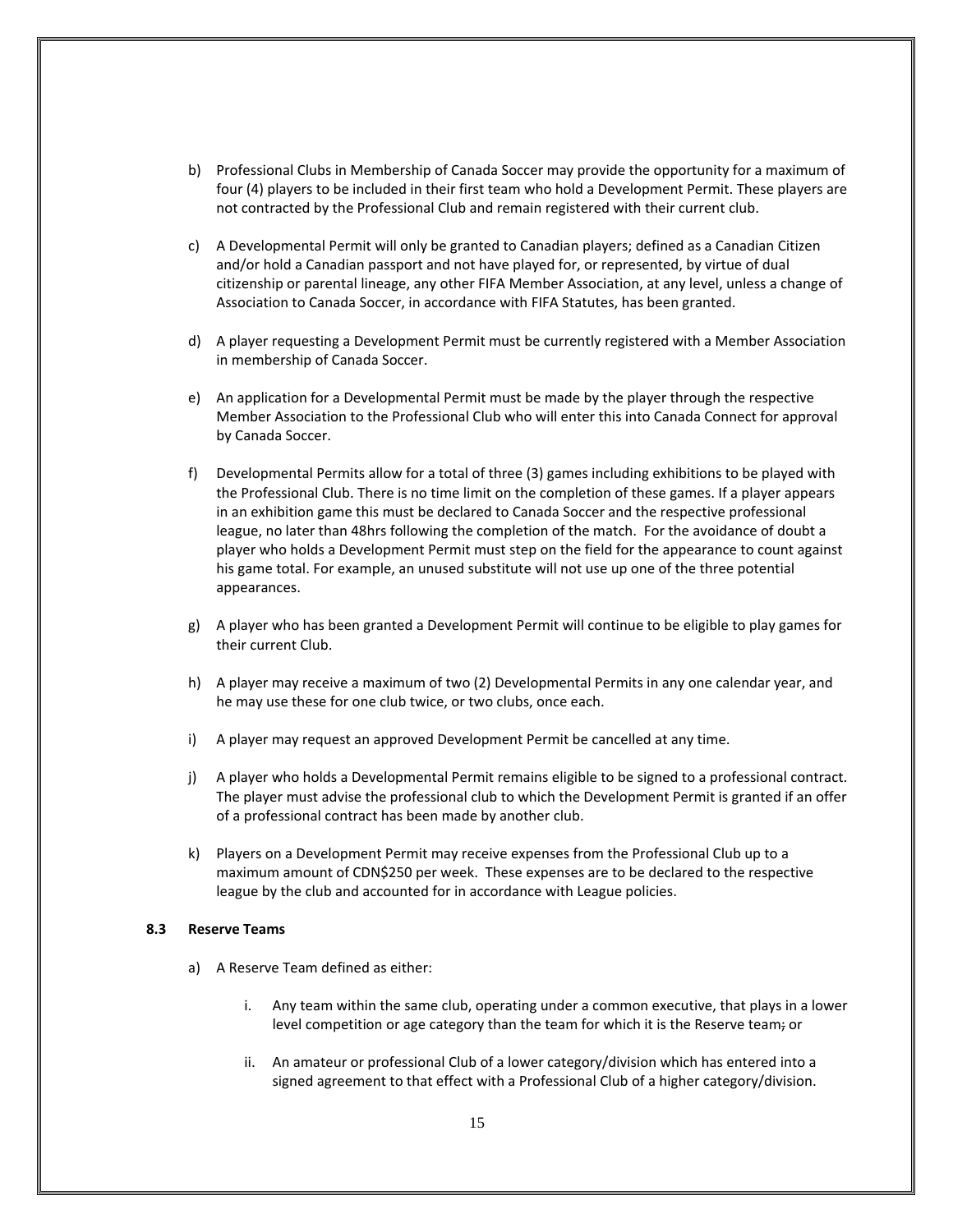Such agreement must receive the written approval of the Member Association and Canada Soccer.

- b) No Professional player may play in a Reserve team's game leading to a Canada Soccer amateur national championship.
- c) Additional restrictions may be imposed by a Professional League and, in the case where a Club is registered as an amateur Club, the respective Member Association.

## <span id="page-15-0"></span>**9. NUMBER OF PLAYERS**

- **9.1** A Professional Club operating under the jurisdiction of a League sanctioned outside of Canada is permitted to operate within the player registration limits of that League and is exempt from this section of these Rules.
- **9.2** For Professional Clubs operating under the jurisdiction of Canada Soccer based upon the number of teams within a club's structure, each team may have a maximum of 25 players per age group.

## <span id="page-15-1"></span>**10. CLUBS**

- **10.1** A Club is an organization operating one or more teams under a common executive.
- **10.2** Professional
	- a) Should a Professional Club in Membership of Canada Soccer and within the area of two or more Member Associations desire to form an inter-provincial professional league, it must apply to Canada Soccer. Canada Soccer shall approve or reject the application and advise both the club and the Member Association of its decision. The league, if sanctioned, shall be under the jurisdiction of Canada Soccer.
		- i. A Professional Club in Membership of Canada Soccer wishing to affiliate with a domestic professional league, must apply to Canada Soccer no later than 120 days prior to the start of the league schedule:
		- ii. The club submits an application to Canada Soccer;
		- iii. Within 30 days, Canada Soccer will approve or reject the application and advise the club of its decision. Approvals may not be unreasonably withheld.
	- b) Should an amateur club under the jurisdiction of a Member Association and within the area of two or more Member Associations desire to form an inter-provincial professional league, it must submit an application to its Member Association, which in turn, shall forward the application, together with their recommendations, to Canada Soccer. Canada Soccer shall approve or reject the application and advise both the club and the Member Association of its decision. The league, if sanctioned, shall be under the jurisdiction of Canada Soccer.
		- i. An amateur club under the jurisdiction of a Member Association wishing to affiliate with a domestic professional league must apply to the Member Association under whose jurisdiction it operates no later than 120 days prior to the start of the league schedule;
		- i. The club submits an application to the Member Association;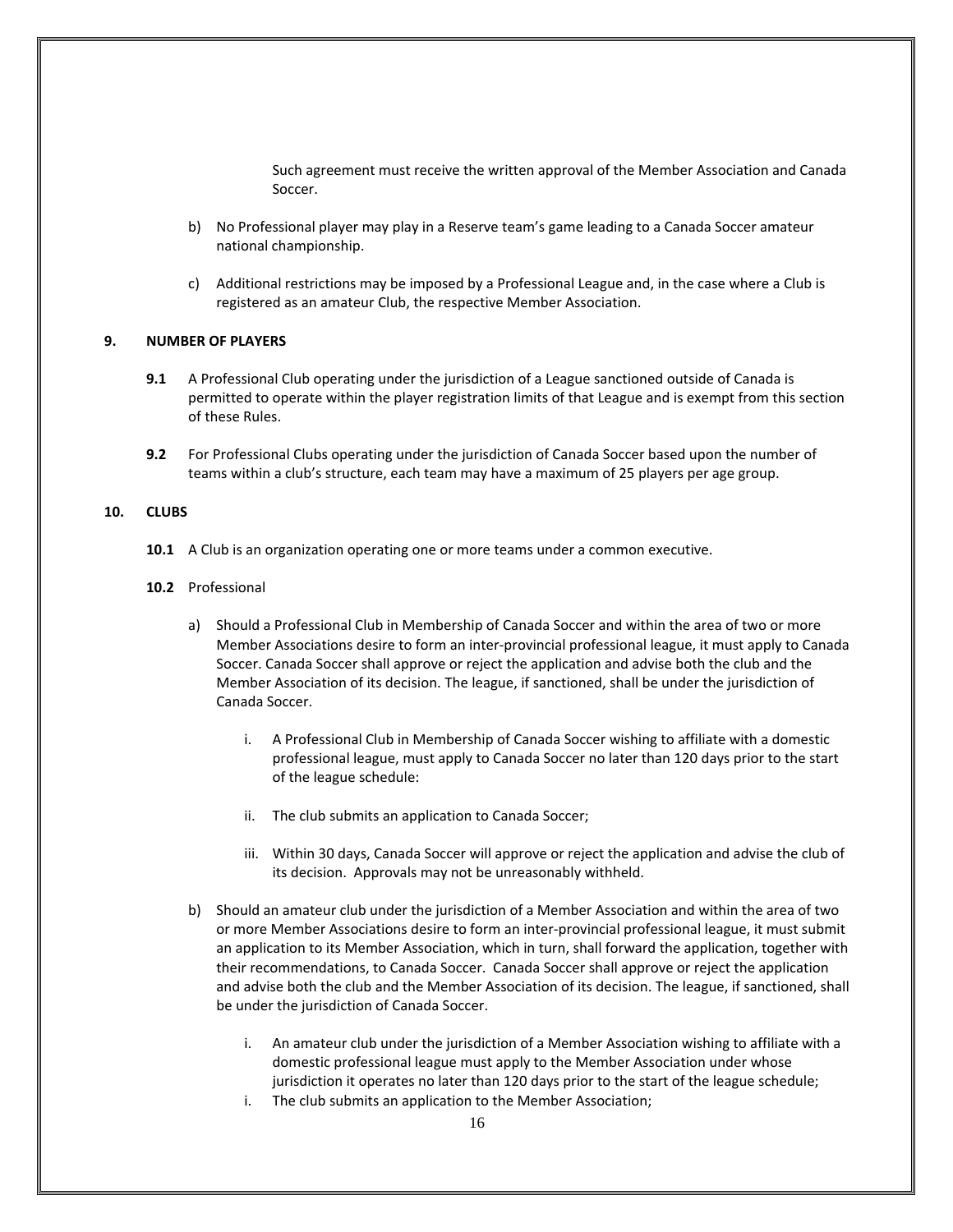- ii. Within 30 days, the Member Association will forward its own recommendation to Canada Soccer
- iii. Within 30 days, Canada Soccer will approve or reject the application and advise both the club and the Member Association of its decision. Approvals may not be unreasonably withheld.
- c) A Professional Club in Membership may choose to affiliate with another Club. The Club must enter into an affiliation agreement with the affiliate club that is approved by Canada Soccer and the respective Member Association as required. Canada Soccer will actively participate in the related negotiation with the Professional Club in Membership and the proposed affiliate club.

## **10.3 Amateur**

- a) Amateur clubs forming a league consisting of Clubs within the area of one or more District Associations shall make application for sanction to each of the District Associations. It the application is granted by the District Associations, it shall be forwarded to the Member Association for approval. The league, if sanctioned, shall be under the jurisdiction of the Member Association. However, the Member Association may place the league under the jurisdiction of the District Association within the area of which the majority of the Clubs play their home games.
- b) Should there be any difference of opinion among the District Associations having the right to sanction and to jurisdiction, the Member Association shall be the sole judge and rule accordingly, this decision shall be final and binding.
- c) Should an amateur club within the area of two or more Member Associations desire to form an inter-provincial amateur league, they must apply to the applicable Member Associations. If the application is granted by the Member Associations, it shall be forwarded to Canada Soccer for approval. The league, if sanctioned, shall be under the jurisdiction of Canada Soccer
- d) Member Associations may define the District Associations under their jurisdiction from time to time. Where so defined all amateur clubs in that district must be members of the District Association

## **10.4 Club Licensing**

- a) Canada Soccer shall operate a Club Licensing System in accordance with the principles of the Club licensing regulations of Concacaf and FIFA.
- b) The objective of the Club Licensing System is to safeguard the credibility and integrity of Club competitions, to improve the level of professionalism of Canada Soccer, to promote sporting values in accordance with the principles of fair play as well as safe and secure match environments, and to promote transparency in the finances, ownership and control of Clubs.
- c) Canada Soccer shall issue regulations governing the club licensing system. The club licensing regulations shall stipulate to which Clubs the system applies. As a minimum, the Club Licensing System must be implemented in respect of Clubs which participated in competitions and/or leagues leading to qualify for Concacaf club competitions on sporting merit.
- d) Amateur Clubs who operate a youth programme will be required to apply for, and receive, a Canada Soccer national youth Club Licence. Various levels of youth licence are available, however all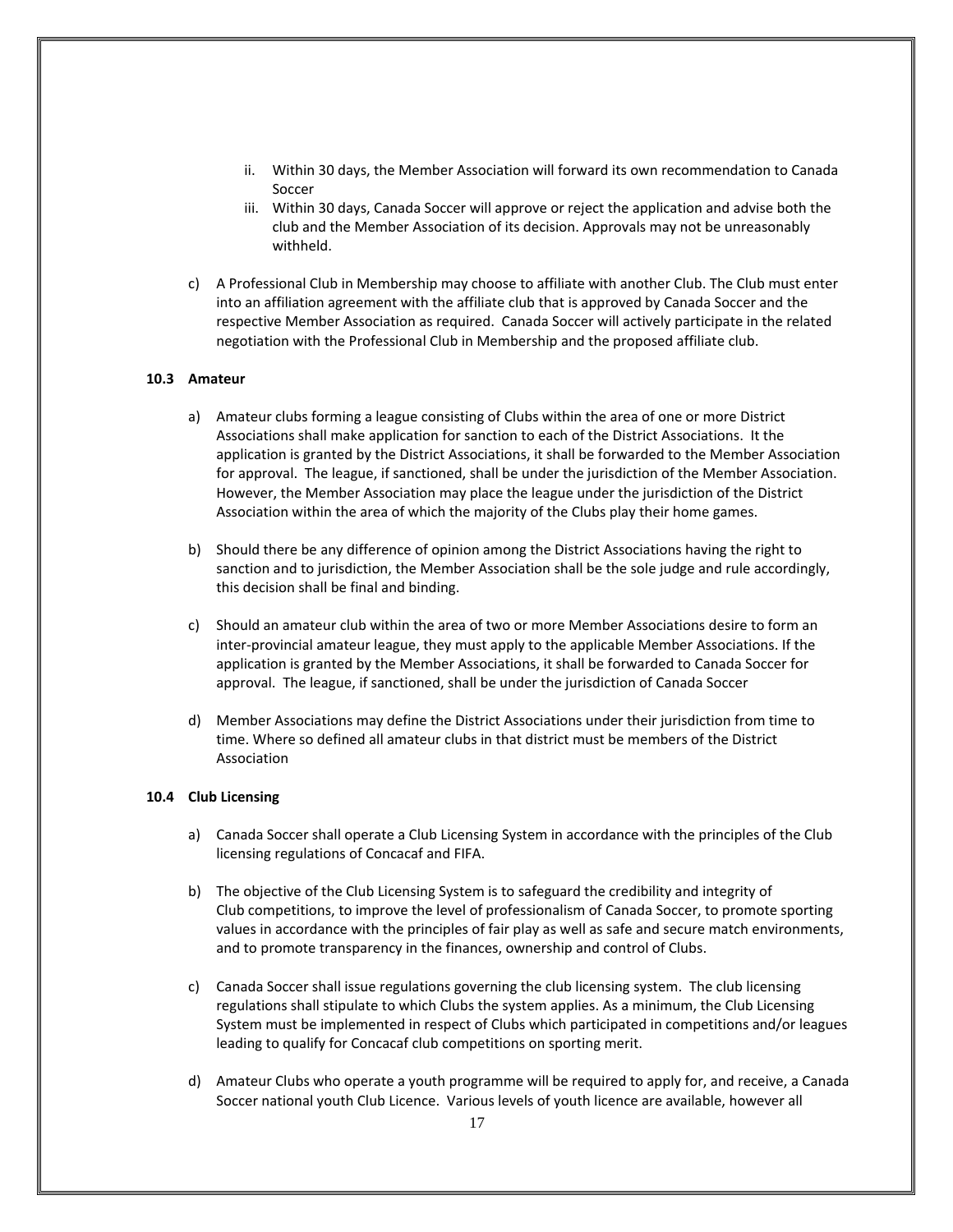amateur Clubs operating a youth programme will be required to hold as a minimum requirement Quality Soccer Club Licence by the start of season 2023.

## **10.5 Cross Border Sanctioning**

- a) Should an amateur Club desire to enter a team in a United States-based league, the Club shall obtain the consent of the Member Association to which the Club belongs. If the application is authorised by the Member Association, it shall be forwarded to Canada Soccer for approval.
- b) A Professional Club in Membership shall submit an application to play in a cross-border league direct to Canada Soccer in accordance with this regulation.
- c) An application must be made annually to Canada Soccer either:
	- i. 90 days prior to the end of the current regular season for Clubs already participating in a Cross-Border League; or
	- ii. 7 months prior to the start of the season of the league to which approval is sought.
- d) All applications must be accompanied by approvals from the USSF (not a local US association), the US League to which the Club is wishing to participate, a statement from the Member Association or any comparable domestic league, and specify, in detail, the exceptional circumstances that require the Club to participate in a cross border league rather than a domestic equivalent.
- e) Canada Soccer will review and evaluate the request and seek Board approval before submitting the application to Concacaf in accordance with its regulations and, subject to Concacaf approval seek FIFA authorisation in accordance with FIFA Statutes.

## <span id="page-17-0"></span>**11. TEAMS**

## **11.1 Designation**

- a) Teams are formed by clubs and may be designated as either Professional or Amateur. A Club may not have more than one team per age group without approval from Canada Soccer or the Member Association
- b) Teams formed by Professional Clubs in Membership of Canada Soccer:
	- i. Composed of registered players approved by Canada Soccer in Canada Connect
	- ii. May participate in only one approved League at a time.
	- iii. Players may move between teams at the discretion of the Club provided that the approval of Canada Soccer is obtained through Canada Connect prior to the player participating in a new team.
	- iv. Club must hold a current National Club License
- c) Clubs and/or teams participating in a Professional or pro/am Member Association League
	- i. May be composed of both professional and amateur players approved by the Member Association in accordance with its regulations.
	- ii. May participate in only one approved League at a time
	- iii. Club must hold, at a minimum, a National 2 Club Licence.
- d) Amateur Teams: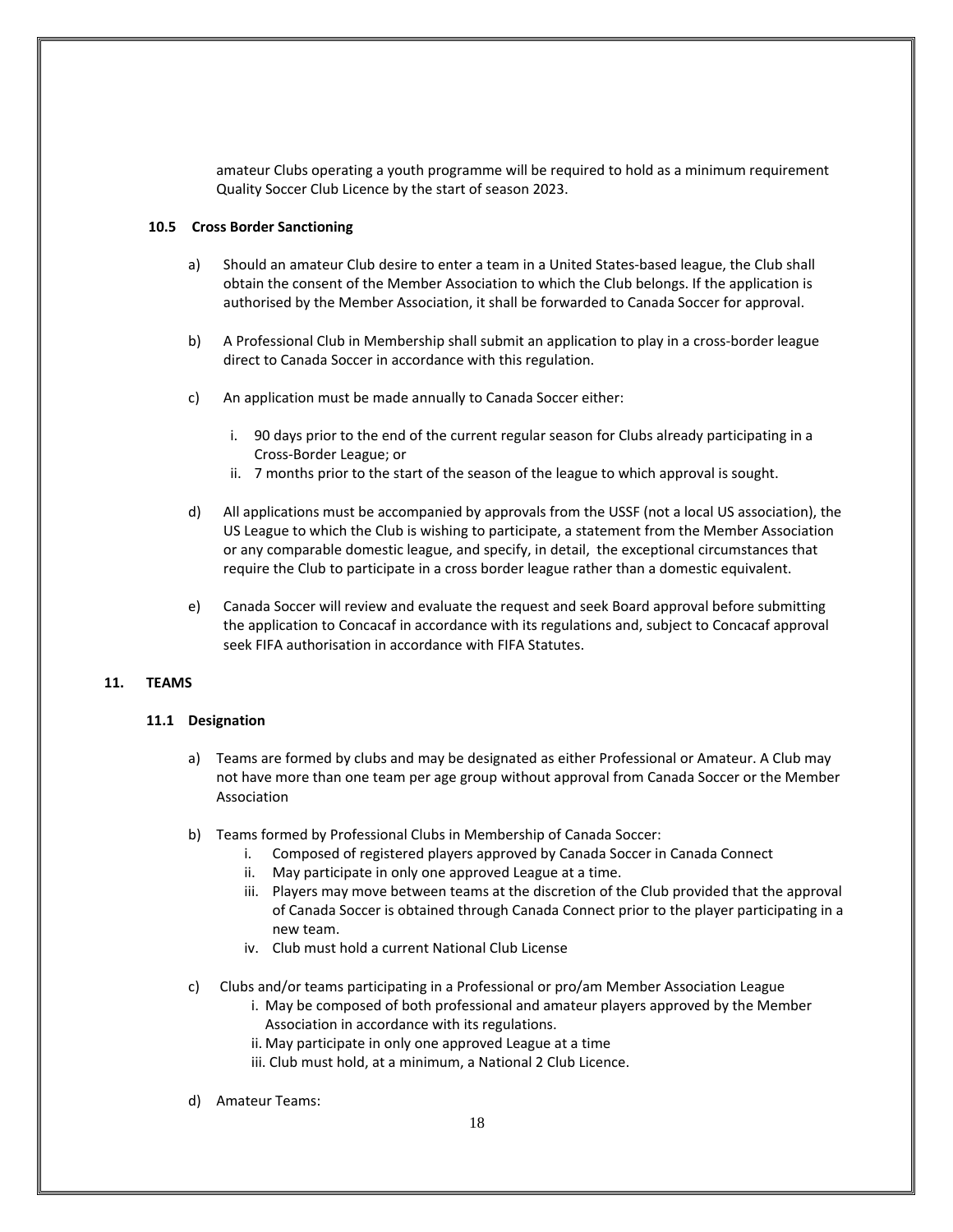- i. Shall be composed of amateur players registered with Canada Soccer or the respective Member Association
- ii. May, with the permission of their respective Member Association and approval of Canada Soccer, play in a Professional league.
- iii. Shall abide by Canada Soccer, Member Association and/or League rules.

## **11.2** Age Divisions

a) A player may be registered to play in any Age Division, provided the player has not reached the stipulated birthday before January  $1<sup>st</sup>$  of the calendar year of registration (the next calendar year for the coastal regions of British Columbia).

| As of December<br>31, in the prior<br>year of<br>registration | Player is:                           | Eligible for:                                                             |
|---------------------------------------------------------------|--------------------------------------|---------------------------------------------------------------------------|
|                                                               | 35 years (male)<br>30 years (female) | <b>Masters/Classics</b>                                                   |
|                                                               | 18 years                             | <b>Seniors</b>                                                            |
|                                                               | Under 18 years                       | <b>As per Competition</b><br><b>Regulations for</b><br>youth competitions |

b) No Member Association or League is permitted to require a Club to play in any age division, thus ensuring that membership and/or participation cannot be denied if a team isn't fielded in a specific age-group.

## <span id="page-18-0"></span>**12. LEAGUES**

- **12.1** A League shall be composed of a minimum of six (6) Clubs/teams, operating under an executive to provide competition for teams. Leagues shall not allow matches to be played until their rules are approved by Canada Soccer or by the appropriate Member Association from which sanction to operate the League was received.
- **12.2** No League shall govern an area, but it shall control, for League operation purposes, its member Clubs.
- **12.3** There may be three (3) categories of Leagues with the following descriptions:
	- a) Professional League a League that meets the requirements of membership to Canada Soccer whose Clubs all hold a current National Club Licence
	- b) Member Association Professional or Pro/Am League– a League that meets the requirements of Canada Soccer and/or the Member Association and whose Clubs/teams hold a current National 2 Club Licence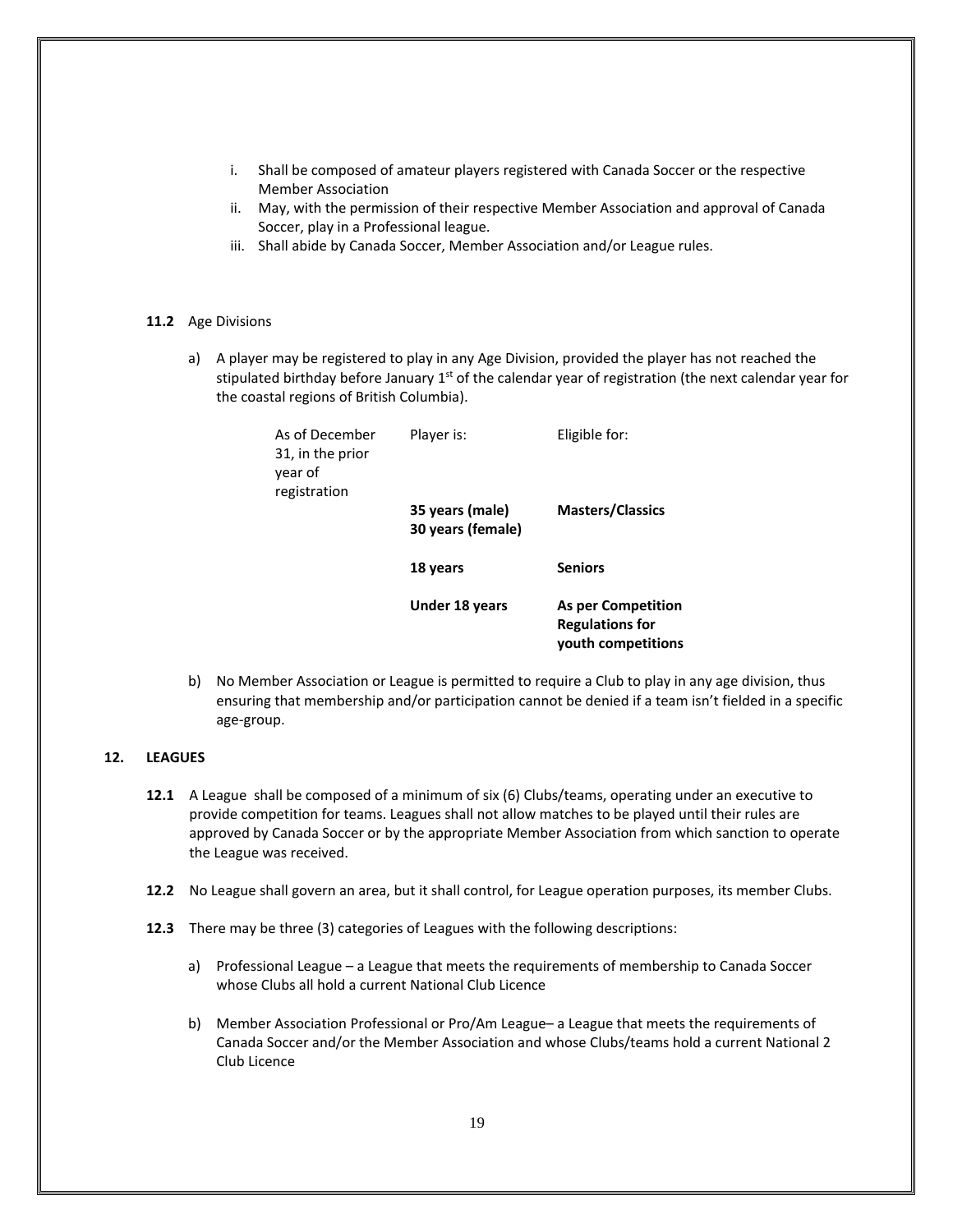- c) Amateur Leagues note Clubs that participate in an amateur youth league must hold, as a minimum, the Canada Soccer Quality Soccer Club Licence at the commencement of season 2022.
- **12.4** Member Associations may request an amendment to the financial limitations of the Canada Soccer National 2 Club Licence in order to sanction a League comprising solely of Clubs from within its area of jurisdiction. Amendment requests must be forwarded to Canada Soccer for authorisation before sanction approval can be granted.
- **12.5** Every League under the jurisdiction of a Member Association shall submit its schedule of matches to the Member Association or, where appropriate, the District Association for approval. The Member Association or, where appropriate, District Association, may limit or restrict the schedule at any time during the season if the availability of grounds, playing dates, weather conditions or other factors so require.
- **12.6** A League may not play matches other than scheduled matches without the prior consent from Canada Soccer or from the relevant Member Association and/or where appropriate District Association, from which sanction to operate the League was received.
- **12.7** Competitions may not be conducted by any Club or League without the permission of Canada Soccer, the respective Member Association, or, if appropriate the District Association, as applicable.
- **12.8** Applications from any Club under the jurisdiction of another FIFA Member Association to participate in a League must first be submitted by the League via the Member Association to Canada Soccer's Board of Directors for approval. Any Club making such application must have the approval of its respective FIFA Member Association.
- **12.9** Professional Leagues under the sanction and jurisdiction of Canada Soccer are required to pay an annual affiliation fee as determined by Canada Soccer Board of Directors annually.

## <span id="page-19-0"></span>**13. JUDICIAL BODIES**

- **13.1** The Judicial Bodies of Canada Soccer are:
	- a) the Disciplinary Committee;
	- b) the Appeal Committee;
	- c) the Ethics Committee; and
	- d) the Players' Status Committee.
- **13.2** The responsibilities and functions of these bodies shall be stipulated in the *Canada Soccer Disciplinary Code* which shall comply with the *FIFA Disciplinary Code*, the *FIFA Code of Ethics*, the *FIFA Regulations on the Status and Transfer of Players* and the *FIFA Statutes*.
- **13.3** The members of the Judicial Bodies shall not belong to any other Body of Canada Soccer at the same time.

#### **13.4 Court of Arbitration for Sport**

a) Canada Soccer affirms, in accordance with Articles 59 and 60 of the FIFA Statutes, that any appeal against a final and binding FIFA decision shall be heard by the Court of Arbitration for Sport (CAS) in Lausanne, Switzerland, with the exception of appeals on violations of the Laws of the Game,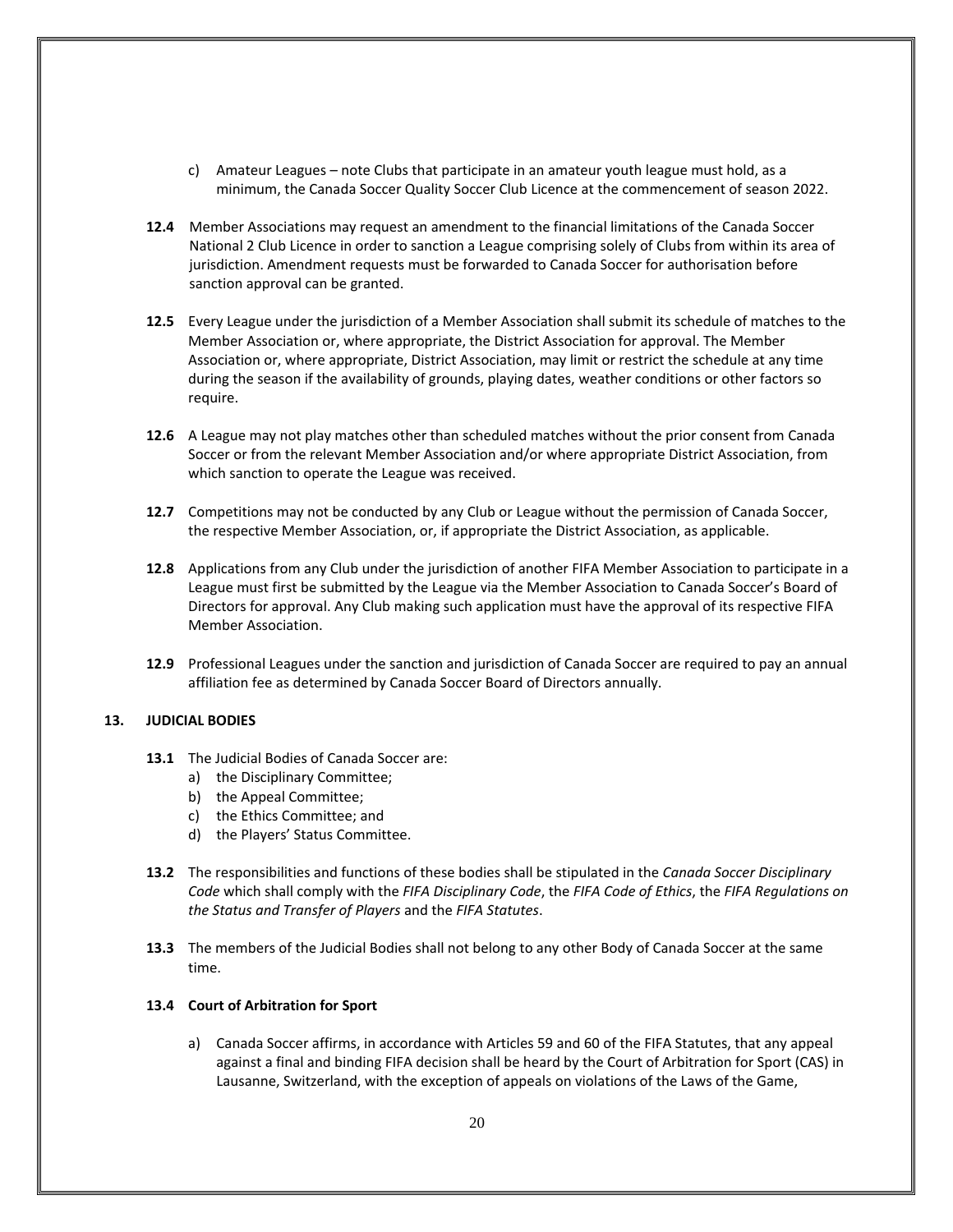suspensions of up to four matches or up to three months, or decisions passed by an independent and duly constituted Arbitration Tribunal of an Association or Confederation.

b) Canada Soccer shall ensure its full compliance and that of its Members, Players, Officials, match agents, and intermediaries with any final decision passed by a FIFA body or Canada Soccer.

## <span id="page-20-0"></span>**14. DISCIPLINE**

#### **14.1 General Conduct**

- **a)** Players, Officials, and spectators may only take part in or attend games on condition that they observe the rules, regulations, and policies of Canada Soccer
- **b)** Every Club is responsible for the actions of its Players, Officials and spectators.
- **c)** Every Club and League is required to take all precautions necessary to prevent its Players, Officials, and spectators from threatening or assaulting anyone at games, especially the referee and assistant referees. Clubs and Leagues are expected to provide security for Players and Officials.
- **d)** Every Club and League is required to take all precautions necessary to prevent match manipulations.

#### **14.2 Non-Discrimination**

Anyone who publicly disparages, discriminates against or denigrates someone in a defamatory manner on account of race, colour, language, religion or ethnic origin, sexual orientation or perpetrates any other discriminatory and/or contemptuous act, will be subject to sanction as outlined in the Canada Soccer Disciplinary Code and/or the Canada Soccer Code of Conduct and Ethics.

#### **14.3 Misconduct**

- a) In addition to matters referred to in any of Canada Soccer policies, *Canada Soccer Disciplinary Code*, rules, or regulations, it shall be deemed misconduct if any person or organization has, in the judgment of a Discipline Hearing Committee, following a hearing of that Committee, committed any of the following offenses:
	- i. Violated the Laws of the Game, or the rules and regulations of Canada Soccer or a Member Association or League;
	- ii. Bet on any game other than registered lotteries or pools;
	- iii. Offered or accepted, with a view to influencing the result of a game, consideration to or from any Association, Club, League, Player, Club/team official, or game official;
	- iv. Criminal misconduct or human rights abuse;
	- v. Any act or statement, verbally or in writing, which is considered to be ungentlemanly, insulting, or improper behaviour or is likely to bring the game into disrepute.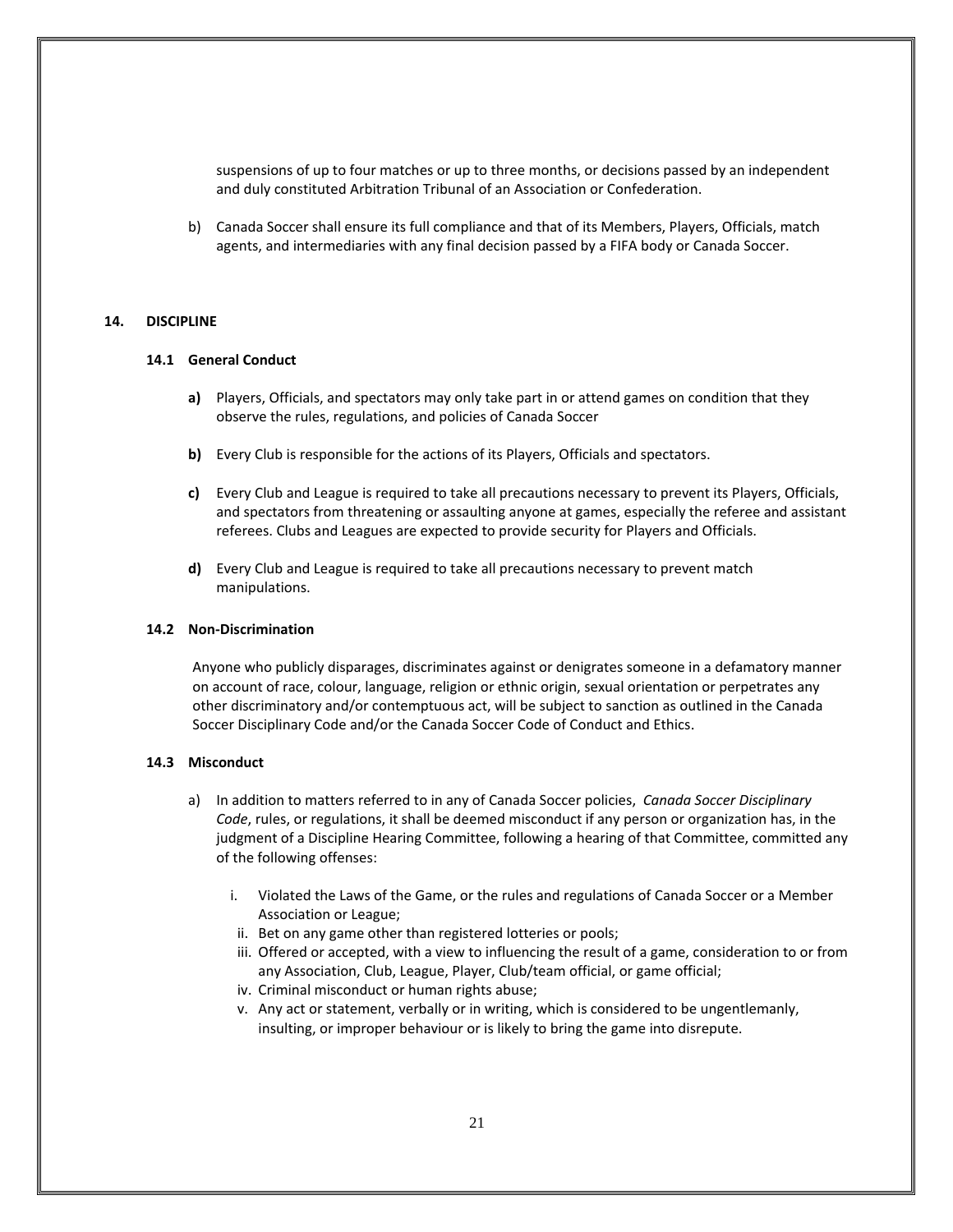## **14.4 Membership Consequences**

- a) When a Member Association, or where applicable a District Association, League, Club, Player, Official or Member is sanctioned, the Canada Soccer Board of Directors has power to suspend the offending Association, League, Club, Player, Official or Member from membership or connection with Canada Soccer.
- b) No suspended Player, Official, or Member of any such Association, League, or Club so suspended or removed from Canada Soccer shall be eligible for membership of any other Association, League, or Club belonging to, or under the jurisdiction, within Canada Soccer.

## <span id="page-21-0"></span>**15. RIGHTS**

- **15.1** Canada Soccer and its Members are the original owners of all of the rights emanating from competitions and other events coming under their respective jurisdiction, without any restrictions as to content, time, place and law. These rights include, among others, every kind of financial rights, audio-visual and radio recording, reproduction and broadcasting rights, multimedia rights, marketing and promotional rights and incorporeal rights such as emblems and rights arising under copyright law.
- **15.2** Canada Soccer Board of Directors shall decide how and to what extent these rights are utilized and draw up special regulations to this end. Canada Soccer Board of Directors shall alone decide whether these rights shall be utilized exclusively, or jointly with a third party or entirely through a third party.

## <span id="page-21-1"></span>**16. DISTRIBUTION OF IMAGE AND SOUND**

**16.1** Canada Soccer and its Members are exclusively responsible for authorizing the distribution of image and sound and other data carriers of Association soccer matches and events coming under their respective jurisdiction, without any restrictions as to content, time, place and technical and legal aspects.

## <span id="page-21-2"></span>**17. NATIONAL COMPETITIONS**

- **17.1** Canada Soccer organizes and coordinates the following official competitions held within its territory:
	- a) National Club Championship
	- b) National Club Futsal Championship
	- c) Canadian Championship
- **17.2** Canada Soccer Board of Directors may delegate to its subordinate Leagues the authority to organize competitions. The competitions organized by the Leagues shall not interfere with those competitions organized by Canada Soccer. Competitions organized by Canada Soccer shall take priority.
- **17.3** Canada Soccer Board of Directors may issue specific regulations in respect of the national competitions as required.

## <span id="page-21-3"></span>**18. INTERNATIONAL MATCHES AND COMPETITIONS**

## **18.1 Authority**

a) The authority for organizing international matches and competitions between FIFA Member Association teams and between Leagues and/or Clubs lies solely with FIFA. No match or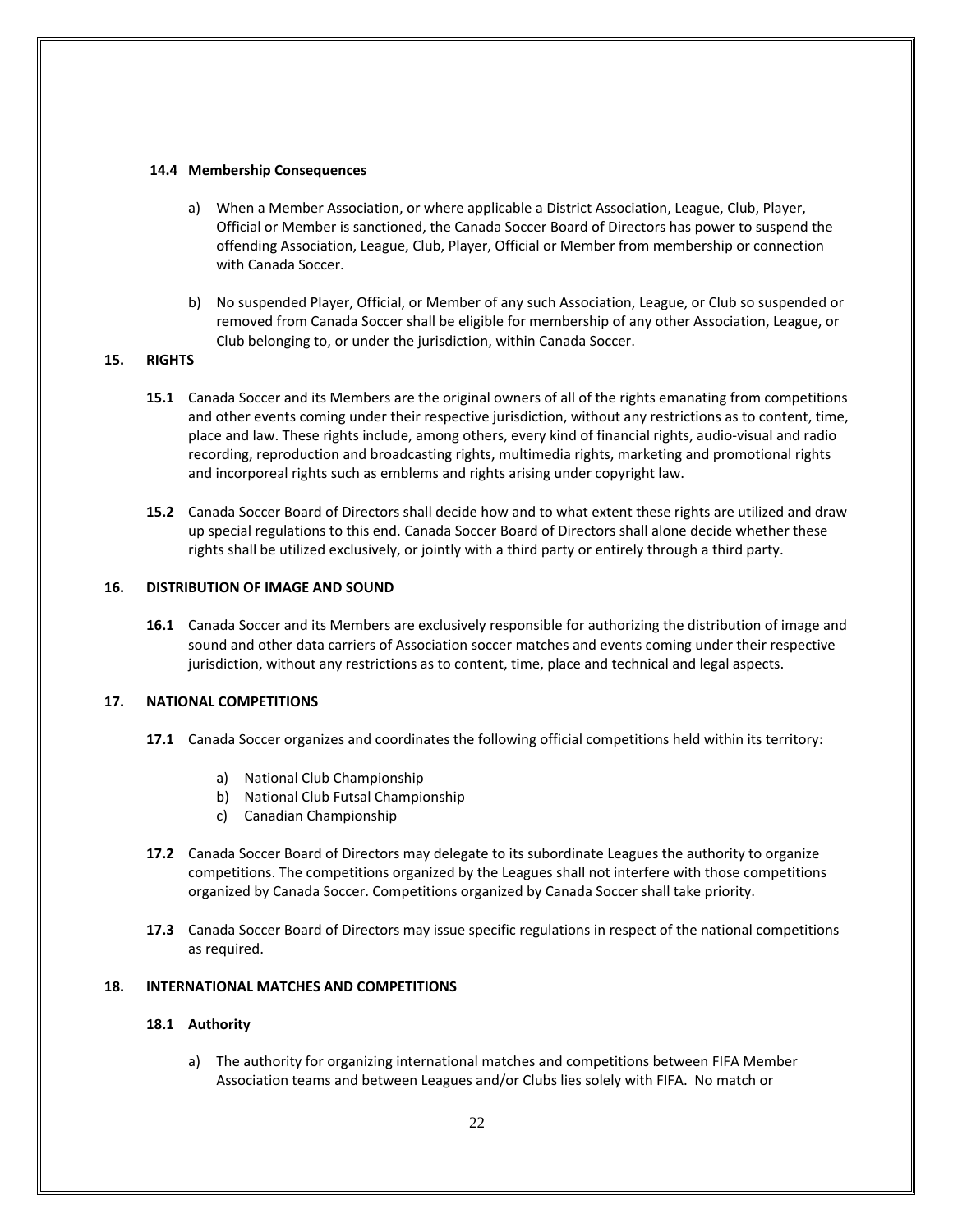competition shall take place in Canada without the prior permission of Canada Soccer, Concacaf, and FIFA.

- b) Canada Soccer shall not organize matches or make sporting contacts with Associations that are not members of FIFA or with provisional members of a Confederation without the approval of FIFA.
- c) Clubs, Leagues or any other group of Clubs that are affiliated with Canada Soccer cannot belong to another FIFA Member Association or participate in competitions on the territory of another FIFA Member Association without the authorization of Canada Soccer, the other FIFA Member Association, the relevant Confederations, and FIFA, except in exceptional circumstances.
- **18.2** Canada Soccer is bound to comply with the international match calendar compiled by FIFA.

#### **18.3 Exhibition Games outside of Canada – Amateur Clubs**

a) Member Associations, and where applicable District Associations, Leagues and Clubs wishing to participate in exhibition games outside of Canada must obtain permission in writing from Canada Soccer at least thirty (30) days prior to the scheduled date of the proposed matches.

## **18.4 Exhibition Games in Canada – Amateur Clubs**

- a) Member Associations, and where applicable District Associations, Leagues and Clubs wishing to arrange exhibition games in Canada between their amateur Club(s) and amateur Clubs from another FIFA Member Association shall request permission in writing from Canada Soccer at least thirty (30) days prior to the scheduled date of the proposed game. Canada Soccer shall have full power and authority to sanction or veto any such games.
- b) District Associations, Leagues and Clubs must obtain permission from their respective Association before seeking permission for exhibition games sanction from Canada Soccer.
- c) Games involving two foreign amateur Clubs will be permitted only under both of the following conditions:
	- i. The game is sanctioned by Canada Soccer, and the respective Member Association, or League; and
	- ii. The game is an integral part of a tournament in which there is at least one Canadian Club for every three foreign Clubs
- d) In special circumstances, to commemorate an important event, Canada Soccer Board of Directors, at its discretion, may vary the usual ratio of foreign and Canadian Clubs and any other conditions specified in 18.4c above.
- e) Permission granted by Canada Soccer to stage games involving amateur Clubs from other FIFA Member Associations shall be subject to such Clubs having permission from their own national associations to participate and the authorization from the respective Confederations and FIFA.
- f) Canada Soccer may grant permission to stage exhibition games on such terms and conditions as it may in its discretion deem appropriate.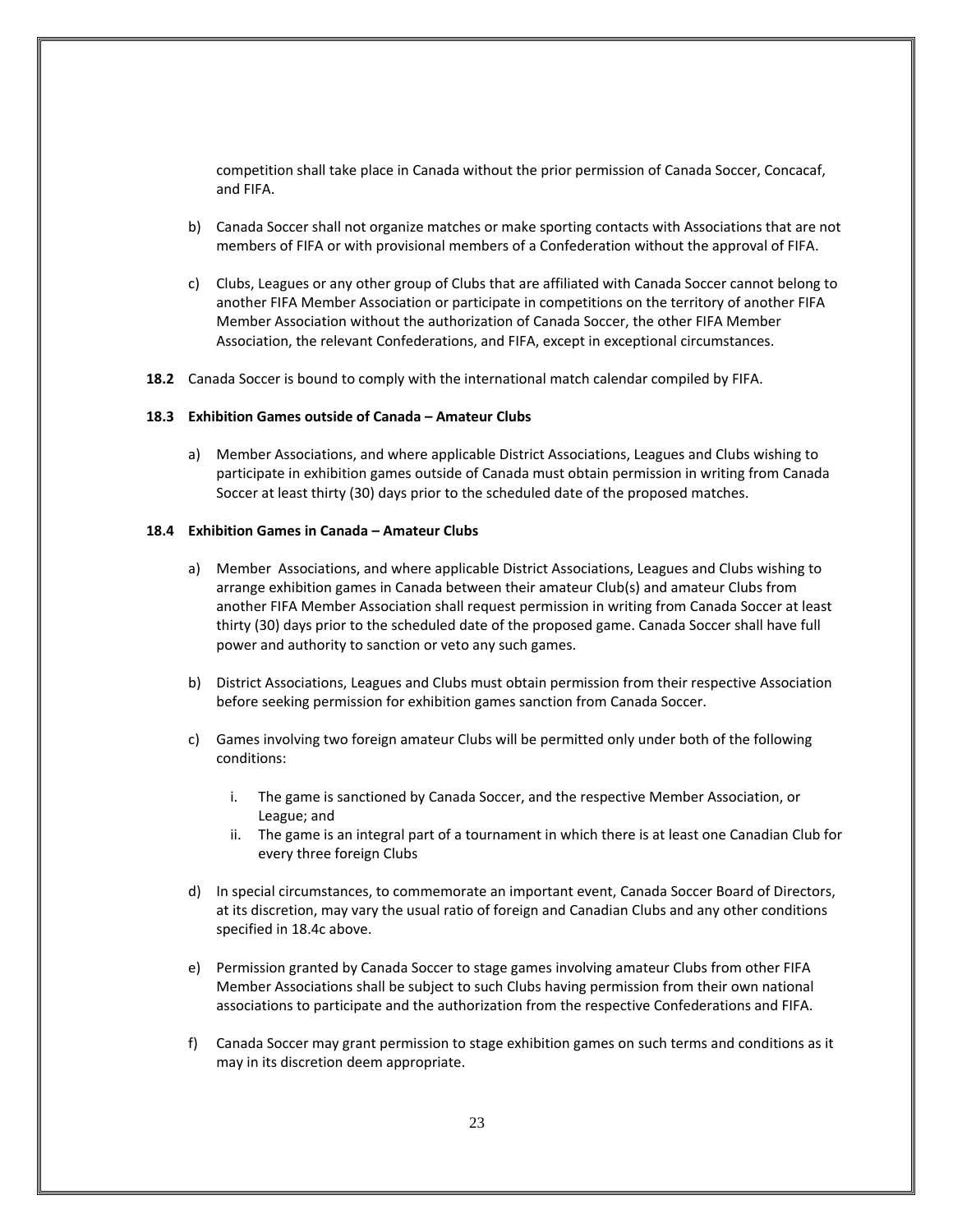- g) In granting or withholding authorization for an amateur exhibition game or exhibition tournament, Canada Soccer expressly declares that it accepts no liability for any financial or other commitments made by the organizer to foreign Clubs and to any other parties.
- h) Any matter not specifically covered by this section shall be at the discretion of the General Secretary.

#### **18.5 International Friendly Matches in Canada – Professional Clubs and National Teams**

- a) Canada Soccer shall be responsible for the hosting and staging of all its National Team matches in Canada.
- b) Any entity or person wishing to promote a match involving one or more foreign Clubs must first apply in advance to Canada Soccer to receive sanctioning for such a match. The entity or person promoting a match must be a voting member of Canada Soccer, a Club or League in Membership of, or affiliated to, Canada Soccer, or a licensed FIFA Match Agent. Once the application process has been completed, Canada Soccer shall promptly review such requests. Canada Soccer shall grant such sanction unless it determines that holding or sponsoring the international soccer competition would be detrimental to the best interest of the sport.
- c) An International Match is defined as a match between two teams (either two teams representing a FIFA Member Association, two club teams, two all-star teams, one team representing a FIFA Member Association and one club team, or a team representing a FIFA Member Association or club team and an all-star team) belonging to different members of FIFA. Any match involving two Clubs or teams belonging to the same FIFA Member Association but not Canada Soccer shall also be an international match.
- d) For all International Matches and International Tournaments, Canada Soccer approval is required. No public announcement of any International Match or International Tournament may be made until Canada Soccer grants sanctioning approval for the match or tournament. If a promoter or FIFA Match Agent conducts any advertising or makes any public announcements before approval has been granted by Canada Soccer, then it may discipline the Promoter and/or FIFA Match Agent, by fining them a minimum of \$1000 for each incident, by denying approval of the International Match or International Tournament, or by levying any other penalty or combination of penalties that the Federation deems appropriate it its sole discretion.
- e) Neither Promoter, FIFA Match Agent nor any other individual or entity shall use Canada Soccer's name for speculative or promotional purposes.

#### f) **Application Process**

- i. An application for an international match or tournament must be submitted to Canada Soccer no later than thirty (30) days before the date of the intended match by submitting the following items:
	- 1) Name of and contact information of FIFA Match Agent or Promoter
	- 2) Application fee of \$100.00 for each foreign professional Club or National Team for each game to be played in Canada.
	- 3) Letter from the stadium confirming that the facility is on hold for the date of the event.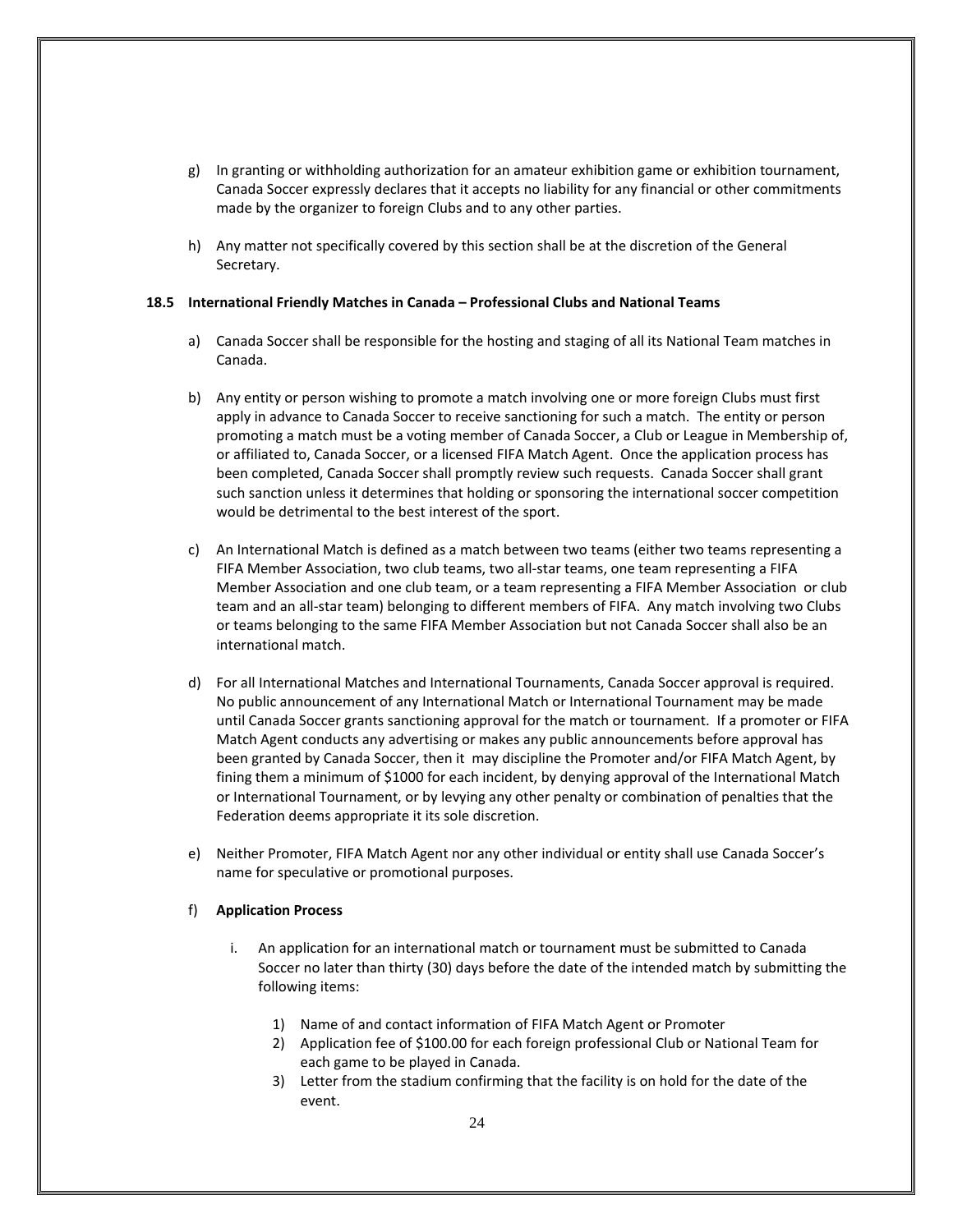- 4) Proof that the advertised participants have committed to participate, including provision of FIFA International Match Authorization Forms, and confirmation from the FIFA Member Association that it approves the Club or team to play in Canada.
- 5) The rules and related documentation regarding the organization of the tournament addressing such issues as mode of competition, referees, discipline, etc., if applicable.
- 6) Submission of an insurance certificate consistent with the insurance terms.
- 7) A copy of the draft contract with the foreign professional Club(s) or team(s) clearly identifying the organizer's obligations to the foreign Club(s) or team(s).
- 8) A legally binding commitment indemnifying Canada Soccer from any claims arising from the event.
- 9) Submission of the appropriate performance bond in the form of a wire transfer, certified cheque approved by Canada Soccer and made payable to the "Canadian Soccer Association".
- ii. Once a complete application is received by the CSA, Canada Soccer will undertake a prompt review. Canada Soccer will "conditionally" approve the application unless it determines that holding the match or tournament in question would be detrimental to the best interest of the sport.
- iii. Canada Soccer will notify Concacaf and FIFA that the International Match or Tournament is taking place, that Canada Soccer recognizes the match or Tournament, and that the Clubs/teams in question will participate. If FIFA and Concacaf notify Canada Soccer that the Clubs/teams in question shall not be permitted to play or participate, Canada Soccer may revoke approval of the Match or Tournament.
- iv. If the application is rejected, any fee and documentation submitted by the applicant will be returned. In granting or withholding authorization for a match or tournament, Canada Soccer expressly declares that it accepts no liability for any financial or other commitments made by the organizer to foreign Clubs/teams and to any other parties.
- v. If the application is approved, the applicant will be advised of any conditions to be met in full for the grant of final approval.
- vi. The organizer shall forward a certified cheque or money order for the appropriate game fee(s), within thirty (30) days of the game(s) being held, along with a ticket manifest issued by the stadium authorities where the game(s) is played.

## g) **Performance Bonds and Game Fees**

- i. **Performance Bond** Due a minimum of 30 days before the match is played
	- 1. \$25,000 per match involving two foreign National teams or two foreign professional clubs.
	- 2. \$10,000 per match involving one Canadian professional club or one foreign National team, All-Star Match.
	- 3. \$2,500 per match for all other matches.
	- 4. No bond is required for non-admission matches.
- ii. **Game fees** due a maximum of 30 days of the game being played
	- 1. For each game involving a Professional Club in membership, an amount equal to eight percent (8%) of the gross gate receipts which will be disbursed according to FIFA regulations.
	- 2. For each game involving non-member Clubs, an amount equal to ten percent (10%) of the gross gate which shall be disbursed according to FIFA regulations.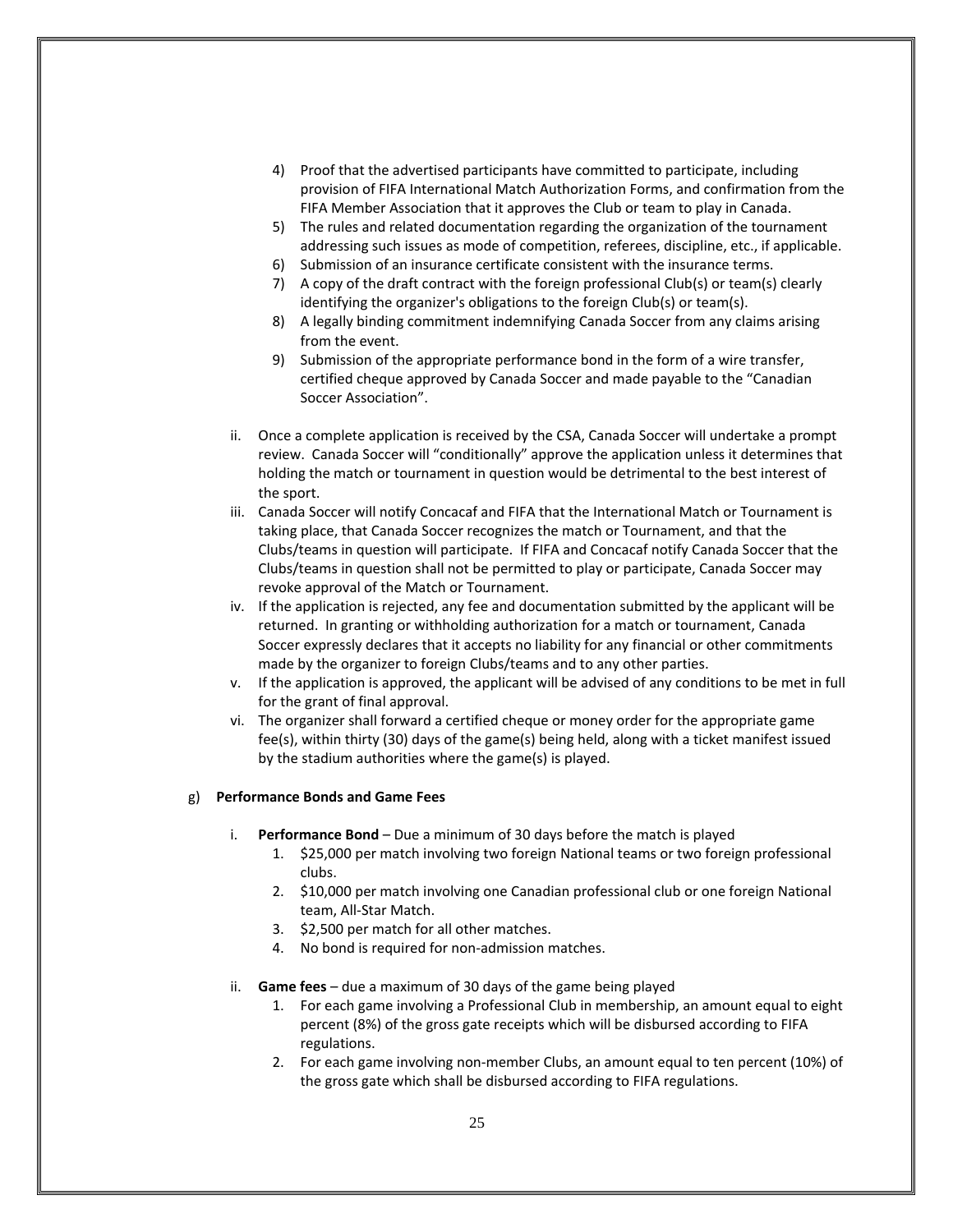## h) **Match Officials**

i. Referees, assistant referees, and fourth officials for all games be appointed by Canada Soccer. The promotor shall be responsible for all costs associated with the match officials, including game fees, per diem, travel and accommodation.

## i) **CSA Delegation**

i. Canada Soccer at its discretion, may appoint a representative to attend any games involving foreign teams. Similarly, Canada Soccer may request the Member Association in whose territory the game is played to appoint a representative. In each case, the representative shall be accorded all privileges and courtesies by the organizer who shall extend to him or her any assistance necessary to fulfill his or her responsibilities. Any expenses incurred by the representative are to be paid by the organizer.

## j) **Complimentary Tickets**

- i. The Promoter and FIFA Match Agent shall at a minimum provide the following complimentary tickets and/or passes for each match:
	- 1. Canada Soccer Officials or Delegated Officials two tickets per delegate
	- 2. Match Officials ten (10) tickets (two tickets per match official and referee assessor)

## k) **Restrictions**

- i. In the event that an organizer of an exhibition game involving a foreign professional Club or National team requests a date and venue which is in conflict with a game being organized by Canada Soccer, Canada Soccer shall have preference of the date and venue.
- ii. Canada Soccer may, after prior consultation with the Member Association, suspend all games scheduled in the area where a game involving a foreign professional or national team is being played.
- iii. Canada Soccer will not allow a match involving foreign professional or national teams to be played within 48 hours of a regularly scheduled League regular season and/or playoff game in the same general metropolitan area, as defined by Canada Soccer where the game is proposed to be played.
- iv. Any matter not specifically covered by this section shall be decided at the discretion of the General Secretary.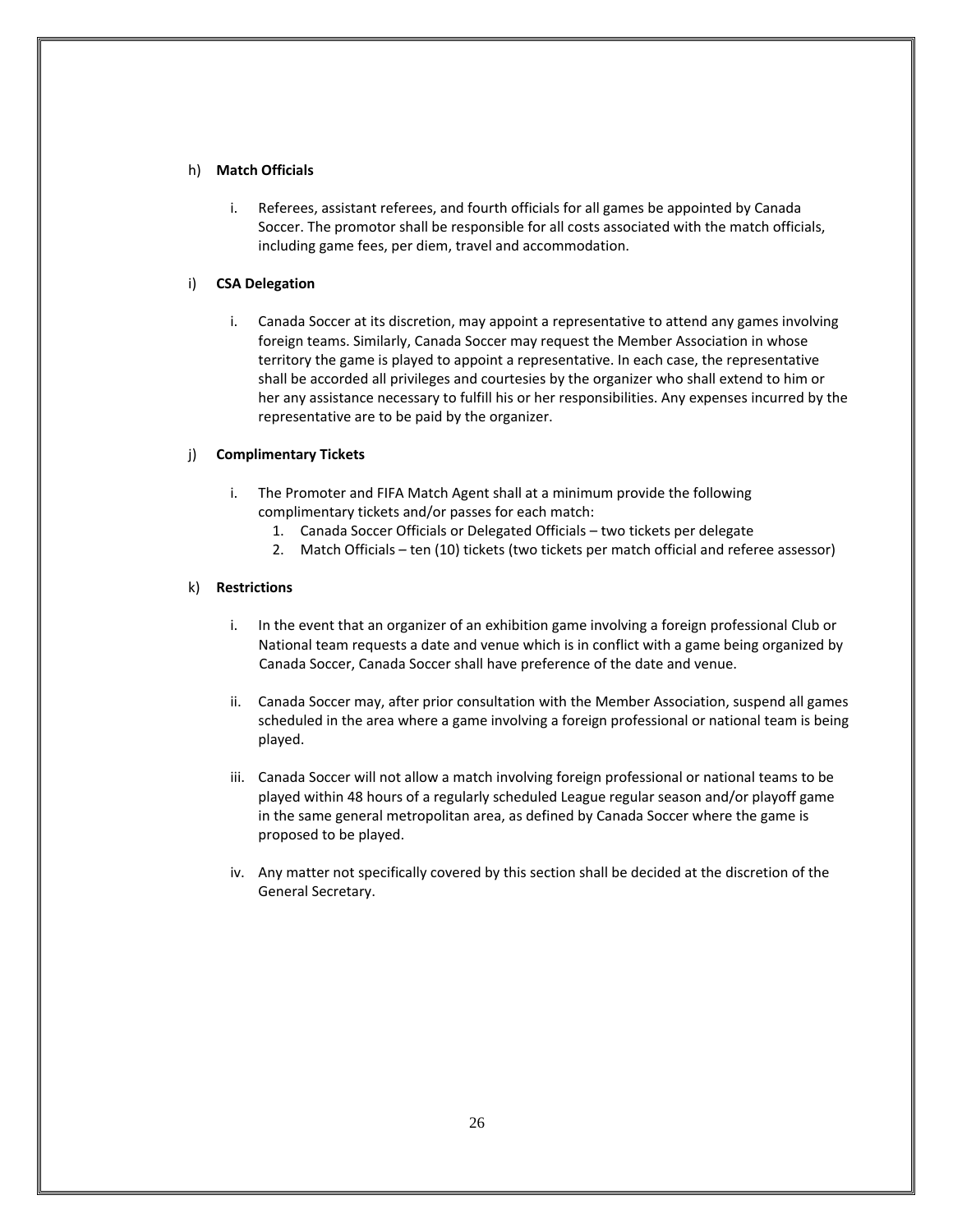## **REGULATIONS FOR THE REGISTRATION AND CONTROL OF REFEREES**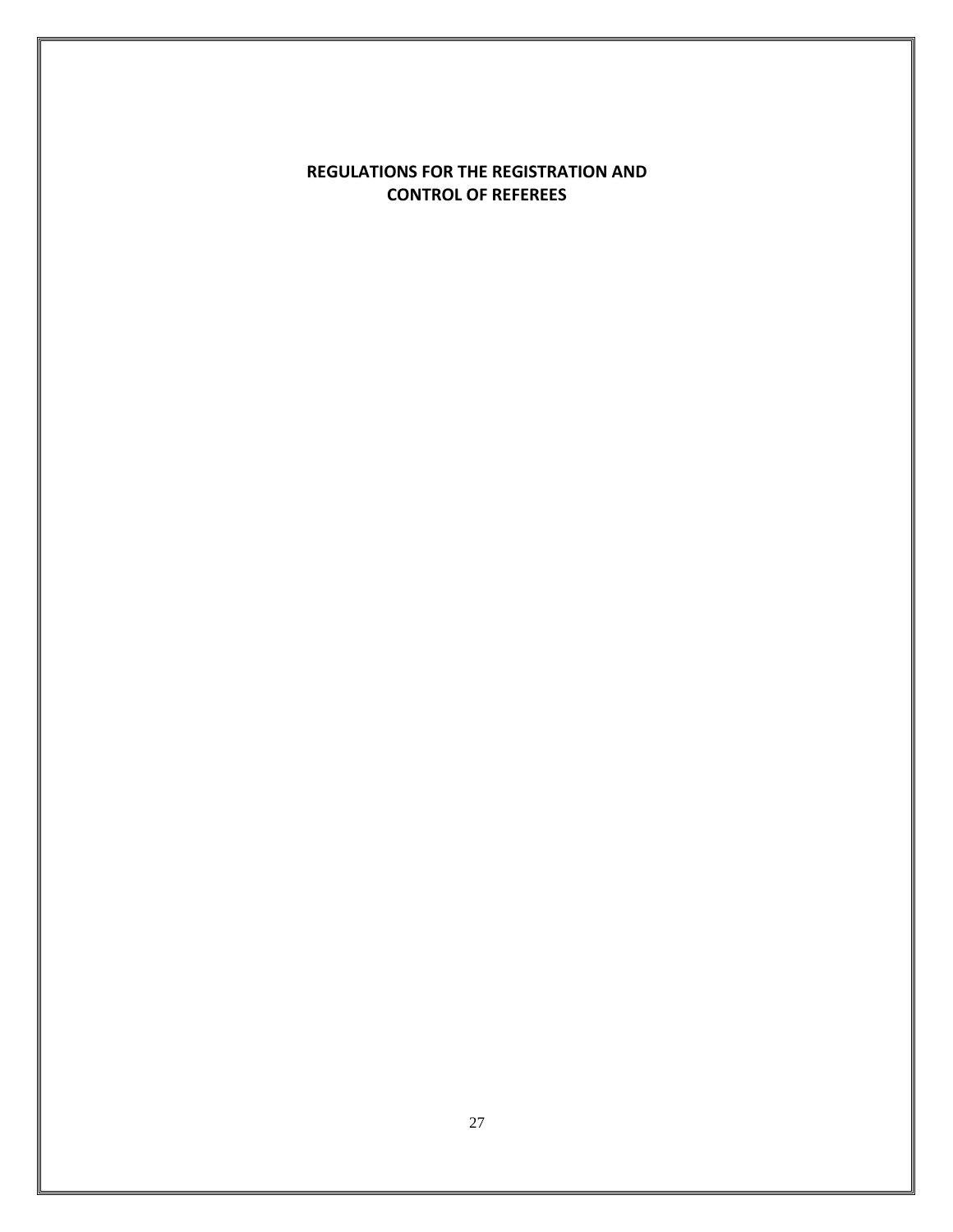## <span id="page-27-0"></span>**19. REGULATIONS FOR THE REGISTRATION AND CONTROL OF REFEREES**

#### **19.1 Preamble**

Member Associations are responsible for the administration of Referees registered with Canada Soccer who reside in their area as determined by Canada Soccer. Canada Soccer has administrative responsibility for Referees who are serving members of the Armed Forces who are not serving within Canada.

Member Associations shall act as, or appoint, a Referees' Committee to carry out its functions under these Regulations.

## **19.2 Definitions**

For the purpose of these Regulations the terms used will be defined as follows:

*Referee* A person registered as qualified under these Regulations who may be engaged as a Match Official.

*Administer* To carry out the administrative procedures relating to the registration and control of Referees as required or determined by Canada Soccer from time to time.

*Examine* To supervise written and oral examination of Referees and Trainee Referee candidates to the requirements and standards determined by Canada Soccer from time to time.

*FIFA List* Those Referees, nominated by Canada Soccer and selected by FIFA, eligible for appointment to international matches.

*National* Those Referees selected by Canada Soccer to be appointed to competitions and matches as determined by Canada Soccer from time to time.

*League* A Competition sanctioned under relevant Regulations by Canada Soccer or a Member Association.

*Registration Period* From 1 April in each year, or the date of successful completion of the Entry Level Referees Course if later - to the following 31 March.

*Provincial Referee* A Referee who has demonstrated to the satisfaction of Canada Soccer or a Member Association, as required by these Regulations, the ability to officiate at the Provincial Level.

*Regional Referee* A Referee who has demonstrated to the satisfaction of Canada Soccer or a Member Association, as required by these Regulations, the ability to officiate at the Regional Level.

*District* **Referee** A Referee who has completed, successfully, the Entry Level Referees Course, having reached the age of 16 years.

*Youth Referee* A District Referee between the ages of 14 – 16 years of age who has completed, successfully, the Entry Level Referees Course.

*Futsal Referee* A Referee who has completed, successfully, the Futsal Entry Level Referees Course, having reached the age of 16 years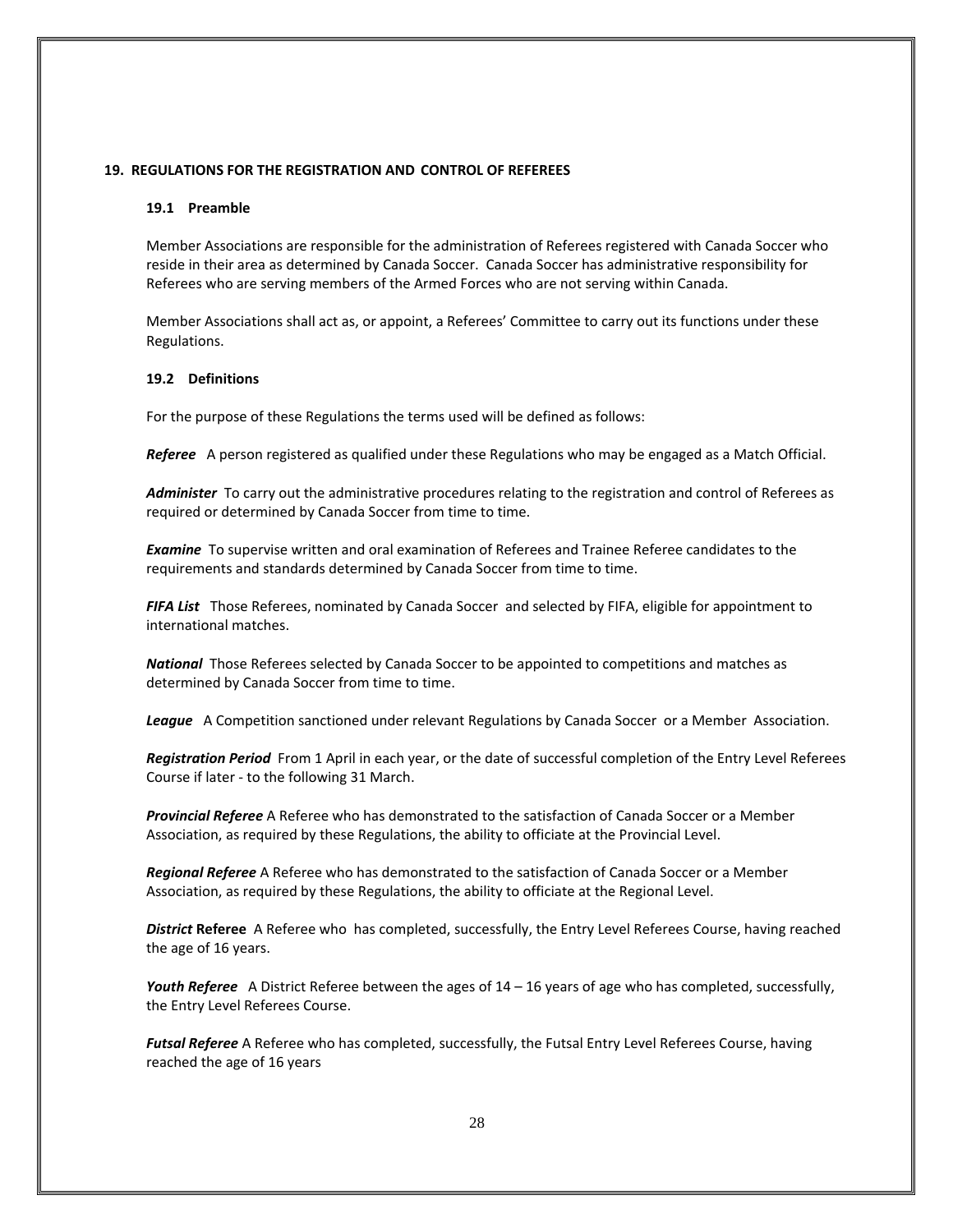*Small-sided Referee* A Referee who has completed, successfully, the appropriate Referees Course for soccer played by Clubs of less than 11 – a-side (excluding Futsal), as determined from time to time by Canada Soccer or a Member Association.

*Associate Referee* A fully registered Referee with their own Member Association of permanent residence, who wishes to officiate in another Province or Territory either by virtue of temporary residence, (eg University Student, temporary work assignment, etc) or by proximity to a Member boarder may apply to be an associate referee

*Assessors* Individuals authorised by Canada Soccer to carry out assessments at levels determined by from time to time by Canada Soccer

*Assessments* Written appraisals of a referee's performance on the field of play, carried out by an Assessor, on behalf of Canada Soccer or a Member Association and submitted to the appropriate body.

*Marks* A numerical indication of a Referee's performance on the field of play, awarded by an Assessor on completion of an Assessment, on a scale defined by Canada Soccer

**Club Marks** A numerical indication of a Referee's performance on the field of play, reported by competing Clubs after a Match, on a scale defined by Canada Soccer *.*

*Qualifying Games* A match that may be counted towards promotion for a registered referee as determined by Canada Soccer from time to time.

Note: Irrespective of the number of games officiated on the same day in Tournaments or other Competitions, only one match per day may be recorded as a qualifying game.

*Instructors* Individuals authorised by Canada Soccer to carry out courses of instruction at levels determined from time to time by Canada Soccer

*Entry Level Referees Course* A course of instruction as determined by Canada Soccer leading to the qualification of Referee candidates.

*Annual Review* The review by Canada Soccer, a Member Association or Competition of its List of Match Officials entitled to be engaged for a Match in that Competition, to ascertain the suitability of each Referee to continue to be eligible to be retained on that list or within the classification. Such a review will take into consideration the Referee's performance on the field of play as defined in these Regulations, as modified by any written instructions to a Member Association or Competition Canada Soccer from time to time.

For the purposes of these Regulations, Canada Soccer shall act through the Board, which shall delegate such functions to the Referees' Committee.

## **19.3 Registration**

a) No person shall be appointed as a Match Official in any Match or Competition under the jurisdiction of Canada Soccer either directly or indirectly unless registered in accordance with these Regulations. *[NOTE: A Competition may include in its regulations a provision by which a person who*  is not a Referee may carry out the duties of a Match Official in a specific Match but only in *circumstances where a Referee cannot be appointed to that Match].*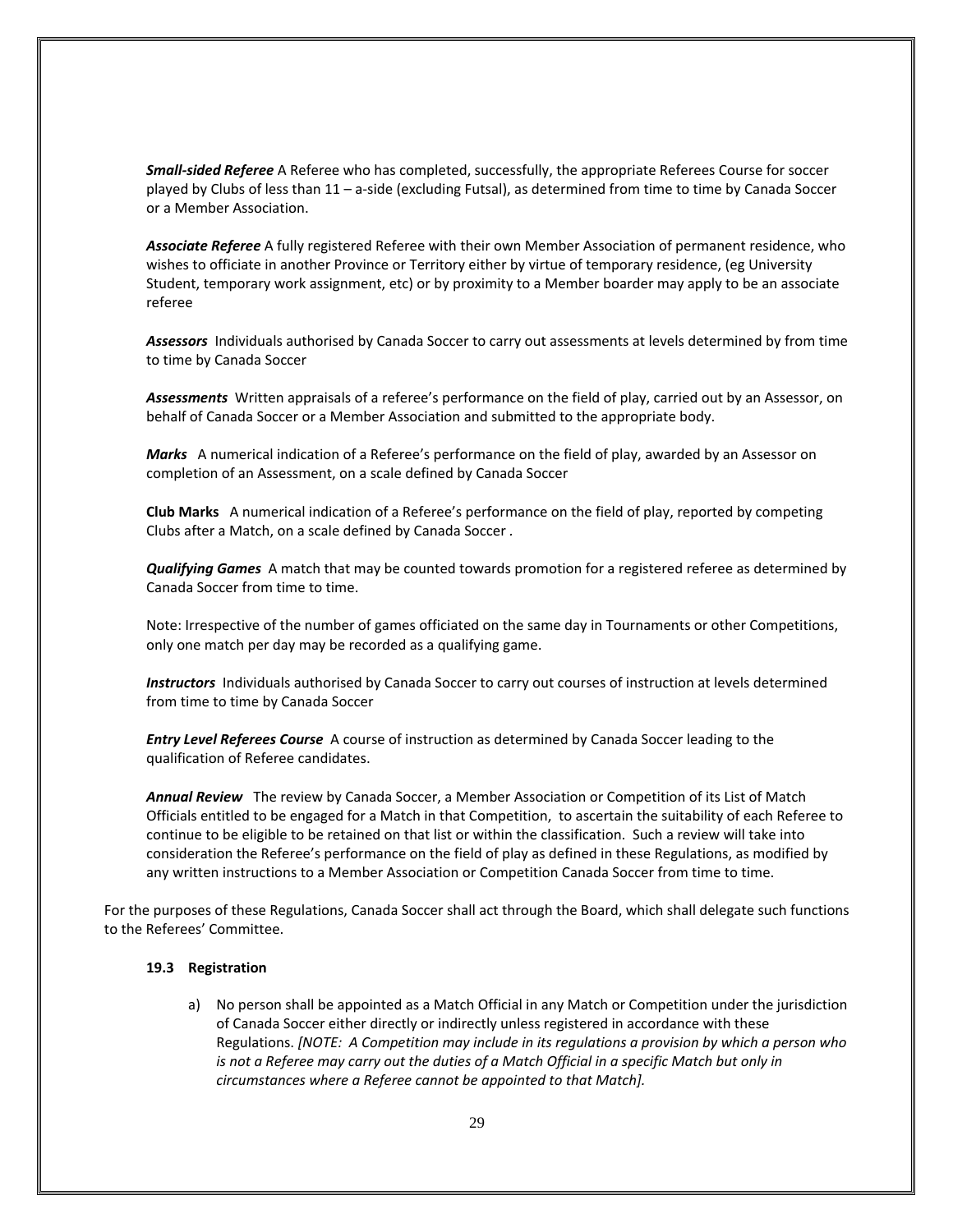- b) A referee must be registered with Canada Soccer through the Member Association within the area in which the referee resides. A referee will be required to pay the standard national registration fee to be determined annually by Canada Soccer and notified to the Member Associations by 30 September annually for the following registration period. Registration will run from the date of registration until the following 31 March. Member Associations may charge, in addition to the standard national registration fee, a registration fee not exceeding \$75 per registration period*.* A referee may become an Associate Referee with another Member Association upon payment of an Associate Fee not exceeding \$25 per registration period. The Memorandum attached to these regulations detail the responsibilities of Member Associations in respect of Referees administered by them.
- c) The Member Association which conducts the entry level course (including Futsal) or small-sided referee course will be responsible for the initial administration of a Referee. A Referee who changes residence from one Member Association administrative area to another will be required to complete a Provincial Transfer Form (Copy at Appendix A to the attached Memorandum of Member Associations Responsibilities for Registered Referees) and be transferred to the new Member Association for administrative purposes but will not be required to pay a further registration fee for that registration period.
- d) Referees shall not be registered with Canada Soccer until they are able to satisfy the Member Association of their date of birth in such a manner as shall be determined by Canada Soccer.
- e) A person below 14 years of age shall not be registered as a Referee.
- f) A Referee who has failed to register as a Referee with Canada Soccer for 2 consecutive seasons shall not be re-registered until an application has been considered by the Member Association within whose area the Referee resides at the time of application for re-registration.
- g) Member Associations may re-examine registered Referees administered by them as determined by Canada Soccer. Canada Soccer must be notified, by the Member Association, of the names of Referees who do not meet the standard determined by Canada Soccer
- h) Where considered not to be 'a fit and proper person' to act as a Referee the registration may be removed or suspended by the Member Association which administers the Referee or by Canada Soccer. Member Associations are to notify Canada Soccer of any action in this respect and are not permitted to take action under this rule in respect of FIFA and National List Officials. Canada Soccer may take any action it deems appropriate. Applications for the re-instatement of a Referee who has previously been disqualified under this Regulation must be referred to Canada Soccer for consideration.

#### **19.4 Recruitment, Basic Referee Training and Initial Examination**

- a) Canada Soccer and the Member Associations shall be responsible for the recruitment, basic training and initial examination, where required, of Referees.
- b) The requirements and standards for the Entry Level Referee Course shall be set annually by Canada Soccer
- c) All candidates shall be examined as to their suitability to be a Referee by an initial examination at the end of an Entry Level Referees Course. The initial examination shall be as prescribed by Canada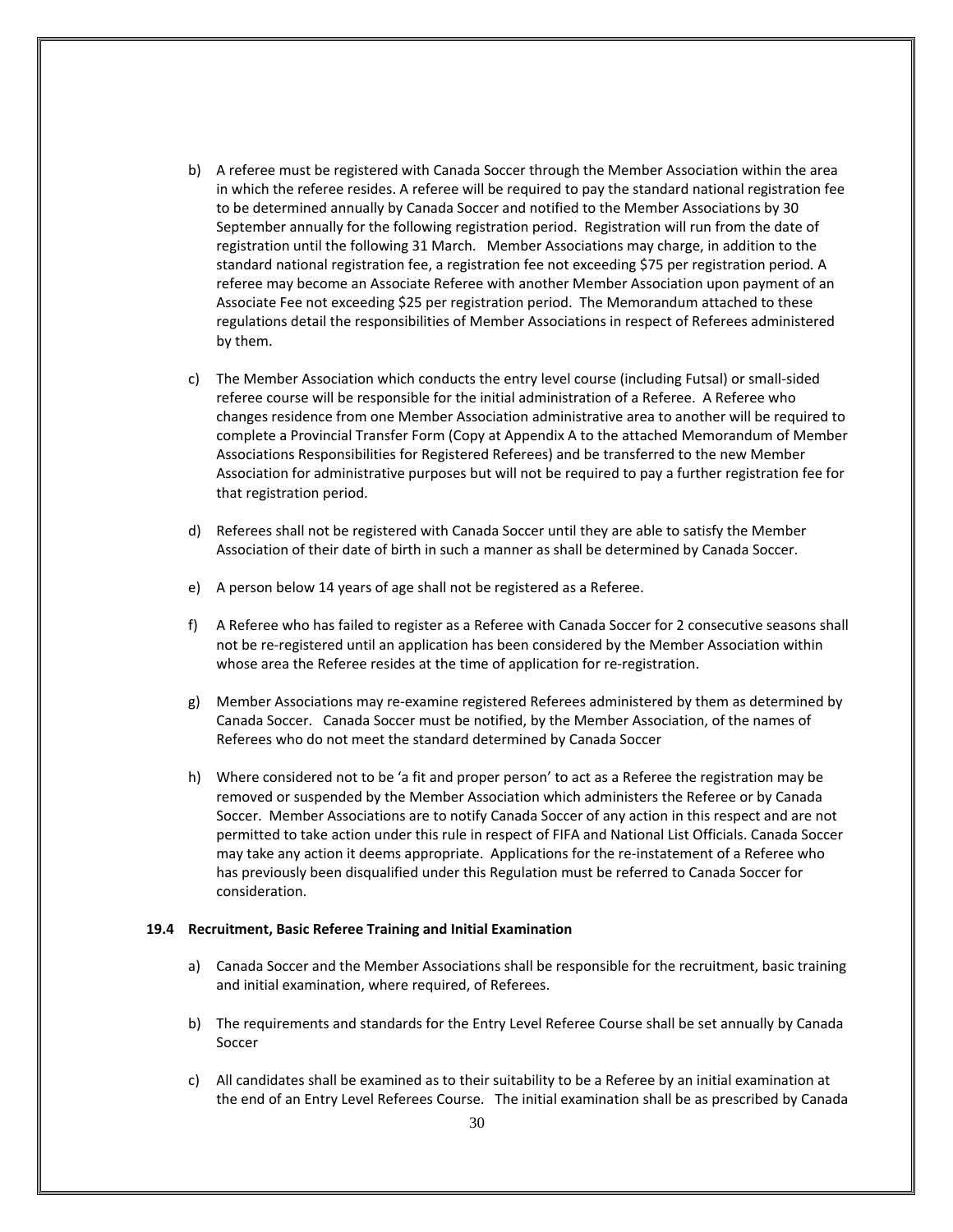Soccer. Member Associations must notify Canada Soccer should they examine a candidate who is a serving member of the Armed Forces at the time of examination.

- d) The minimum age a candidate may be presented for the Entry Level Course is 14 years.
- e) Candidates who do not reach the standard required by Canada Soccer in the initial examination may not be presented for further examination until a period of 28 days has elapsed.

## **19.5 Classification**

a) On behalf of Canada Soccer each Member Association must classify Referees, not on the International or National List, administered by their Association. The classification period runs from 1 April in each year, or the date of successful completion of the initial examination, to the following 31 March.

As at 1 April in each year Referees are to be classified as follows:

**International:** Referees who are on the FIFA List of Referees.

**National List:** Referees selected by Canada Soccer to serve on the National List and who meet the requirements of Regulation 4 below.

**Provincial Referee:** Provincial Referees. This classification includes referees who have served at a higher level.\*

*\*Where a Referee has achieved a level higher than Provincial Referee and is then not retained by Canada Soccer, the Referee is to be classified as a Provincial Referee, subject to meeting the requirements of Regulation 4, with the option of further promotion in the normal way or until a status of non-active is declared by the individual.*

#### **Regional Referee**:

**District Referee:** must be over the age of 16 years

**Youth Referee:** a District Referee over the age of 14 and under 16 years of age at the date of registration

**Declared non-active Referees:** those referees who no longer are active officials but who may wish to maintain their registration with Canada Soccer (this does not include accredited Assessors or Instructors who are no longer active referees)

- b) When a Referee changes residence from one Member Association to another, the classification level will be accepted by the Member Association into whose area the Referee has moved. (This regulation does not apply to small-sided Referees who may be required to undergo separate Provincial training prior to being re-registered)
- c) Referees must apply for promotion in writing. The Member Association must receive this request by no later than  $1<sup>st</sup>$  March preceding the season in which the promotion is sought. Referees considered for promotion in the preceding season, but not advanced, will automatically be included in the promotion scheme for the following season unless they indicate otherwise, in writing, to the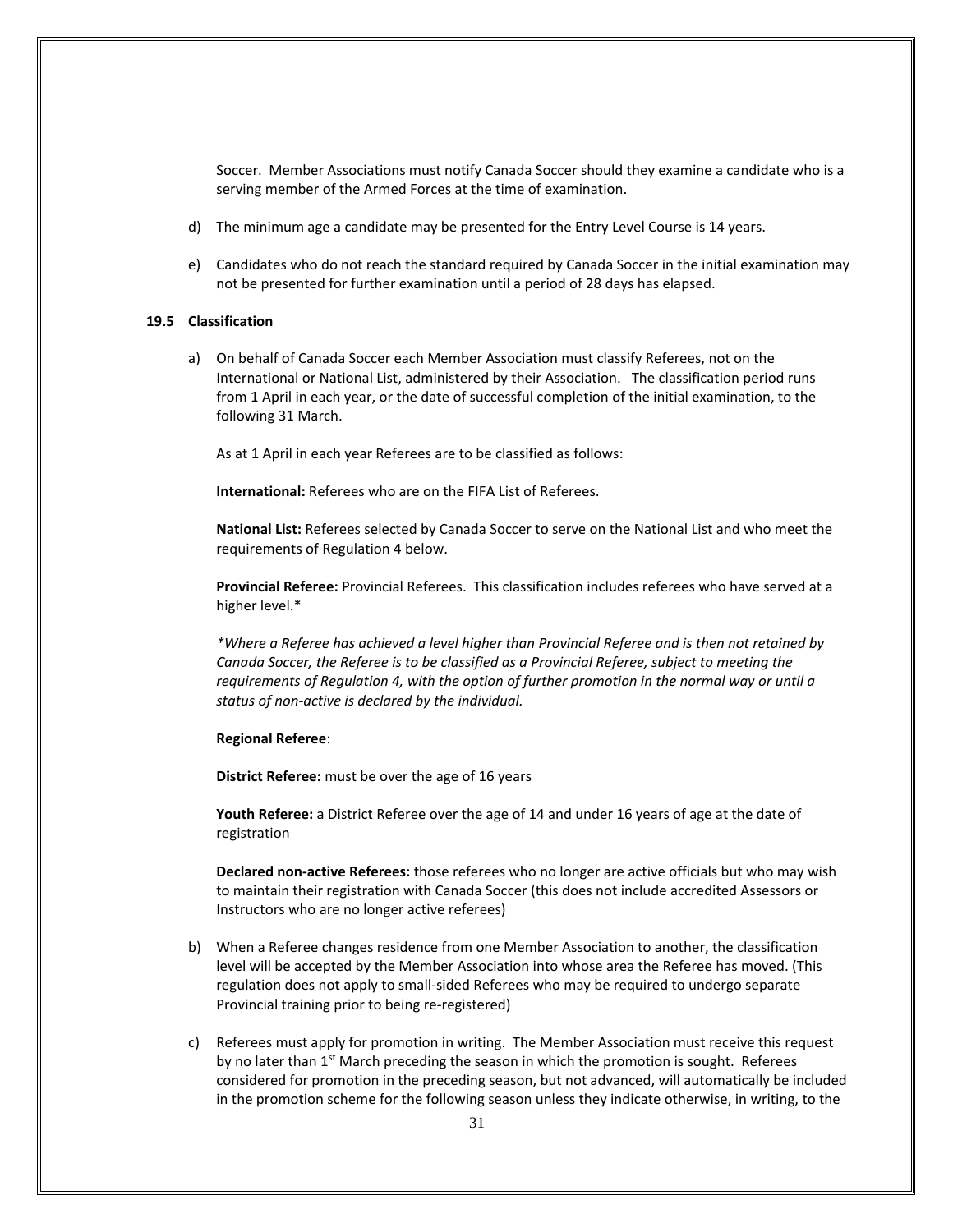their Member Association by 1<sup>st</sup> March following the decision of that Association. District referees who are being considered for promotion to Regional Referee may apply for promotion to Provincial Referee, in accordance with this clause, pending the decision of the Member Association in respect of the promotion to Regional Referee and subject to satisfying the criteria as determined by Canada Soccer from time to time**.**

- d) Promotion to Regional and Provincial Referee classification shall be based on a Referee's practical performance on the field of play. This will be determined by considering the Marks and Assessments by Assessors on a minimum of three games from outdoor, 11 a-side Competitions for players over the age of 16 years, over a minimum of 20 qualifying games during any one marking period, officiated in as a Referee. Such Marks and Assessments are to be collated by the Member Association from 1<sup>st</sup> April in any year until the last day of November in the same year. A further requirement for promotion is the completion of a minimum of five games, as an Assistant Referee, in the promotion season.
- e) In addition to their practical performance on the field of play Referees will be required to attend inservice training, as determined by Canada Soccer, successfully complete a written examination set by Canada Soccer and, where determined by Canada Soccer from time to time, successfully complete the appropriate fitness test prior to the promotion being confirmed.
- f) District Referee must serve a minimum of one complete Registration Period or 12 months in that classification, whichever is the shortest, and have completed a minimum of 20 qualification games, as a referee, in outdoor, 11 a-side Competitions for players over the age of 16 yrs before applying for promotion to Regional Referee. After this promotion a Referee can proceed at the rate they are capable, subject to satisfying the criteria as determined by Canada Soccer from time to time. No Member Association may impose any other qualification periods which cause delayed passage through the promotion pyramid.
- g) Youth Referee includes all District Referees between the ages of 14 and 16 as at 1<sup>st</sup> April each season. A Youth referee will automatically become a District referee on reaching the age of 16.

## **19.6 Promotion**

a) Selection and promotion within Regional Referees and above will be determined as follows:

**International Level:** Annual nomination by Canada Soccer to FIFA, selected from those eligible Referees, as at the date of nomination determined by FIFA.

**National List:** Referees who satisfy the criteria established by Canada Soccer from time to time and those who have been promoted from Provincial Referee (following nomination by a Member Association to Canada Soccer from those Referees who satisfy the criteria, established by Canada Soccer from time to time), for outstanding ability as determined by Canada Soccer.

**Provincial Referees:** Referees who satisfy the criteria established by Canada Soccer from time to time and those who have been promoted from Regional Referee for outstanding ability as determined by Canada Soccer from time to time.

**Regional Referees:** Referees who satisfy the criteria established by Canada Soccer from time to time and those who have been promoted from Youth/District Referees for outstanding ability as determined by Canada Soccer from time to time.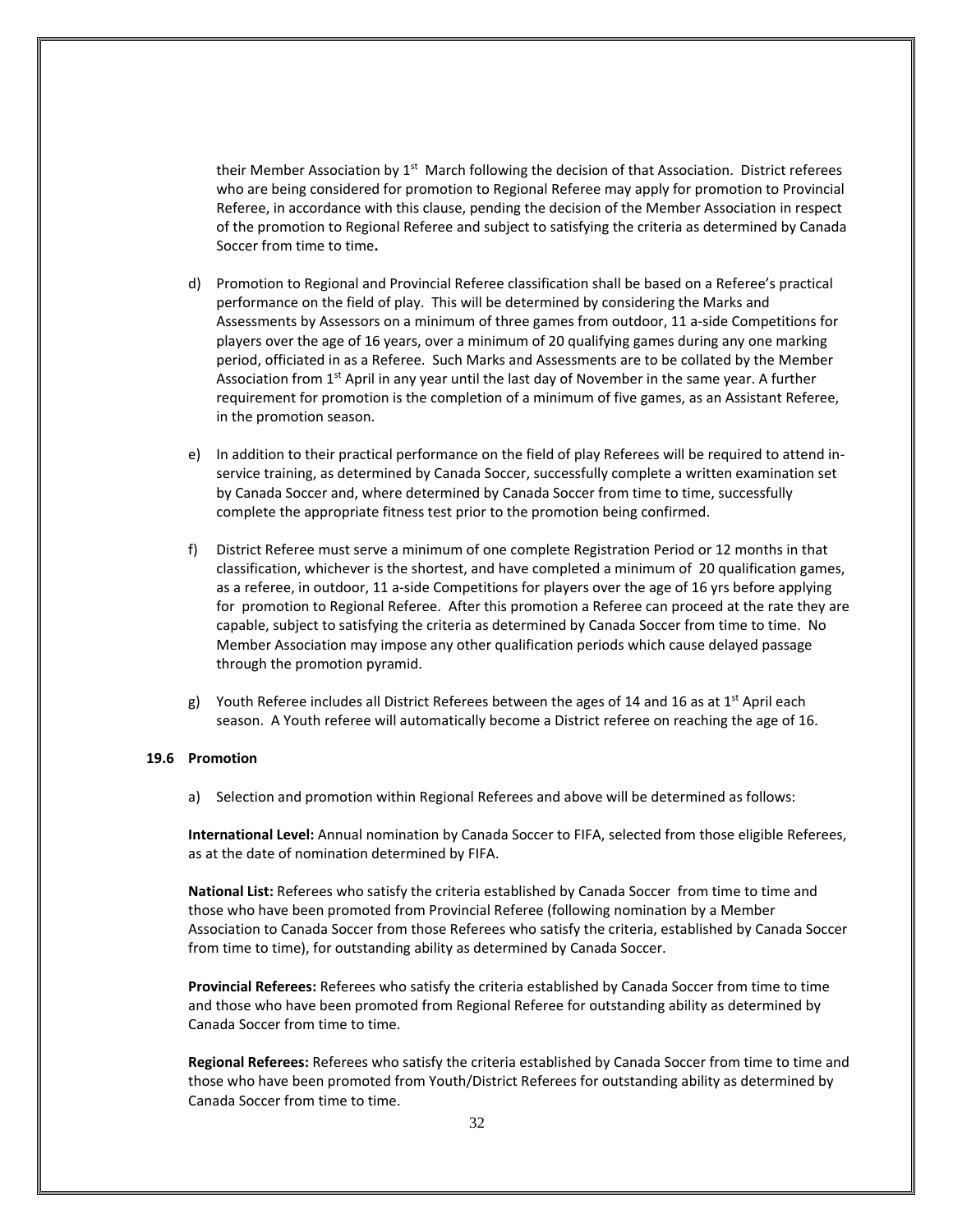- b) Annually, National List Officials and above will be required to complete successfully a fitness test and a written examination, as determined by Canada Soccer, prior to having their classification confirmed. On initial selection for promotion to a higher-level Referees may be required to attend an interview to ascertain their suitability against criteria determined by Canada Soccer.
- c) On initial promotion to Regional Referee the Member Association who administers the Referee must allocate the Referee to an appropriate League.
- d) Canada Soccer will determine the acceptable number of matches required for consideration to be selected to National Referee.
- e) The responsibility of promoting Referees to Regional and Provincial Referee rests with the Member Association in which the Referee resides and who administers the Referee's registration. In accordance with the marking period all selections for promotion to must be made by 15 December each year and individuals notified of the outcome in writing.

## **19.7 Competitions**

- a) Member Associations are to advise successful candidates on completion of the Entry Level Course, in writing, the local competitions on which they are eligible to officiate.
- b) Referees under the age of 16 are eligible to officiate only in Competitions for players aged under 16.
- c) Lists of Match Officials shall be determined each season by Canada Soccer or Member Association and only Match Officials included in such lists may officiate in matches during the season. A Competition or League may not remove or suspend a Match Official from its List at any time such power to act resting solely with Canada Soccer, or Member Association as appropriate under 19.9 below.
- d) Competitions may, subject to the approval of Canada Soccer, require match officials included in its list to successfully complete a minimum fitness standard prior to receiving appointments. Requests for approval, together with the proposed fitness standard, must be submitted to Canada Soccer by 1 September of the year preceding the implementation of such fitness standards.
- e) The practical performance on the field of play of Match Officials on a List shall be appraised and reviewed each season (for these purposes 1 April to 30 November annually). Competitions and Leagues shall provide annually to Canada Soccer or Member Association as appropriate a List of the Match Officials they have engaged with the Marks and Assessments obtained in accordance with the requirements of paragraph 12 of these Regulations. *Senior Provincial League Clubs are to mark referees on a scale of 1 - 100. An example of the marking Guide and form to be submitted by clubs is shown at Appendix A. This marking form is to be used by all Provincial Senior soccer leagues*.
- f) A Competition shall not have the power to act in relation to the Registration of a Referee. Any allegation of behaviour alleged to constitute a breach under Regulation 19.9 (a)(1) or (2) below must be reported to Canada Soccer, or Member Association in accordance with Regulation 19.9 (c) below.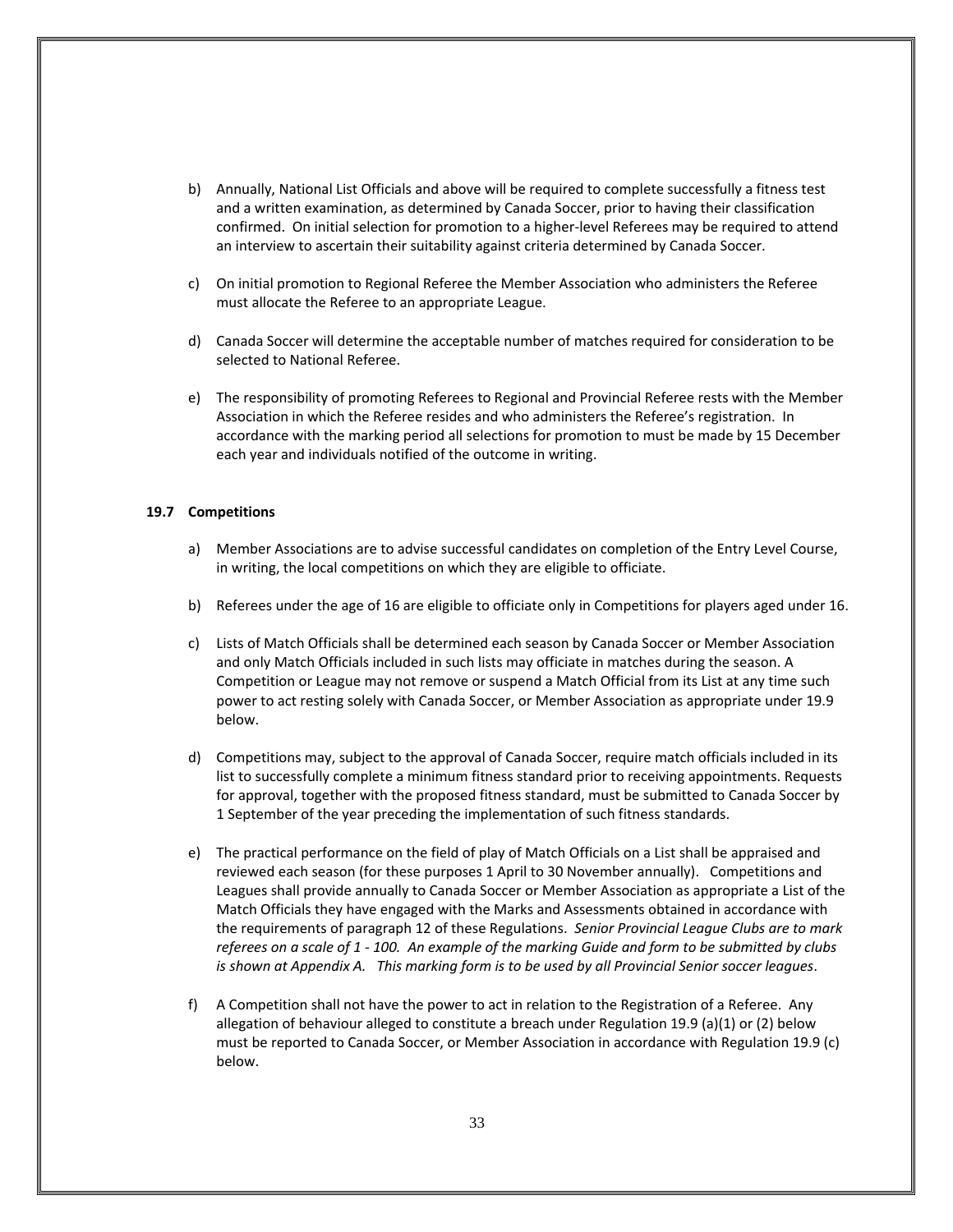g) Referee Fees and Expenses are set by Canada Soccer, Member Associations or by Competitions in consultation with the sanctioning authority. Referees (or other appointed match officials) may not receive other financial reward or incentive, based on their on field of play performances from any Member Association or Competition other than the set fees and expenses**.** Member Associations are to set the maximum match official fees payable by Competitions and/or Leagues which it sanctions.

## **19.8 Training**

- a) Canada Soccer shall identify the training requirements of Referees at all levels and be responsible for accrediting courses of instruction to meet those requirements.
- b) Referees will be required to attend accredited training at intervals determined by Canada Soccer. Only such training, delivered by accredited instructors, will be valid.
- c) Training may be delivered, at the appropriate levels, in conjunction with Member Associations, by instructors accredited by Canada Soccer.

## **19.9 Conduct of Referees and Action in Relation to Registration**

- a) Canada Soccer or the respective Member Association, as appropriate, shall have the power to act at any time in relation to the registration of a Referee who has:
	- 1. Less than proficiently applied the Laws of the Game; or
	- 2. Committed a technical irregularity; or
	- 3. Proved to have been concerned as an agent for a Club or a Player in the transfer or attempted transfer and/or engagement of a Player; or
	- 4. Willfully mis-stated his/her age, or, date of birth; or
	- 5. As a player or coach, violated the Laws of the Game to such a degree that a Disciplinary Committee subsequently imposes a penalty of suspension from playing or coaching; or
	- 6. Been found to have committed an act of misconduct pursuant to the Rules of Canada Soccer or a Member Association.
- b) Only Canada Soccer, or Member Association may act in relation to the Registration of a Referee. Such action may be only through its Referees' Committee.
- c) Any behaviour alleged to constitute a breach under 19.9(a) (1) or (2) above must have been notified to or otherwise come to the attention of Canada Soccer or Member Association within 14 days of the relevant incident(s) for such to be acted upon under 19.9(a).
- d) A technical irregularity<sup>\*</sup> under 19.9 (a)(2) above shall be any failure by a Referee to meet any requirement imposed on, or notified to, a Referee by Canada Soccer or Member Association as appropriate from time to time.

*\*A "technical irregularity" includes, but is not in any way limited to, any failure to comply with administrative requirements imposed on a Referee such as the requirements to file reports, answer correspondence, attend match venues or disciplinary hearings at a particular time, etc or any breach of Regulation*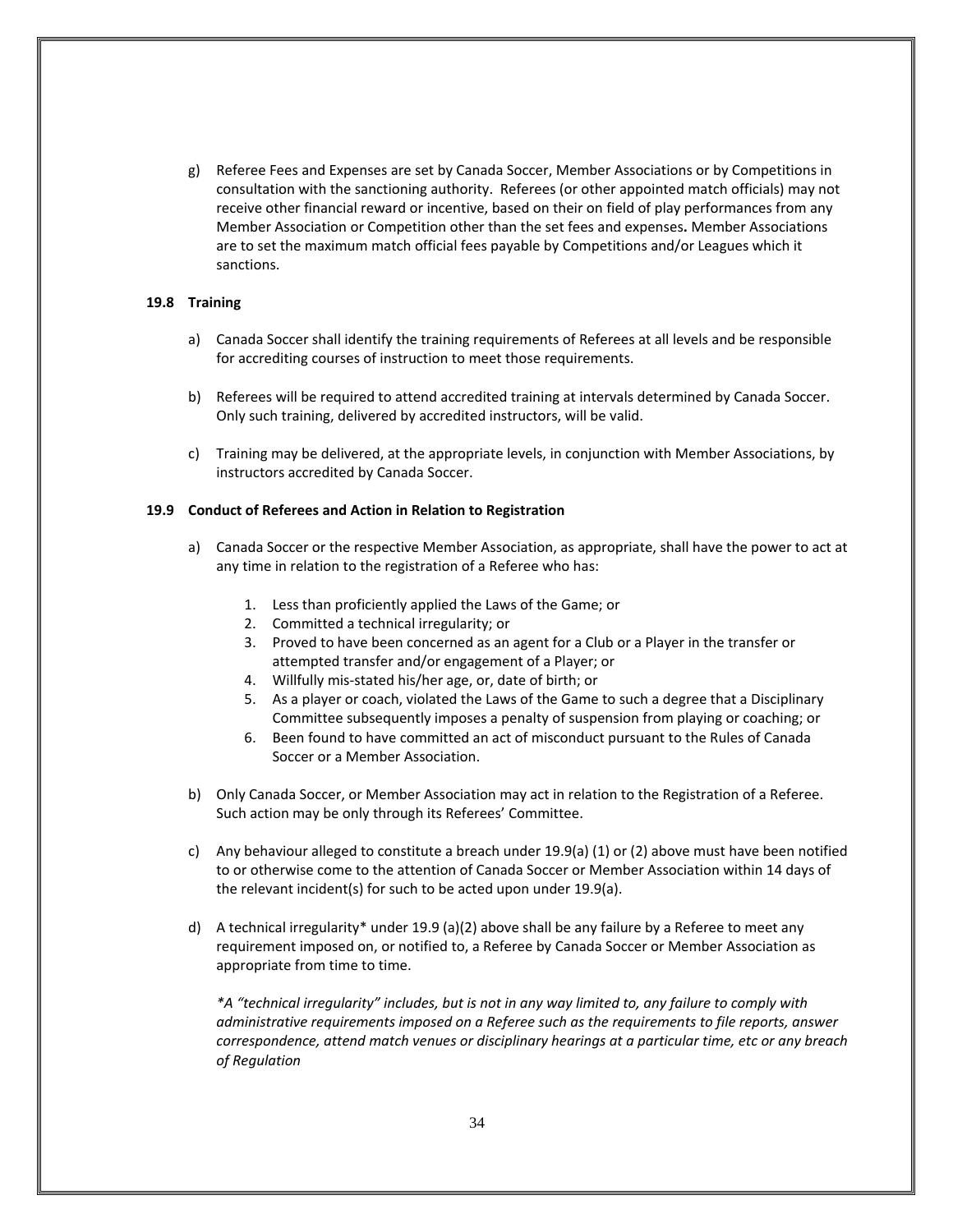e) Where a Referee is alleged to have breached  $1.9(a) (1) - (6)$  above, the Referees' Committee shall advise the Referee, in writing, of the relevant allegation(s) and supporting facts and state that the matter will be considered by the Committee or a duly appointed Commission thereof.

The Referee shall respond within 14 days and may either:

- 1. deny the allegation(s), setting out a statement of his case; or
- 2. request a personal hearing, in which case a fee of \$100 must accompany the request; or
- 3. admit the allegation(s). A Referee who admits the allegation(s) may set out any submissions which he wishes the Referees' Committee to consider when considering what, if any, action to take. The Referee may also request a personal hearing as above.

In considering any allegation at a personal hearing, a Referees' Committee or Commission thereof, may adopt such procedures as it considers appropriate and expedient for the determination of the matter brought before it; and shall not be bound by any enactment of rule or law relating to the admissibility of evidence in proceedings before a court of law.

- f) As a guide to the procedures to be followed at a personal hearing, the following may be used unless the Referees' Committee or Commission consider it appropriate to amend them:
	- 1. The allegation(s) will be read out to the Referee, who will be asked if the allegation(s) are admitted or denied.
	- 2. Evidence in support of the allegation(s) to be called.
	- 3. Evidence in response to the allegation(s) to be submitted by the Referee, who may, with the permission of the Referees' Committee or Commission, be accompanied by a representative. (Any such representative shall not be permitted to give evidence as a witness).
	- 4. The Referees' Committee or Commission and the Referee (as appropriate) shall be entitled to ask questions of any witness giving evidence in support of the allegation(s). The Referees' Committee or Commission shall be entitled to ask questions of the Referee, who may give evidence in defence of the allegation(s). The Referees' Committee or Commission may draw such inferences as it considers appropriate from the failure of the Referee to give evidence or answer a question.
	- 5. In the event of evidence submitted in answer to the allegation(s) disclosing a point which the Referees' Committee or Commission considers was not covered in the evidence of, or not put to, any witness in support of the allegation(s), the Referees' Committee or Commission may recall and ask questions of such witness. The Referee or relevant representative may also ask questions.
	- 6. After the evidence has been completed to the satisfaction of the Referees' Committee or Commission, the Referee or representative shall be entitled to make submissions based upon the evidence, but this may not include reference to facts not disclosed in the evidence presented to the Referees' Committee or Commission. At the conclusion of the submissions all persons shall withdraw whilst the Referees' Committee or Commission considers the evidence and submissions presented to it and determines whether the allegation(s) have been proved or not. After reaching a decision, the Referees' Committee or Commission shall recall the Referee and any representative and announce whether the allegation(s) are proved or not proved. The decision shall be subsequently confirmed in writing. As an alternative the Referees' Committee or Commission may, where it considers it appropriate, not announce its decision at the meeting but inform the Referee that such a decision will be communicated in writing.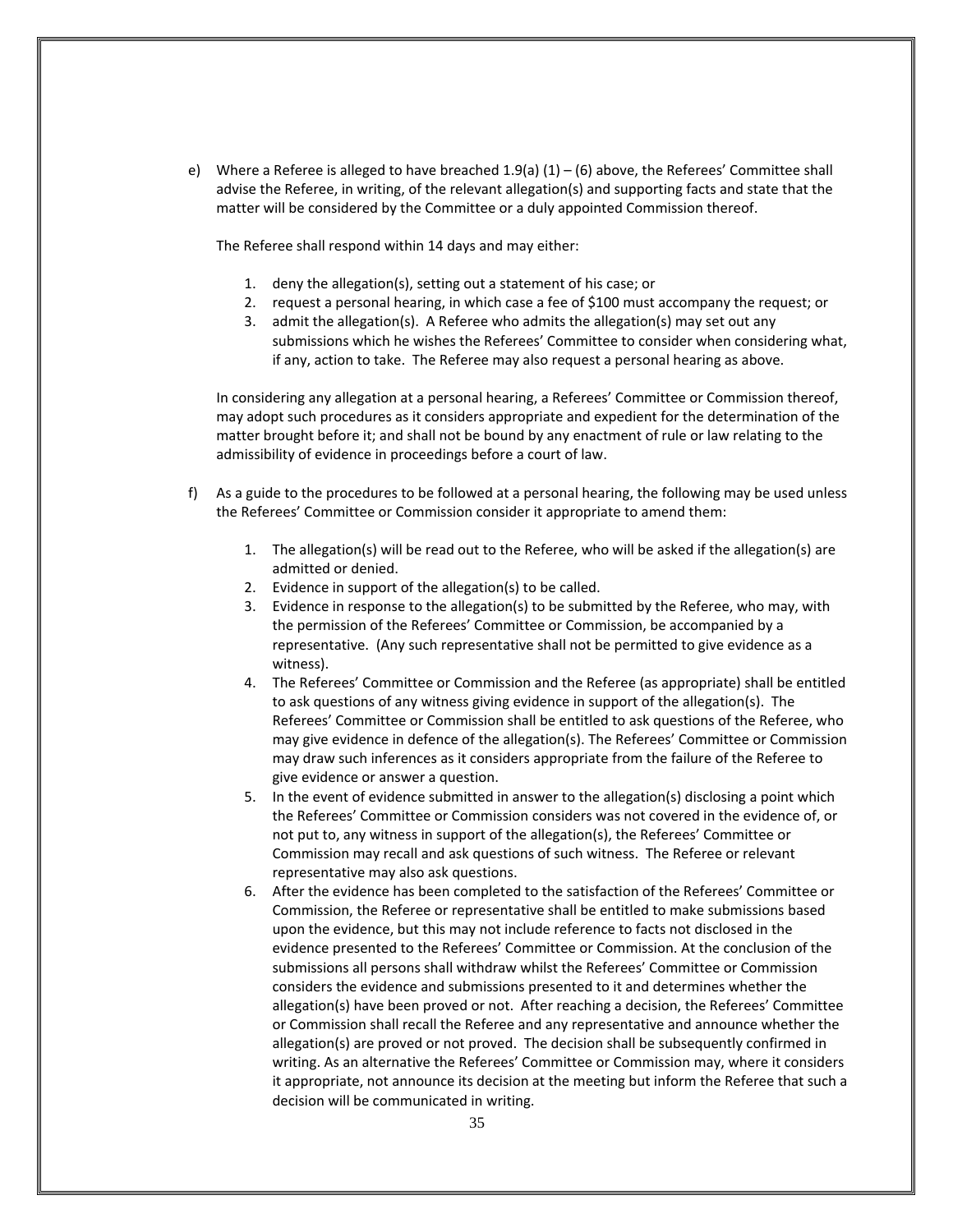- 7. Where the Referees' Committee or Commission find the allegation(s) proved, it shall have the power to act in relation to the Registration of the Referee as it considers appropriate. This may include, but is not limited to, censure, a period of remedial training, suspension or removal of Registration.
- g) A Referee may be dealt with in the normal course as a participant for any alleged misconduct pursuant to the Rules of Canada Soccer (i.e. by a Disciplinary Commission), in addition to having issues relating to the Registration as a Referee considered by Canada Soccer or Member Association through its Referees' Committee in relation to the same behaviour. In such cases, a charge of Misconduct pursuant to the Rules of Canada Soccer shall be considered before any matter relating to the issue of Registration is dealt with by the Referees' Committee under Rule 19.9 (a)(6).
- h) In circumstances where it is considered appropriate, the Referees' Committee may order that the Registration of a Referee be suspended with immediate effect, pending determination of a charge of Misconduct under the Rules of Canada Soccer or pending the determination of a charge under 19.9(a) (1) or (2) above and, in the latter case, the reason for such suspension is to be notified to the referee in writing and reported to the Commission hearing any resultant charge.
- i) Action in respect of the Registration of Match Officials on the National List will be considered by the appropriate committee of Canada Soccer

## **19.10 Appeals against Decisions of the Referees' Committee**

- a) Where Canada Soccer or Member Association, through its Referees' Committee, makes an order in relation to the registration of a Referee under Regulation 19.9, then there shall be a right of appeal by the Referee against the decision (other than as set out below).
- b) There shall be no right of appeal against a decision in relation to the registration or classification of a Referee taken as part of the Annual Review by Canada Soccer, Member Association or an appointing authority.
- c) Notice of an appeal against a decision of a Referees' Committee made under Regulation 19.9 must be lodged with Canada Soccer or appropriate Member Association within 14 days of notification of the decision appealed against, accompanied by a fee of \$250
- d) An Appeal shall be considered by an "Appeals Panel" comprising of Members of Canada Soccer Judicial Bodies or appropriate Member Association established specifically to deal with appeals from decisions under Regulation 19.9, none of whom shall have been party to the original decision. A decision of the Appeals Panel shall be final and binding.
- e) The Notice of Appeal must :
	- 1. identify the specific decision(s) being appealed
	- 2. set out the grounds of appeal; and
	- 3. set out a statement of the facts upon which the appeal is based.
- f) The grounds of appeal shall be that the body whose decision is appealed against:
	- 1. misinterpreted or failed to comply with any rules or regulations relevant to its decision; and/or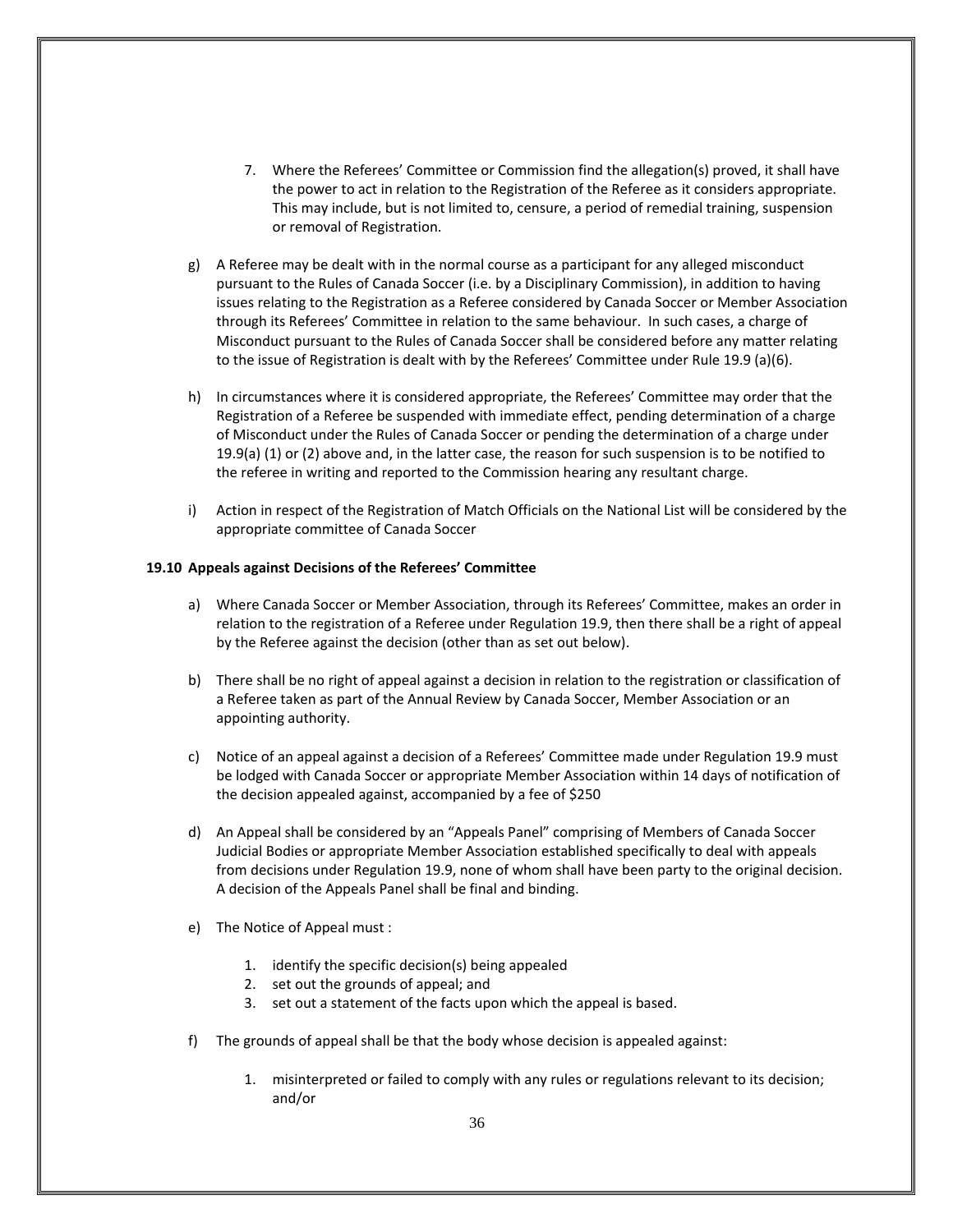- 2. came to a decision to which no reasonable such body could have arrived at; and/or
- 3i. made an order, which is excessive.
- g) The Appeals Panel may adopt such procedures as it considers appropriate and expedient for the just determination of an appeal brought before it, and shall not be bound by any enactment or rule of law relating to the admissibility of evidence in proceedings before a court of law.
- h) The Appeals Panel shall proceed in the absence of any party, unless it is satisfied that there are reasonable grounds for the failure of the party to attend, and shall do so in such manner as it considers appropriate.
- i) A decision of the Appeals Panel shall be final and binding and there shall be no right of further challenge.
- j) The Appeals Panel shall have power to:
	- 1. allow or dismiss the appeal; or
	- 2. remit the matter for re-hearing or by the Referees Committee; or
	- 3. exercise any power which the body against whose decision the appeal was made could have exercised; or
	- 4. make any further or other order considered appropriate, either generally or for the purpose of giving effect to its decision.
- k) Any fee may be returned or forfeited, in whole or in part, at the discretion of the Appeals Panel, who shall also have the power to determine by whom the costs of the appeal shall be borne.
- l) As soon as practicable after the hearing, the Appeals Panel shall publish a written statement of its decision, which shall state:
	- 1. the names of the parties, the decision(s) appealed against and the grounds of appeal;
	- 2. whether or not the appeal is allowed; and
	- 3. the order(s) of the Appeals Panel.
- m) The written statement shall be signed and dated by the Chairman of the Appeals Panel and be the conclusive record of the decision.

## **19.11 Appointments**

- a) Registered Referees shall not officiate in any Competition or League, which is not sanctioned, or a Match in which unaffiliated clubs compete.
- b) The "Order of Precedence" of appointments, whether as a Referee or Assistant Referee, shall be as follows:
	- 1. International Appointments
	- 2. International Representative matches appointed by Canada Soccer
	- 3. The MLS; Canadian Championship
	- 4. Canadian Premier League (CPL)
	- 5. USL League One
	- 6. National Championships and all other Canada Soccer appointments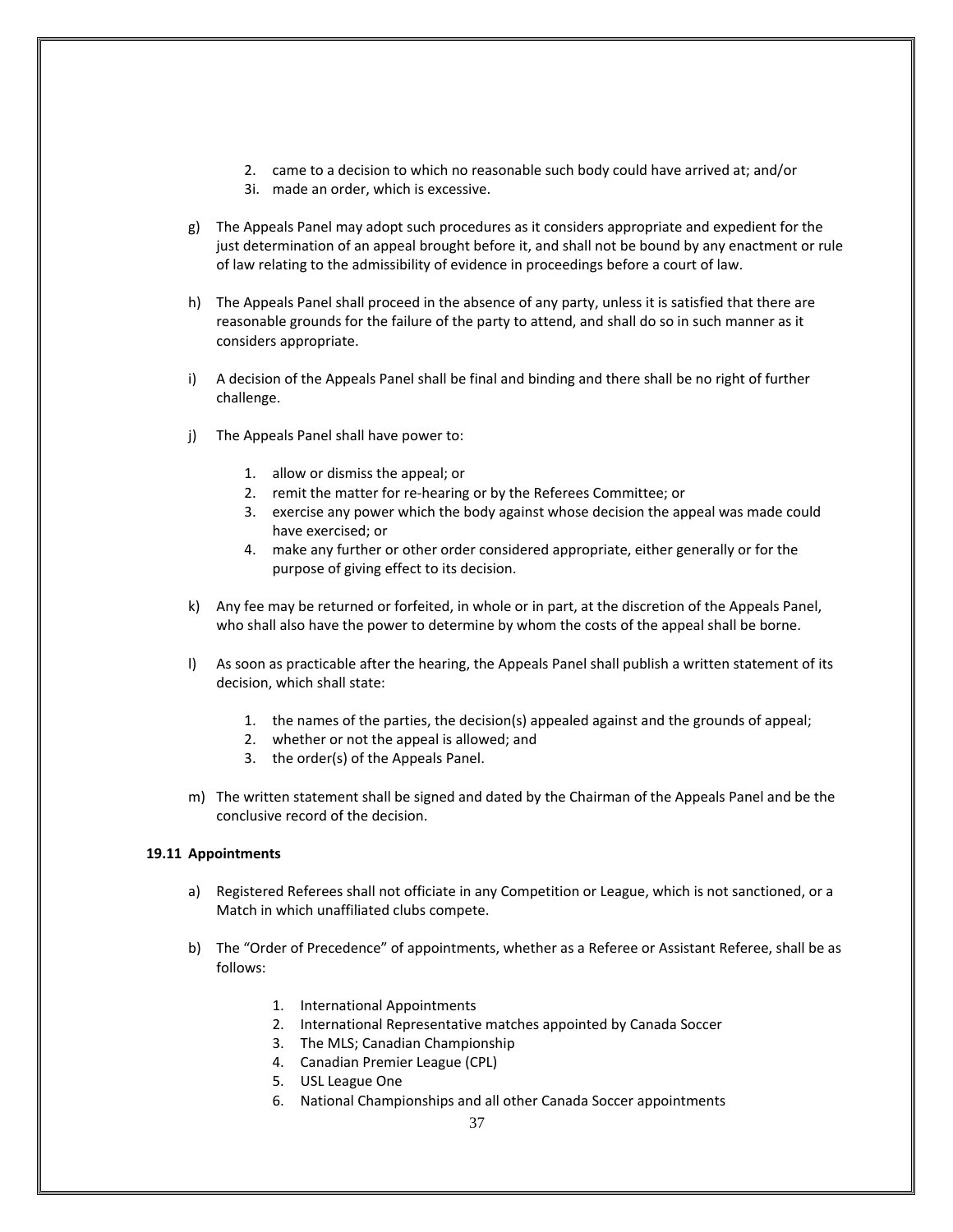- 7. Senior Provincial Pro-Am League Competitions and USL League Two; WPSL; UWS
- 8. Senior Provincial League Competitions/Cup or equivalent
- 9. University and College Leagues
- 10. Youth Provincial Standard based High Performance Leagues
- 11. Youth Provincial/Territorial Association Cup Competitions
- 12. Senior Regional Soccer
- 13. Youth Regional Soccer
- 14. All other local competition
- c) Referees must attend Personal Hearings when required to do so. At CPL level or above Match Officials appointments already received, take precedence over requests to attend Personal Hearings. On receipt of notification of a Personal Hearing Referees must close the date with all appropriate competitions.
- d) Where release from an appointment is required to enable a Referee to take a more senior appointment in the Order of Precedence, above, the relevant Member Association or Competition is expected to release the official to the requesting appointing authority.
- e) Once Canada Soccer or a Member Association has appointed a Match Official if, subsequently, the Match is postponed, abandoned or results in a draw and the re-arranged fixture is then scheduled to take place less than four complete days from the date of the original match, Canada Soccer or Member Association appointment will take priority over any other appointment already accepted by the Referee from a Competition lower in the Order of Precedence, unless Canada Soccer or Member Association waive their right to the services of the Match Official so appointed.
- f) "Fourth Officials" are appointed to certain competitions by Canada Soccer or Member Association. The duties and responsibilities of the Fourth Official are detailed in the Laws of Association Football and in the Competition Rules. Such appointments form part of the Order of Precedence within the Competitions listed above.
- g) "Standby/Reserve Officials" may be appointed to other Competitions but do not form part of the Order of Precedence and are not to be accepted by Referees in preference to an active appointment.

## **19.12 Conflicts of Interest**

A Referee shall at all times act impartially. Where a Referee believes that there is a material interest conflicting with the duties and obligations of a Match Official and any other appointment, then the Referee shall decline to act or officiate and declare it to Canada Soccer (in respect of National List Officials) or the Member Association, whose decision in relation to any dispute or difference in such matters shall be final and binding.

## **19.13 Referees' Uniforms**

a) All Match Officials in Competitions under the jurisdiction of Canada Soccer and Member Association must wear uniforms approved by the above mentioned Associations. Referees must wear an alternative colour uniform when there is a clash between the uniform shirts of the outfield players of one of the teams and the referee's first choice colour. The preferred alternative colours will be those specified by Canada Soccer from time to time.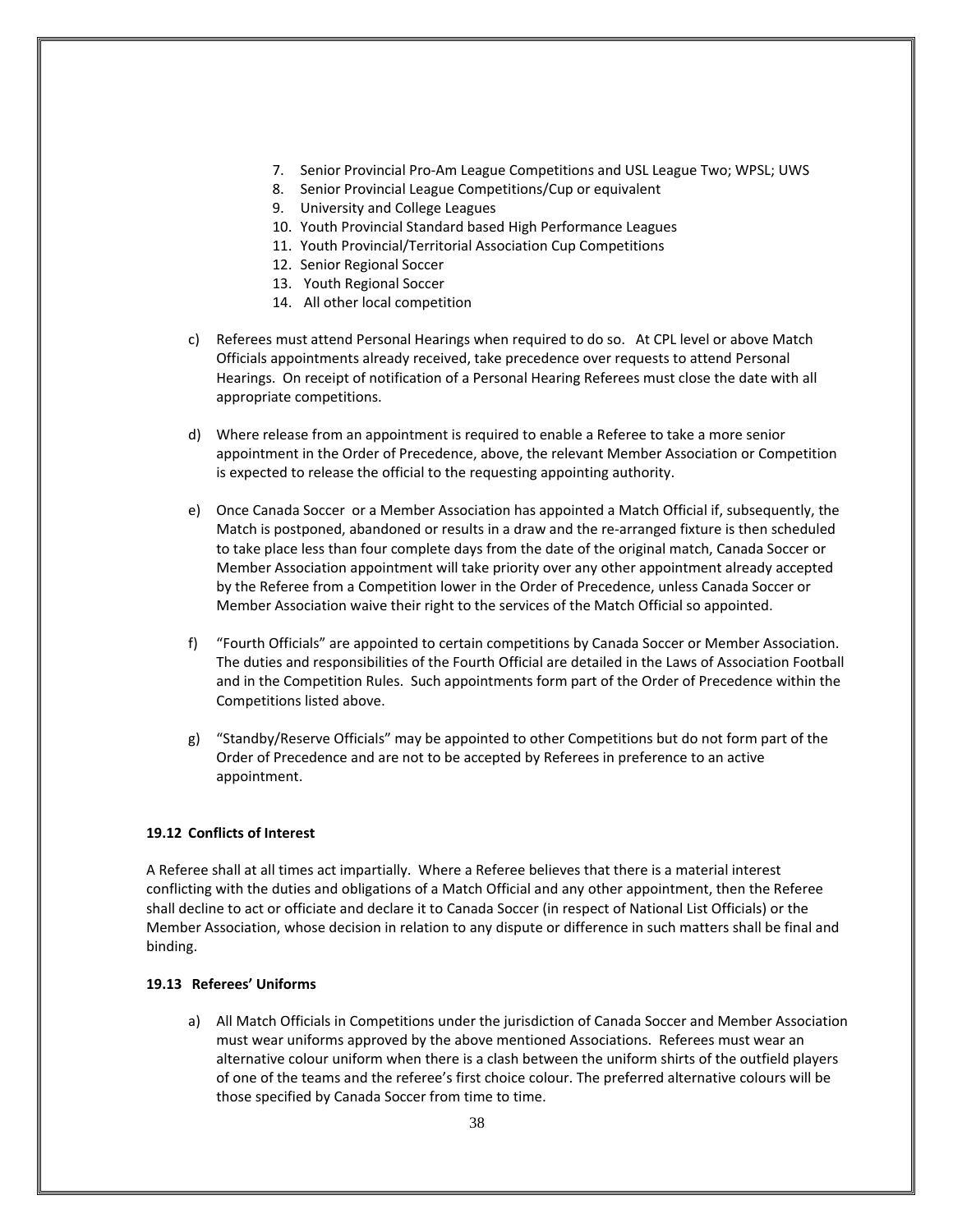- b) Match Officials are required to wear the current FIFA or the appropriate Canada Soccer badge which must be worn on the left breast pocket. No other competition or association badge may be worn.
- c) No advertising of any nature, save as set out below, is permitted on Match Officials' clothing without the consent of Canada Soccer.
- d) The following advertising is permitted:

The mark, logo or name of a clothing manufacturer or a combination of the same, may appear:

- 1. Once only on the shirt provided that it is an area no greater than 20 square centimetres
- 2. Once only on the shorts provided that in an area no greater than 20 square centimetres
- 3. Incorporated into the design of the socks,but must be limited to an area no greater than 12 square centimetres.
- e) Sponsor advertising in accordance with FIFA regulations is permitted only on the shirt sleeves and the total surface area of the advertising shall not exceed 200 $cm<sup>2</sup>$ . Any sponsorship contract must be made between the sponsor and Canada Soccer. Individual Associations or Leagues are not permitted to enter into sponsorship contracts for referee uniforms.

#### **19.14 Returns**

- a) Annually, in accordance with the instructions of Canada Soccer from time to time, Competitions or Leagues shall provide to Canada Soccer or appropriate Member Association Lists of Match Officials assigned. Such Lists shall include the marks awarded by Clubs, and assessments where appropriate, during the specified period, together with any other information required.
- b) Not later than the date decided by Canada Soccer, Member Associations shall nominate suitable Referees for consideration by Canada Soccer for selection to the National List of Referees or Assistant Referees
- c) Competitions that have approval to administer fitness tests are to submit the results to Canada Soccer and the Member Association that administers the Referee.
- d) Member Associations are to submit by  $1<sup>st</sup>$  June each year a complete list of registered Referees, by classification, in a format required by Canada Soccer.

## **19.15 Codes of Conduct**

Match Officials shall be bound by Codes of Conduct such as are instructed by Canada Soccer from time to time.

## **19.16 Accredited Assessors**

a) Assessors will be accredited by Canada Soccer in accordance with the criterion outlined below: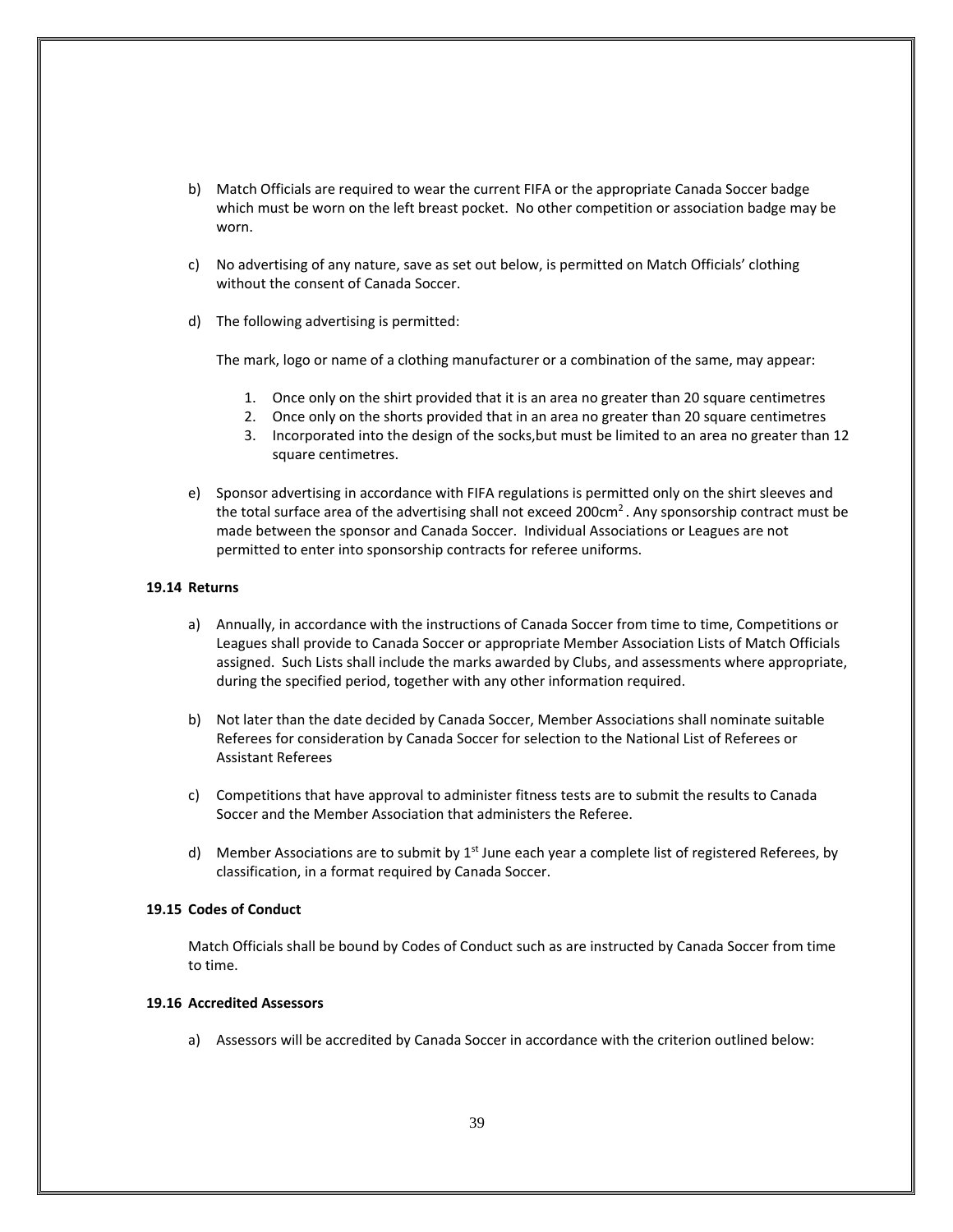**District Assessors:** Assessors who have completed the Basic Assessor Course and provided, for evaluation by the Member Association, a minimum of two assessments completed at the district level, which meets the standard as determined by Canada Soccer from time to time

**Regional Assessors:** Assessors, who have completed a minimum of 2 consecutive years as a District Assessor, attended In-service training, and whose assessments, having been evaluated by the Member Association, meet the standard as determined by Canada Soccer from time to time.

**Provincial Assessors:** Assessors, who have completed a minimum of 2 consecutive years as a Regional Assessor, attended In-service training, and whose assessments, having been evaluated by the Member Association, meet the standard as determined by Canada Soccer from time to time.

**National Assessors:** Assessors who satisfy the criteria established by Canada Soccer from time to time, following nomination by a Member Association to Canada Soccer and those Assessors who satisfy the criteria, established by Canada Soccer from time to time, for outstanding ability as determined by Canada Soccer

b) Assessors must attend Assessor In-service training every two years, or as determined by Canada Soccer from time to time, to maintain their Accreditation. Reaccreditation will be dependent upon the Assessor having completed a minimum of 4 (8) assessments each year at the accredited level; attendance at the bi-annual in-service training; and evaluation of assessments by Canada Soccer or Member Association to the standard determined by Canada Soccer from time to time.

## **19.17 Accredited Instructors**

a) Instructors will be accredited by Canada Soccer in accordance with the criterion outlined below:

**District Instructors:** Instructors who have attended the Basic Instructor Course and satisfied the Member Association that they have demonstrated the ability to instruct the Entry Level Course to the standard determined by Canada Soccer.

**Regional Instructors:** Instructors who have completed a minimum of 2 consecutive years as a District Instructor, attended In-service training, and whose Instructional ability, having been evaluated by the Member Association, meet the standard as determined by Canada Soccer to instruct at In-service training courses for referees up to and including Regional designation.

**Provincial Instructors**: Instructors who have completed a minimum of 2 consecutive years as a Regional (District ) Instructor, attended In-service training, and whose Instructional ability, having been evaluated by the Member Association, meet the standard as determined by Canada Soccer, to instruct at In-service training courses for referees up to and including Provincial designation (Referee)

**National Instructors**: Instructors who satisfy the criteria established by Canada Soccer following nomination by an Member Association, and those Instructors who satisfy the criteria as determined by Canada Soccer, with outstanding ability to instruct at In-service training courses and events for referees up to and including National List Officials.

b) Instructors must attend Instructor In-service training every two years, or as determined by Canada Soccer from time to time, to maintain their Accreditation. Reaccreditation will be dependant upon the Instructor having completed a minimum of 4 courses at the accredited level; attendance at the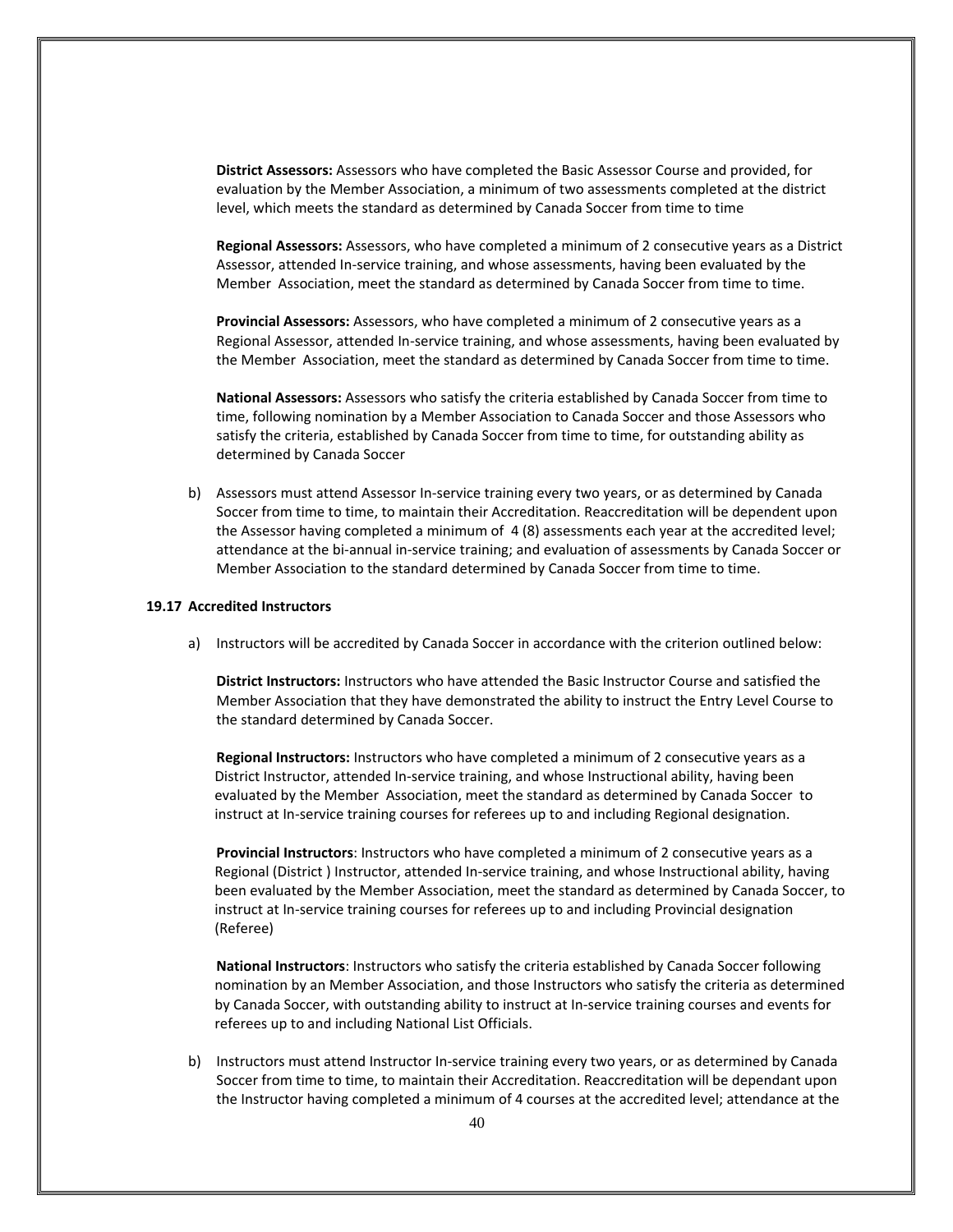bi-annual in-service training; and an evaluation of instruction by Canada Soccer or Member Association to the standard determined by Canada Soccer.

By Order of the Board,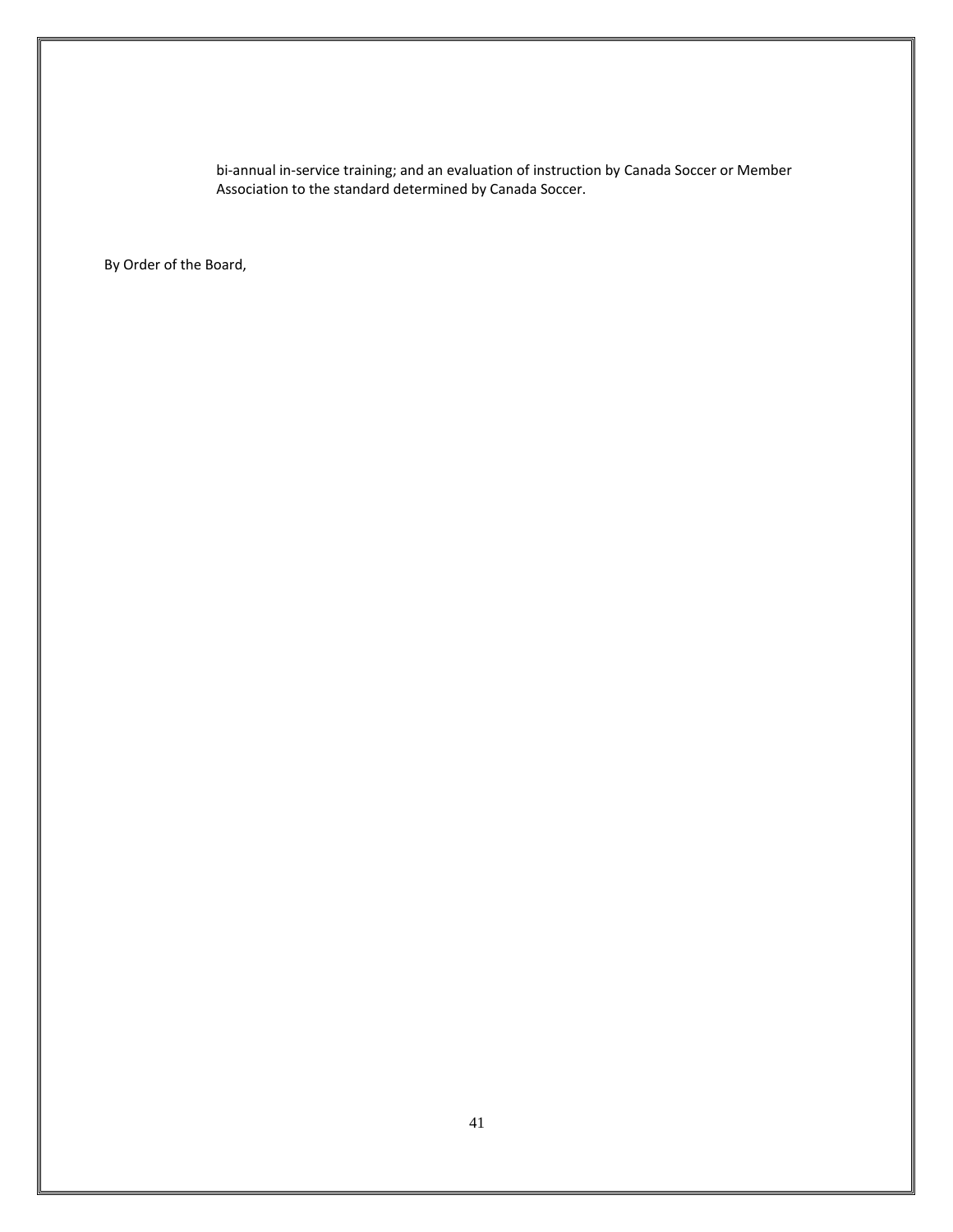## **Appendix A**

## **Guide To Club Marking of a Referees Performance**

The mark awarded by a club must be based on the referee's **overall** performance, It is most important that the mark is awarded fairly and not based upon isolated incidents or previous games. The referee's performance should be determined by the table below which should act as a guide for the overall mark which should fall within the mark range for each standard of performance.

| Mark Range      | Comment                                                                                                                                                                                                               |
|-----------------|-----------------------------------------------------------------------------------------------------------------------------------------------------------------------------------------------------------------------|
| 91-100          | The referee was extremely accurate in decision making and very successfully<br>controlled the game using management and communication skills to create an<br>environment of fair play, adding real value to the game. |
| 81-90           | The referee was very accurate in decision making and successfully controlled<br>the game using management and communication skills to create an<br>environment of fair play.                                          |
| $71 - 80$       | The referee was accurate in decision making and controlled the game well,<br>communicating with the players, making a positive contribution towards fair<br>play.                                                     |
| 61-70           | The referee was reasonably accurate in decision making, controlled the game<br>quite well and communicated with players, establishing a reasonable degree of<br>fair play.                                            |
| $51 - 60$       | The referee had some shortcomings in the level of accuracy of decision making<br>and control, with only limited success in communicating with the players<br>resulting in variable fair play.                         |
| 50<br>and below | The referee had significant shortcomings in the level of accuracy of decision<br>making and control with poor communication with the players which resulted in<br>low levels of fair play                             |

## **Notes**

- Using a scale of up to 100 allows greater flexibility for clubs to distinguish between different refereeing performances more accurately.
- A mark within each mark range can be given to reflect the referee's performance e.g. a mark of 79 indicates a somewhat better performance than a mark of 71.
- **A mark between 71 and 80 represents the standard of refereeing expected**.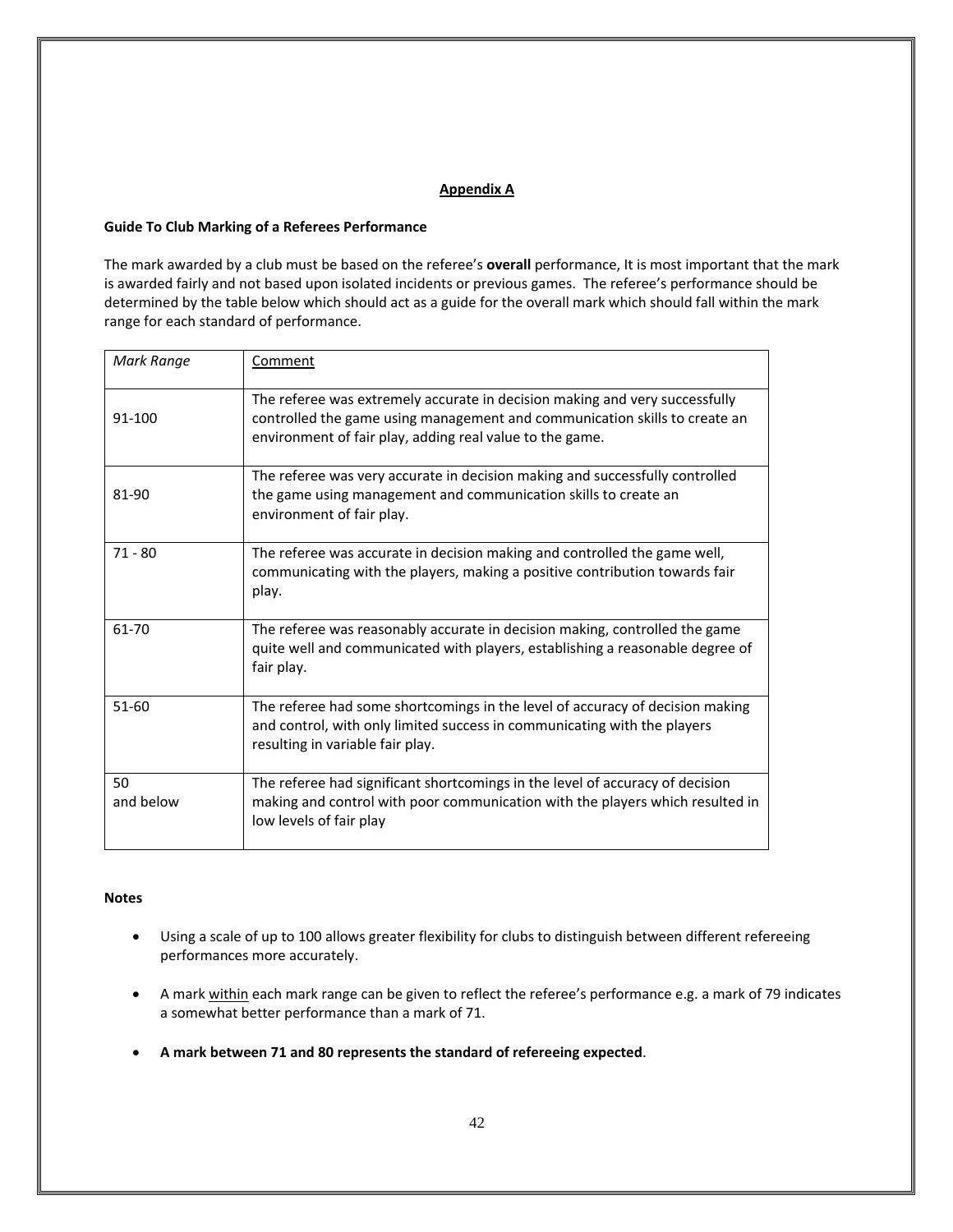• When a mark of 50 or less is awarded, an explanation must be provided to the League, Competition or Member Association by completing the appropriate box on the marking form. It must include comments which could help improve the referee's future performances. Even where a referee has significant shortcomings there will have been some positive aspects which should be given credit; extremely low marks (below 20) should be very rare.

## **How to Decide on the Referee's Mark**

The following questions focus on the key areas of a referee's performance. They are intended as an "aide memoire", are not necessarily comprehensive and need not be answered individually. It is, however, worth considering them before committing yourself to a mark for the referee.

## **CONTROL AND DECISION MAKING**

- How well did the referee control the game?
- Were the players' actions recognized correctly?
- Were the *Laws of the Game* applied correctly?
- Were all incidents dealt with efficiently/effectively?
- Were all the appropriate sanctions applied correctly?
- Was the referee always within reasonable distance of incidents?
- Was the referee well positioned to make critical decisions, especially in and around the penalty area?
- Did the referee understand the players' positional intentions and keep out of the way accordingly?
- Did the referee demonstrate alertness and concentration throughout the game?
- Did the referee apply the use of the advantage to suit the mood and temperature of the game?
- Was the referee aware of the players' attitude to advantage?
- Did the referee use the assistants effectively?
- Did the officials work as a team, and did the referee lead and manage them to the benefit of the game?

## **COMMUNICATION AND PLAYER MANAGEMENT**

- How well did the referee communicate with the players during the game?
- Did the referee's level of involvement/profile suit this particular game?
- Did the referee understand the players' problems on the day e.g. difficult ground/weather conditions?
- Did the referee respond to the changing pattern of play/mood of players?
- Did the referee demonstrate empathy for the game, allowing it to develop in accordance with the tempo of the game?
- Was the referee pro-active in controlling of the game?
- Was the referee's authority asserted firmly without being officious?
- Was the referee confident and quick thinking?
- Did the referee appear calm and unhurried when making critical decisions?
- Did the referee permit undue questioning of decisions?
- Did the referee deal effectively with players crowding around after decisions/incidents?
- Was effective player management in evidence?
- Was the referee's body language confident and open at all times?
- Did the pace of the game, the crowd or player pressure affect the referee negatively?

## Final Thoughts

• Always try to be objective when marking. You may not obtain the most objective view by marking immediately after the game.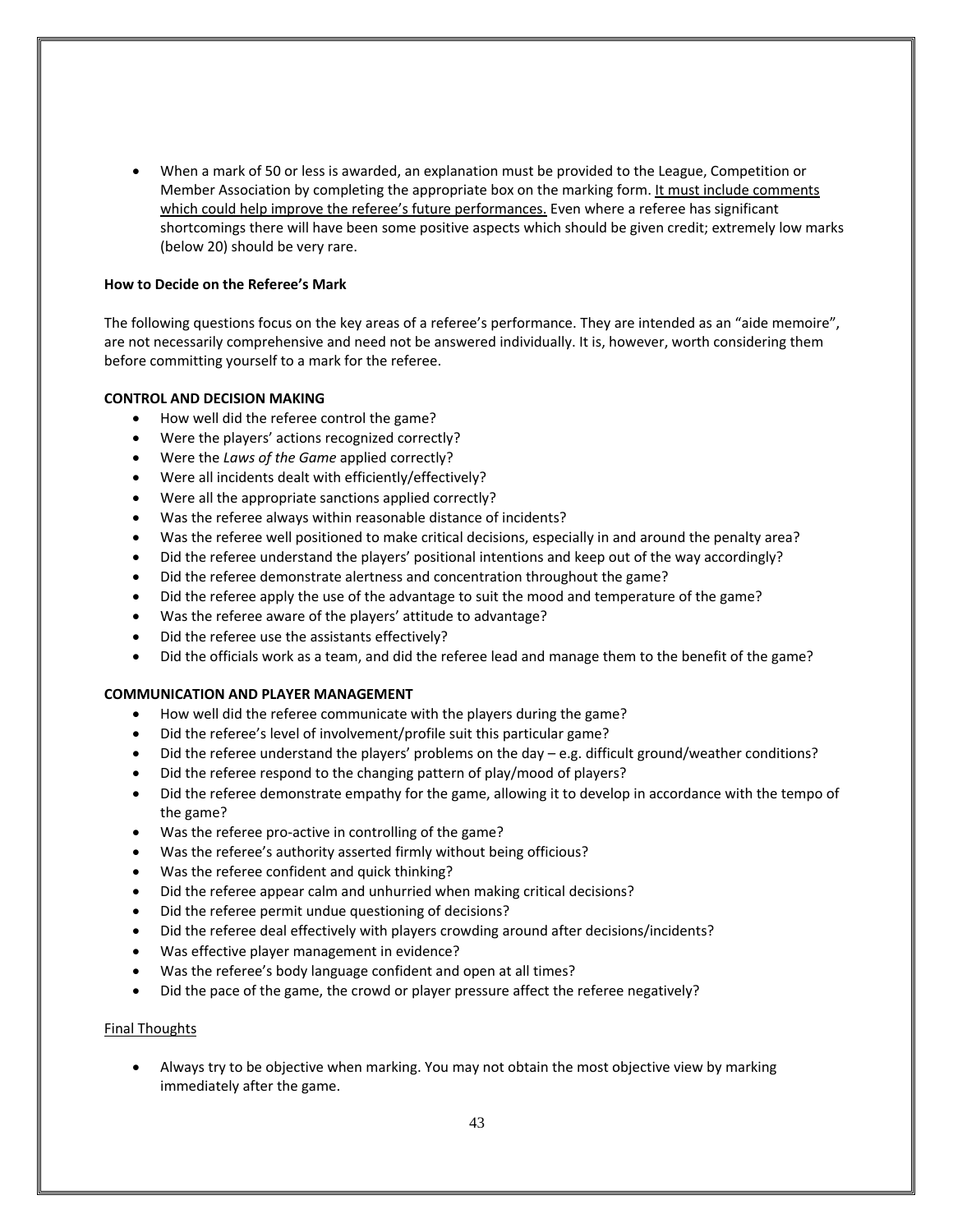- Judge the performance over **the whole game**. Don't be too influenced by one particular incident.
- Don't mark the referee down unfairly because your team was unlucky and lost the game or some disciplinary action was taken against your players.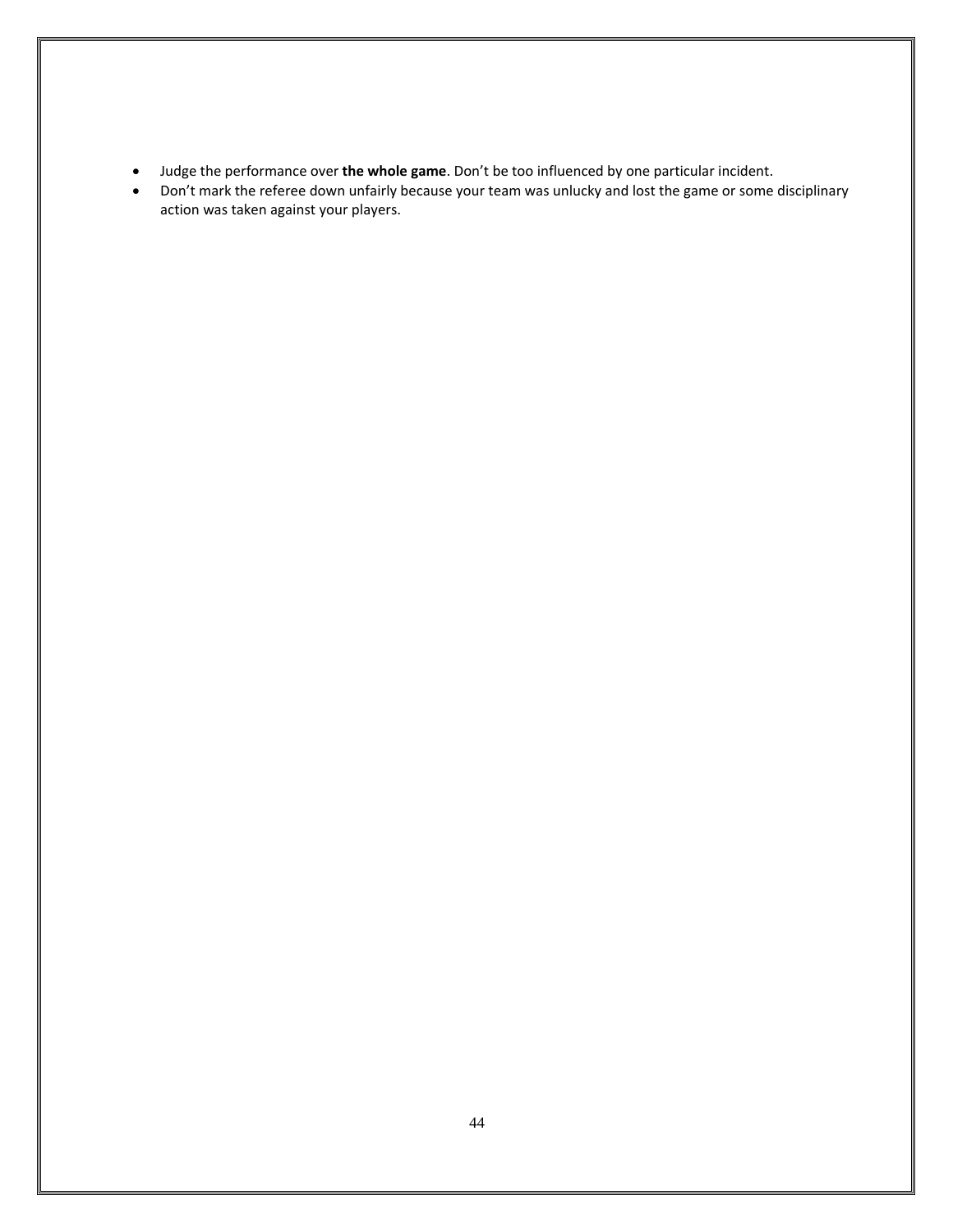## **Club Report on Match Referee Form to be completed after every match**

| Club |  |
|------|--|
|      |  |

**Date Competition** 

| Home Club |  |
|-----------|--|
| Away Club |  |

| Referee               |  |  |
|-----------------------|--|--|
| Referee's Performance |  |  |

**Please tick appropriate box Below Expectations Reasonable Good** *Excellent*  a) Overall control

| b) Overall decision making |  |  |
|----------------------------|--|--|
|                            |  |  |

| c) Communication and |  |  |
|----------------------|--|--|
| player management    |  |  |

The mark must reflect the referee's overall level of control, accuracy of decision making and management of and communication with players. When deciding on a mark consideration should be given to such aspects of the referee's performance as: impartiality, confidence, fitness, positioning, signalling, use of advantage, handling of major incidents A mark between 91-100 would be regarded as 'excellent' Mark out of 100

A mark between 71 and 80 would represent the standard expected

**/100**

## **SECTION 3. Additional comments (Continue overleaf if necessary)**

If any area is marked "disappointing", or the mark awarded is 50 or less, detailed, constructive comments which could help improve the referee's future performances are required

**Name (please print)………………………………………………………………..………………….**

**Position held in club…………………............ Signature**:**……………………………………….**

Please return to……………………………………. Within 48 hours of the match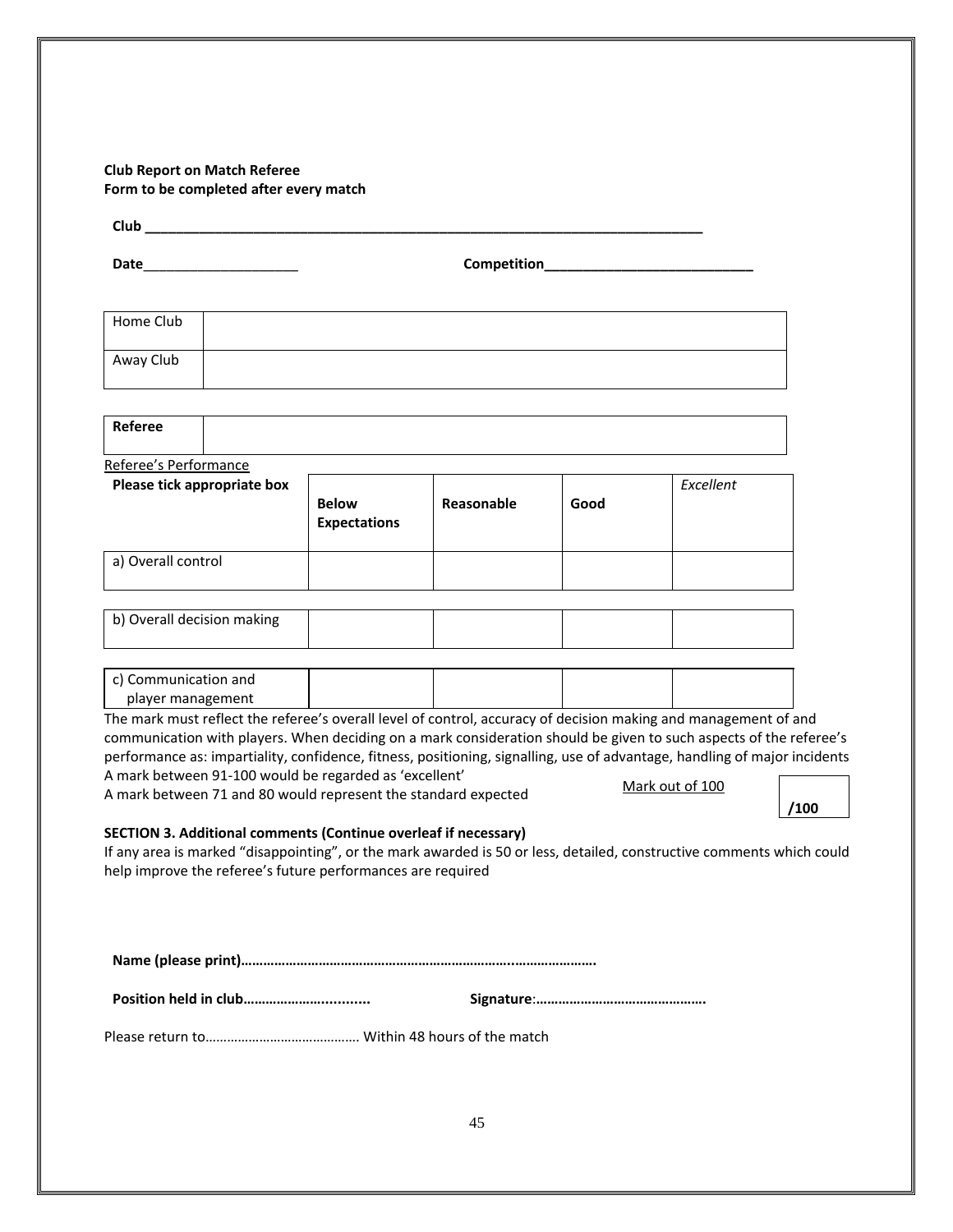#### **Appendix B**

#### **Member Association Responsibilities for Registered Referees**

Member Associations must provide, as a minimum, the following for referees administered by them:

#### **Registration**

Registrations for Referees must be in accordance with the Regulations for the Registration and Control of Referees as amended by Canada Soccer from time to time. The Member Association will collect, on behalf of Canada Soccer the National Registration fee and, where appropriate, any Member Registration Fee. Associate Referee fees levied for Referees administered by another Member Association will also be collected by the Member Association.

## **Provision of Provincial Soccer Association Handbook**

Member Associations should provide, as a minimum, the Provincial Cup Competition Rules, details of Club Secretaries and details of grounds/match venues.

## **Public Liability Insurance**

Adequate cover for public liability insurance should be provided in accordance with individual Provincial requirements.

## **Recruitment and Basic Training of New Referees**

The recruitment and training of new referees is an important area which Member Associations have responsibility towards the development of the future of the game. Canada Soccer supports this area with provision of material support and instructor development.

#### **Mentor Scheme**

It is recognised that mentoring is an aid to retention and Member Associations are encouraged to extend the service to referees wherever possible.

## **Promotion and Assessment Scheme**

Member Associations are responsible for the promotion of referees up to Provincial Referee in accordance with the Regulations for the Registration and Control of Referees, by ensuring that referees are active at the appropriate level and are regularly assessed. Referees, outside the promotion scheme, who are administered by the Member Association, should be regularly assessed for development purposes.

#### **In- Service Training**

Referees below the National List are provided with in-service training by Member Associations. In-service training for Referees in the promotion scheme is mandatory in accordance with the Regulations for the Registration and Control of Referees. Other in-service training should be provided for referees as appropriate.

#### **Appointments**

Member Associations make appointments to its individual Competitions. In addition, it is invited to make nominations in respect of National Competitions at the request of Canada Soccer Referees Department.

#### **Fees**

Member Associations set match officials fee limits to ensure parity across the Competitions and Leagues it sanctions.

## **Nominations to the National List**

Member Associations are required to nominate eligible and suitable referees to join the National List from its Provincial Referees on request from The Canada Soccer Referees Department. Those Referees who are nominated for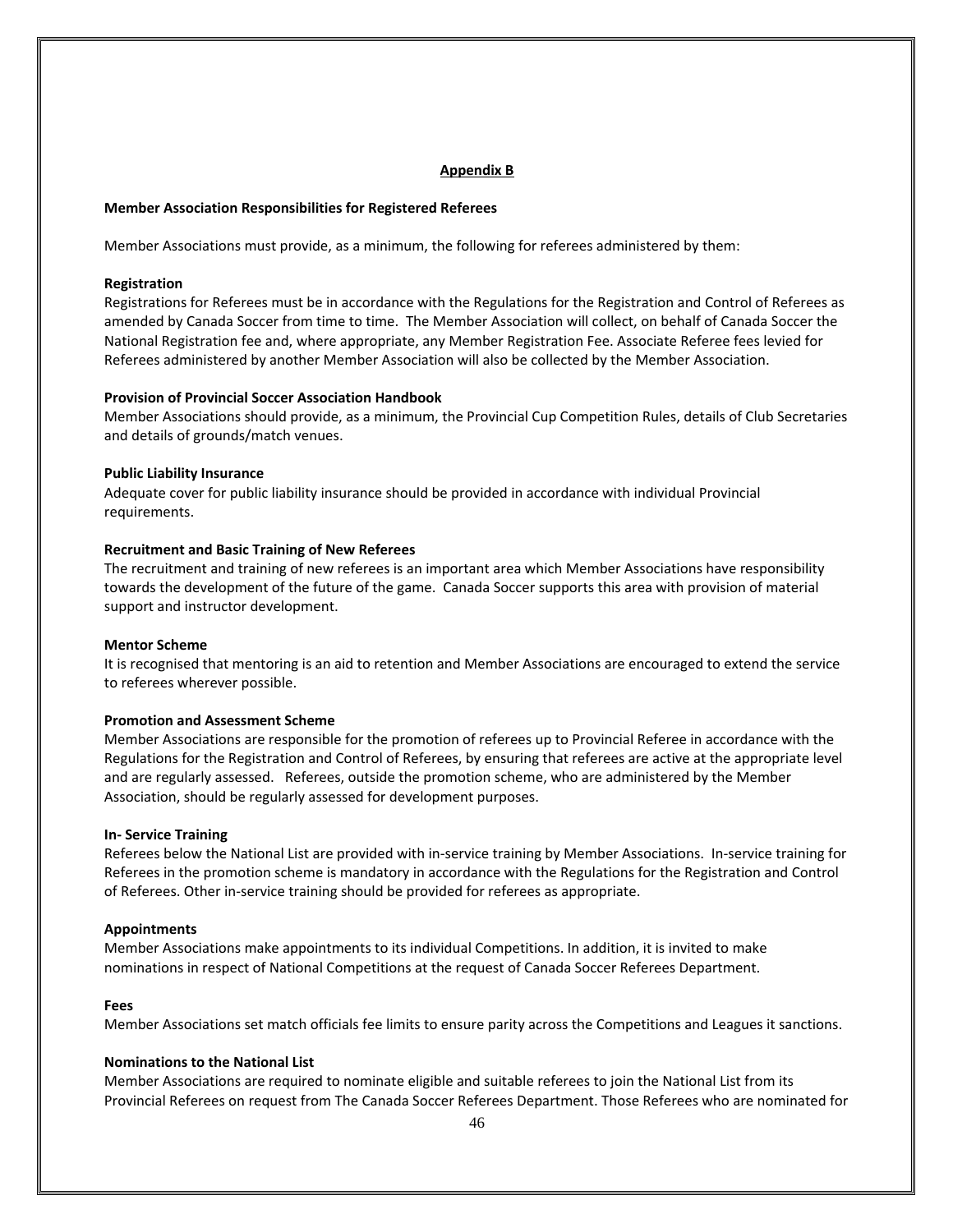consideration to the National List must have successfully met the criteria as determined by The Canada Soccer Referees Committee from time to time.

## **Allocation to Leagues**

Referees successfully completing the entry level course are to be advised, in writing, in accordance with the Regulations for the Registration and Control of Referees, of the leagues and competitions on which they may operate.

#### **Legal Advice**

Member Associations may assist in the provision of legal advice where appropriate to referees. This could involve seeking advice from Canada Soccer on behalf of the referee in certain circumstances.

## **General Advice**

General advice and guidance on all football related matters, including directives and information from Canada Soccer, should be promulgated by the Member Association to those referees it administers.

#### **Transfers**

Member Associations are responsible for ensuring that Provincial Referees and below who move to another Province are notified to the receiving Member Association. Canada Soccer Form is to be used for this purpose, a copy of which is at Appendix C to the Regulations for the Registration and Control of Referees. On receipt of that notification, the receiving Member Association should ensure that the referee is made aware of the refereeing activities in the Province*.*

#### **Referee Discipline**

The Regulations for the Registration and Control of Referees devolve the responsibility for Referee discipline, of those referees not operating on the National List or above, to the Member Association who administers the Referees registration. A Referee may be dealt with in the normal course as a participant for any alleged misconduct pursuant to the Canada Soccer Rules and Regulations (ie by a Disciplinary Commission), in addition to having issues relating to the Registration as a Referee considered by the appropriate Referees Committee. Referees should be made aware of the process by which any acts of misconduct, or indiscipline in relation to their registration, will be dealt with by the Member Association.

## **Nominations to Referee Instructor Courses**

Member Associations should identify those candidates it considers suitable to attend the Accredited Referee Instructors Course in accordance with the criteria notified by Canada Soccer from time to time.

#### **Nominations to Referee Assessor Courses**

Member Associations should identify those candidates it considers suitable to attend the Accredited Referee Assessor Course in accordance with the criteria notified by Canada Soccer from time to time.

#### **Liaison with Canada Soccer Referee Department**

Member Associations should make every use of the services of Canada Soccer Referee Department in the support of its responsibilities for registered referees.

In addition Member Associations are encouraged to consider offering the following to referees administered by them, dependent upon the size and make-up of the Member Association:

## **Schools of Excellence and Referee Academies**

Member Associations are strongly encouraged to include a School of Excellence or Referee Academy for referees. Canada Soccer will support this with provision for instructor development and programmes specifically designed for referee development within this environment.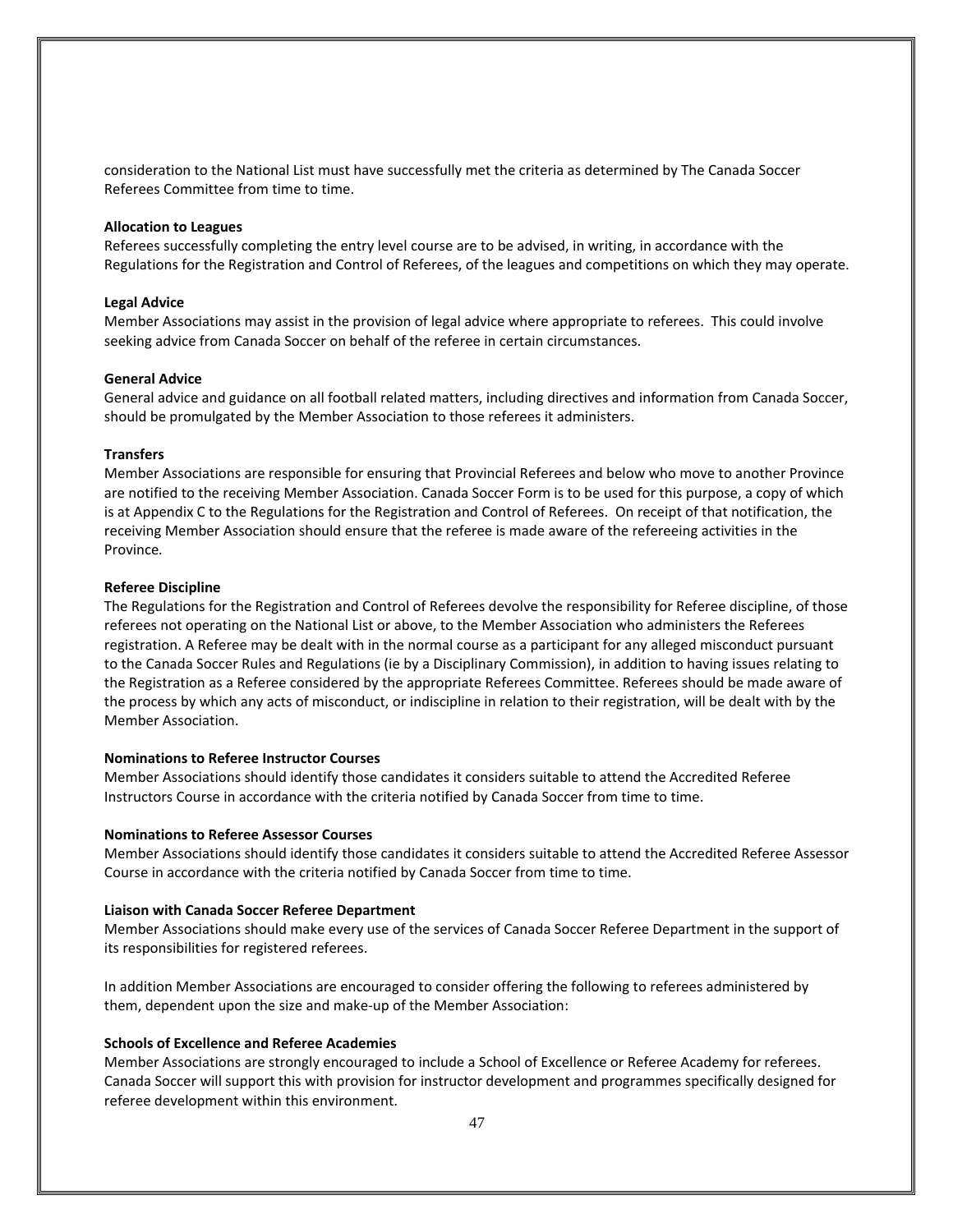## **Personal Accident Insurance**

Member Associations are encouraged to investigate the need for Personal Accident Insurance for referees.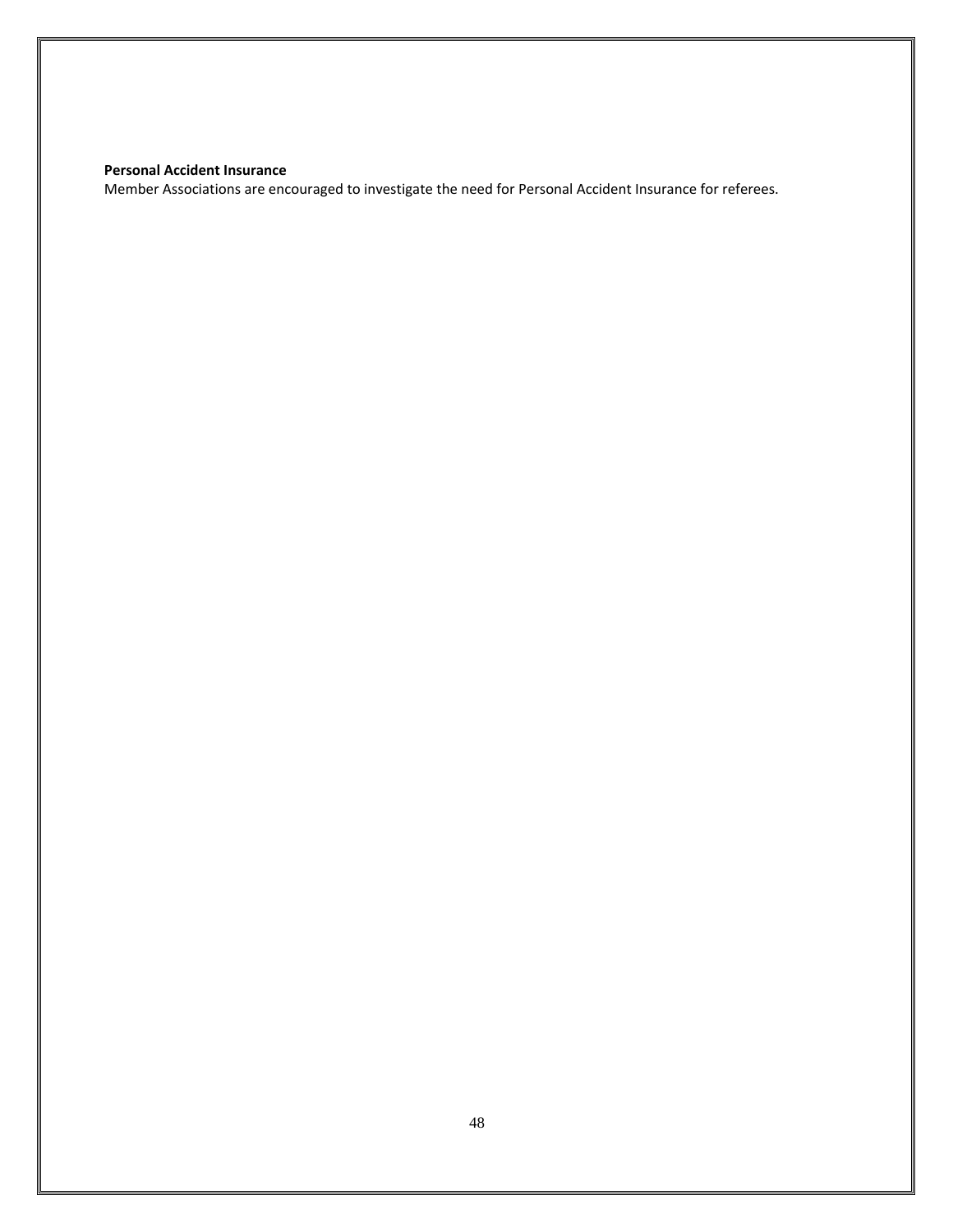| <b>APPENDIX C</b>                                                                                                                                                                                                    |
|----------------------------------------------------------------------------------------------------------------------------------------------------------------------------------------------------------------------|
| PA/T<br>REQUEST FOR A TRANSFER TO ANOTHERMEMBER ASSOCIATION                                                                                                                                                          |
| A referee must register with Canada Soccer though the Member Association where they reside. The following form<br>must be completed and forwarded to the Member Association with which you are currently registered. |
|                                                                                                                                                                                                                      |
|                                                                                                                                                                                                                      |
|                                                                                                                                                                                                                      |
|                                                                                                                                                                                                                      |
| <b>TELEPHONE NUMBER</b>                                                                                                                                                                                              |
|                                                                                                                                                                                                                      |
|                                                                                                                                                                                                                      |
|                                                                                                                                                                                                                      |
|                                                                                                                                                                                                                      |
|                                                                                                                                                                                                                      |
| <b>NEW ADDRESS</b>                                                                                                                                                                                                   |
|                                                                                                                                                                                                                      |
| <b>TELEPHONE NUMBER</b>                                                                                                                                                                                              |
|                                                                                                                                                                                                                      |
|                                                                                                                                                                                                                      |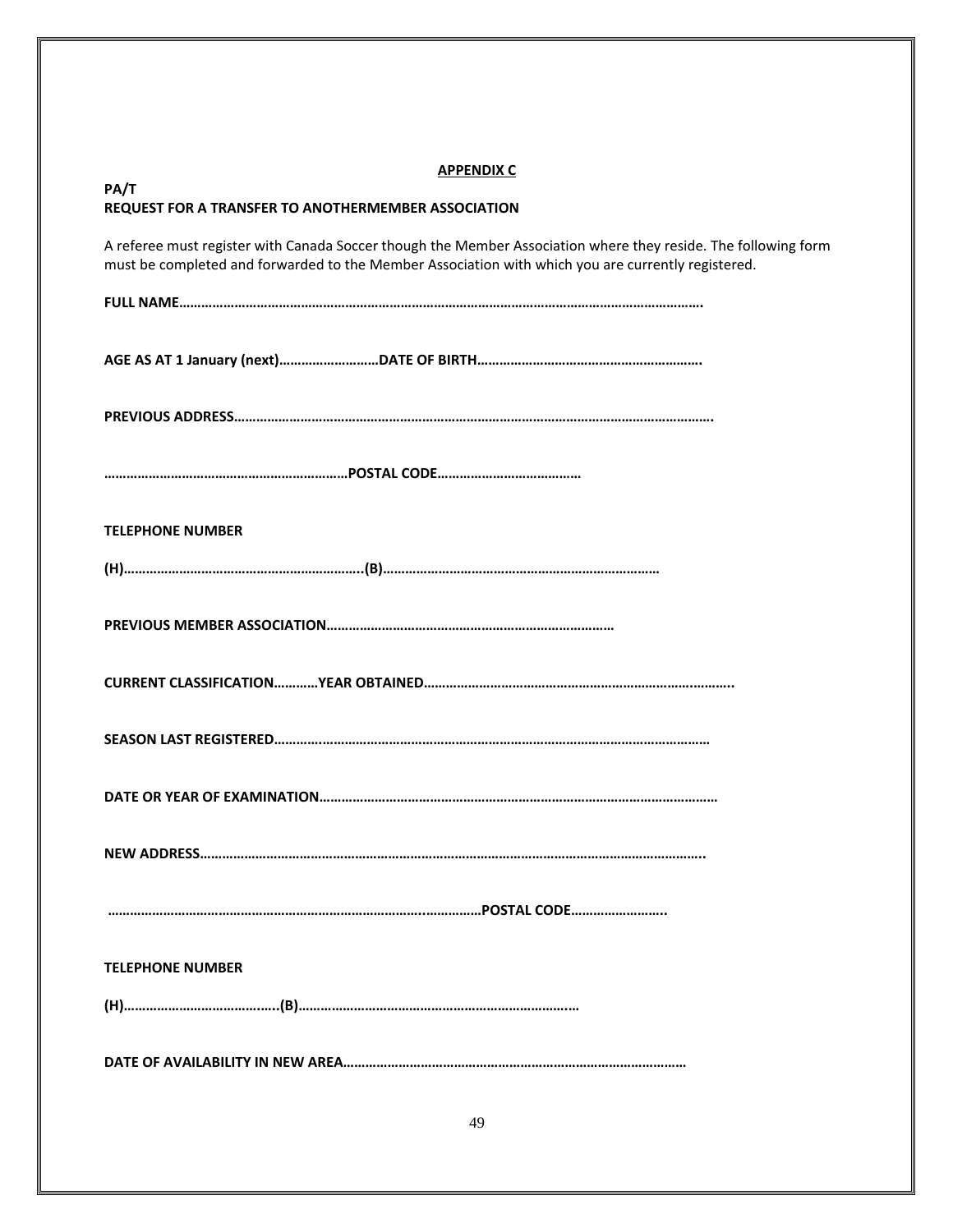**………………………………………………………………………………………………………………………………………**

**Signed…………………………………………………………………. (Referee)** 

**Circulation: Canada Soccer (National List Officials only) Current Member Association New Member Association**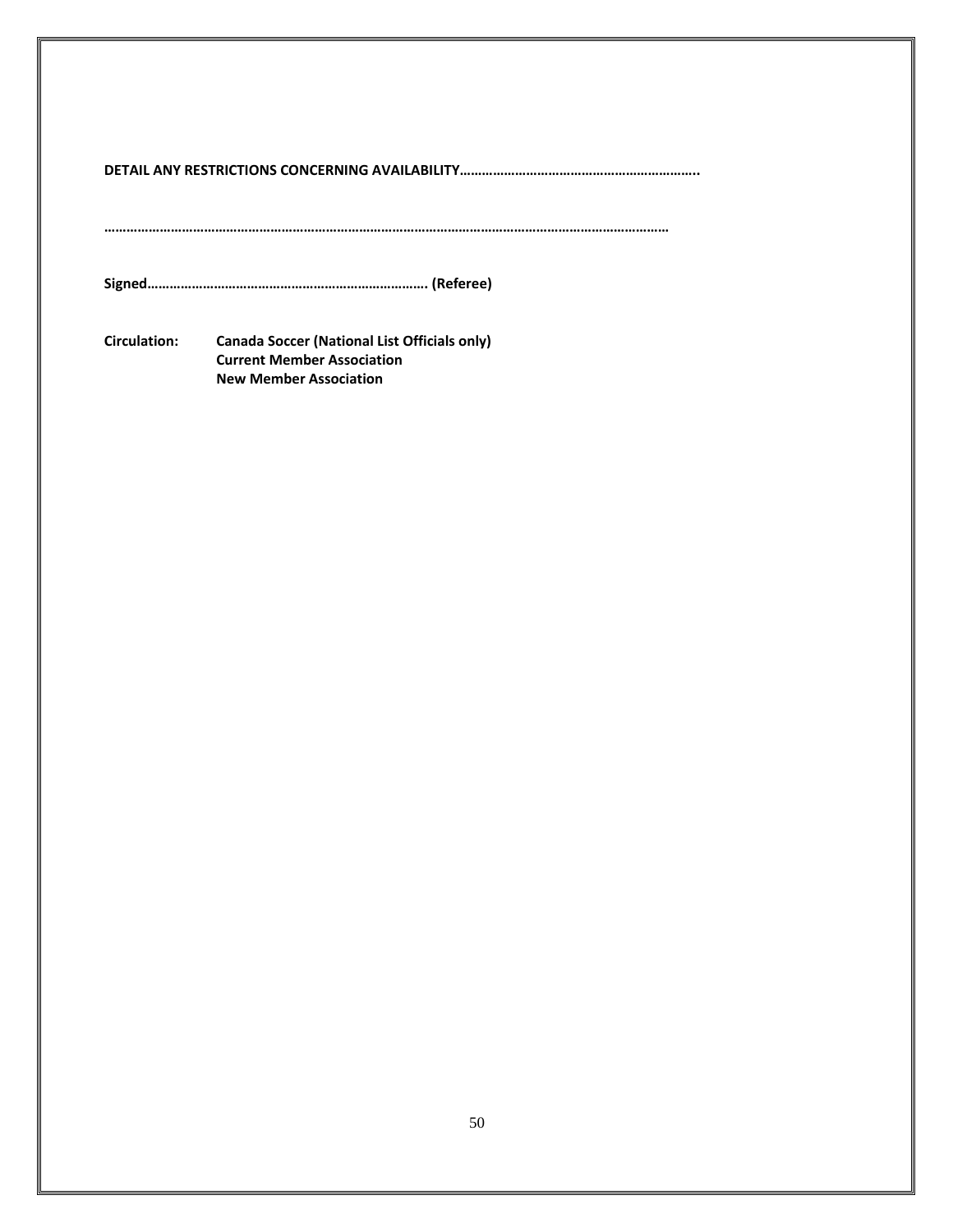## **REGULATIONS FOR THE REGISTRATION AND CONTROL OF REFEREES**

Futsal Edition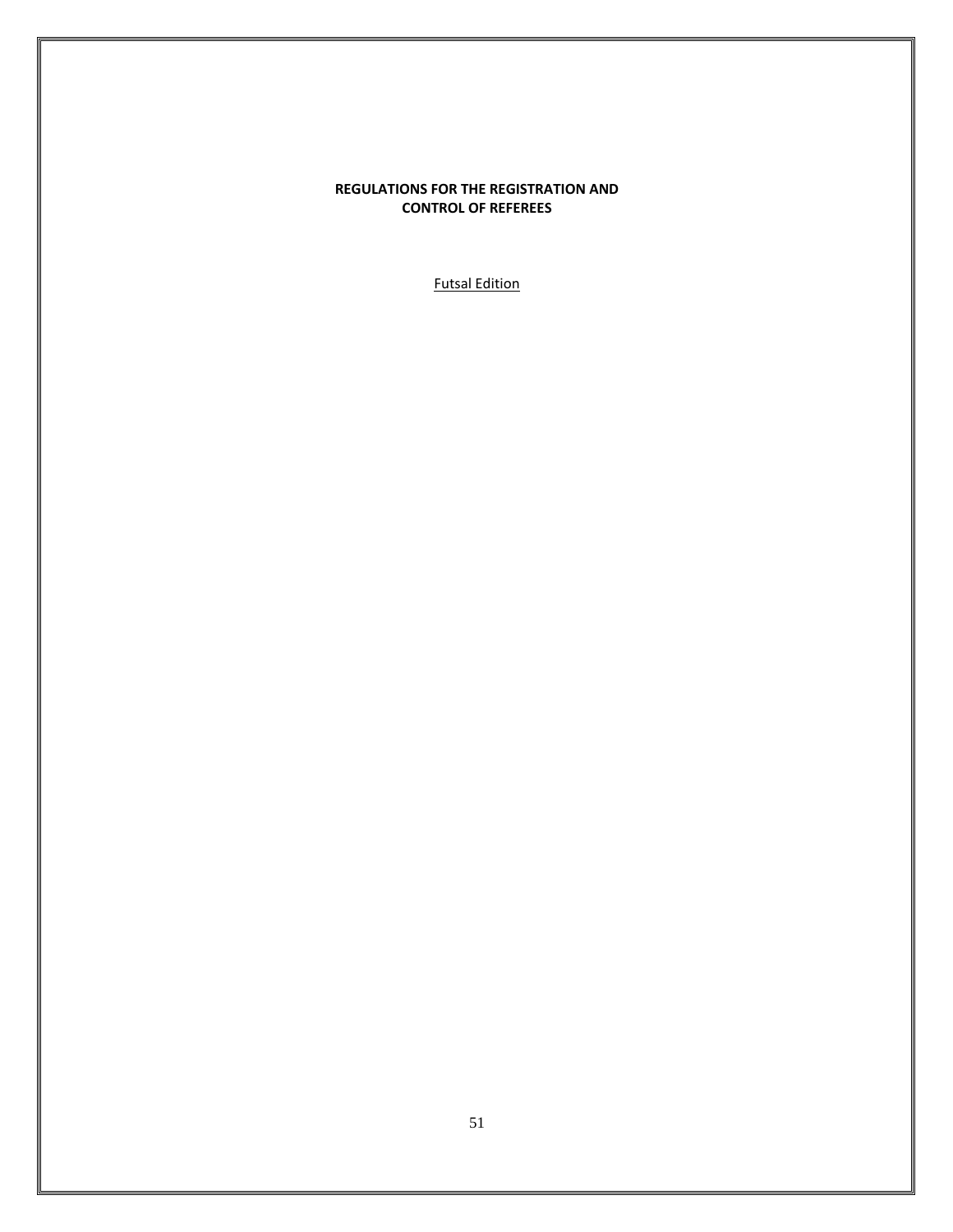## <span id="page-51-0"></span>**20. REGULATIONS FOR THE REGISTRATION AND CONTROL OF REFEREES (Futsal Edition)**

## **20.1 Preamble**

Member Associations are responsible for the administration of Referees registered with Canada Soccer who reside in their area as determined by Canada Soccer. Canada Soccer has administrative responsibility for Referees who are serving members of the Armed Forces who are not serving within Canada.

Member Associations shall act as, or appoint, a Referees' Committee to carry out its functions under these Regulations.

#### **20.2 Definitions**

| <b>Provincial Futsal Referee</b>                    | A Referee who has demonstrated to the satisfaction of Canada Soccer or<br>Member Association, as required by these Regulations, the ability to<br>officiate Futsal matches at the Provincial Level.                                           |
|-----------------------------------------------------|-----------------------------------------------------------------------------------------------------------------------------------------------------------------------------------------------------------------------------------------------|
| <b>Regional Futsal Referee</b>                      | A Referee who has demonstrated to the satisfaction of Canada Soccer or<br>Member Association, as required by these Regulations, the ability to<br>officiate Futsal matches at the Regional Level.                                             |
| <b>District Futsal Referee</b>                      | A Referee who has completed, successfully, the Entry Level Futsal<br>Referees Course, having reached the age of 16 years.                                                                                                                     |
| <b>Youth Futsal Referee</b>                         | A District Futsal Referee between the ages of $14 - 16$ years of age who<br>has completed, successfully, the Entry Level Futsal Referees Course.                                                                                              |
| <b>Small-sided Referee</b>                          | A Referee who has completed, successfully, the appropriate Referees<br>Course for soccer played by teams of less than 11- a-side (excluding<br>Futsal), as determined from time to time by Canada Soccer or Provincial<br>Soccer Association. |
| <b>District Futsal Referee</b><br><b>Assessor</b>   | An individual who has demonstrated the ability, to the satisfaction of<br>Canada Soccer or Member Association, as required by these Regulations,<br>and is authorized to complete assessments of Futsal Referees at the<br>District Level.    |
| <b>Regional Futsal Referee</b><br><b>Assessor</b>   | An individual who has demonstrated the ability, to the satisfaction of<br>Canada Soccer or Member Association, as required by these Regulations,<br>and is authorized to complete assessments of Futsal Referees at the<br>Regional Level.    |
| <b>Provincial Futsal Referee</b><br><b>Assessor</b> | An individual who has demonstrated the ability, to the satisfaction of<br>Canada Soccer or Member Association, as required by these Regulations,<br>and is authorized to complete assessments of Futsal Referees at the<br>Provincial Level.  |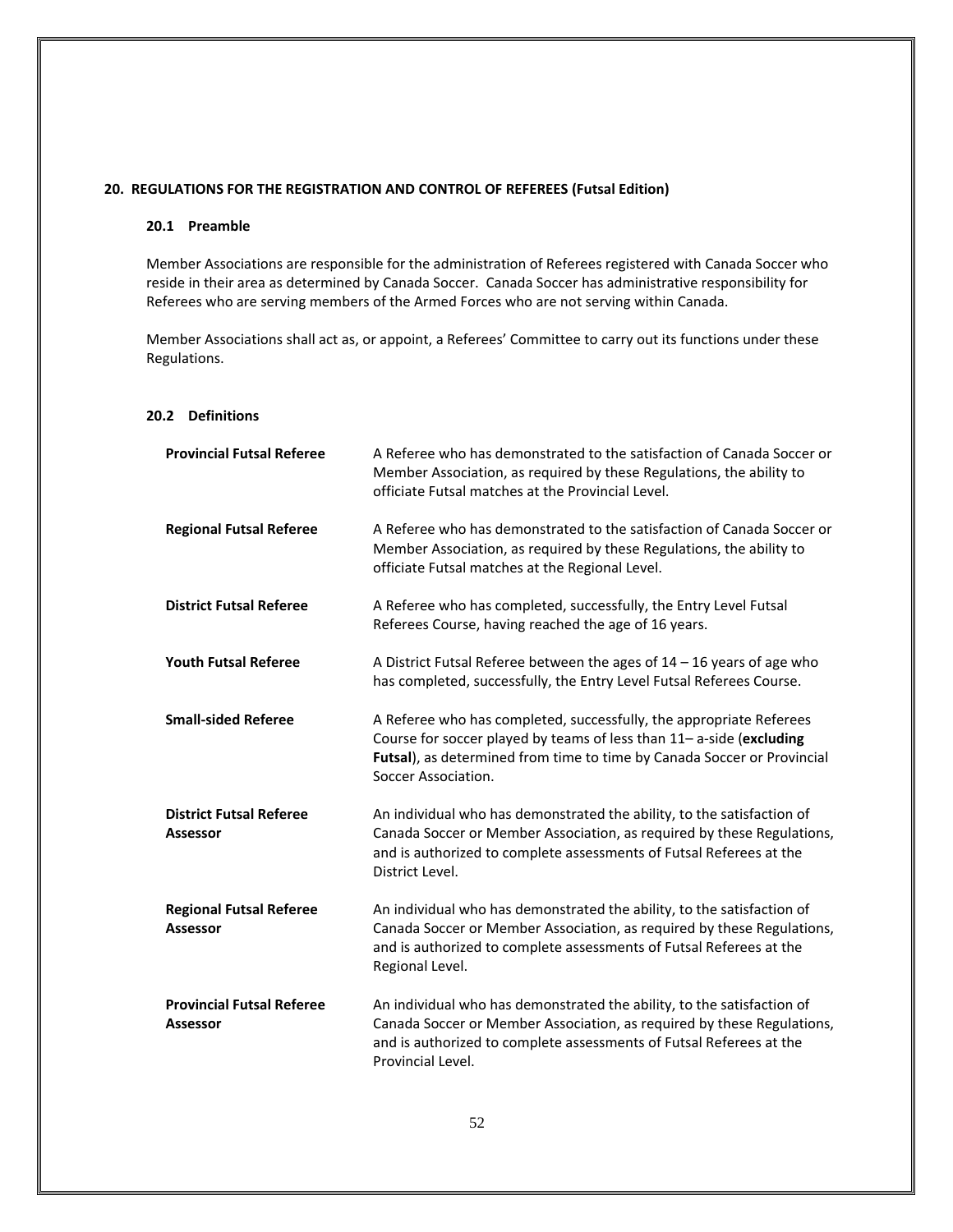| <b>National Futsal Referee</b><br><b>Assessor</b>     | An individual who has demonstrated the ability, to the satisfaction of<br>Canada Soccer or Member Association, as required by these Regulations,<br>and is authorized to complete assessments of Futsal Referees at the<br>National Level.             |
|-------------------------------------------------------|--------------------------------------------------------------------------------------------------------------------------------------------------------------------------------------------------------------------------------------------------------|
| <b>District Futsal Referee</b><br><b>Instructor</b>   | An individual who has demonstrated the ability, to the satisfaction of<br>Canada Soccer or Member Association, as required by these Regulations,<br>and is authorized to deliver courses of instruction to Futsal Referees at<br>the District Level.   |
| <b>Regional Futsal Referee</b><br>Instructor          | An individual who has demonstrated the ability, to the satisfaction of<br>Canada Soccer or Member Association, as required by these Regulations,<br>and is authorized to deliver courses of instruction to Futsal Referees at<br>the Regional Level.   |
| <b>Provincial Futsal Referee</b><br><b>Instructor</b> | An individual who has demonstrated the ability, to the satisfaction of<br>Canada Soccer or Member Association, as required by these Regulations,<br>and is authorized to deliver courses of instruction to Futsal Referees at<br>the Provincial Level. |
| <b>National Futsal Referee</b><br><b>Instructor</b>   | An individual who has demonstrated the ability, to the satisfaction of<br>Canada Soccer or Member Association, as required by these Regulations,<br>and is authorized to deliver courses of instruction to Futsal Referees at<br>the National Level.   |

#### **20.3 Recruitment, Basic Referee Training and Initial Examination**

- a) Canada Soccer and Member Associations shall be responsible for the recruitment, basic training and initial examination, where required, of Referees.
- b) The requirements and standards for the Entry Level Soccer Referee Course **and for the Entry Level Futsal Referee Course\*** shall be set annually by Canada Soccer.
- c) All candidates shall be examined as to their suitability to be a Referee by an initial examination at the end of an Entry Level Referees Course. The initial examination shall be as prescribed by Canada Soccer and shall include eyesight and colour test. Member Associations must notify Canada Soccer should they examine a candidate who is a serving member of the Armed Forces at the time of examination.
- d) The minimum age a candidate may be presented for the Entry Level Soccer Referee Course **and for the Entry Level Futsal Referee Course\*** is 14 years.
- e) Candidates who do not reach the standard required by Canada Soccer in the initial examination may not be presented for further examination until a period of 28 days has elapsed.

#### **20.4 Classification**

a) On behalf of Canada Soccer each Member Association must classify Referees, not on the International or National List, administered by their Association. The classification period runs from 1 April in each year, or the date of successful completion of the initial examination, to the following 31 March.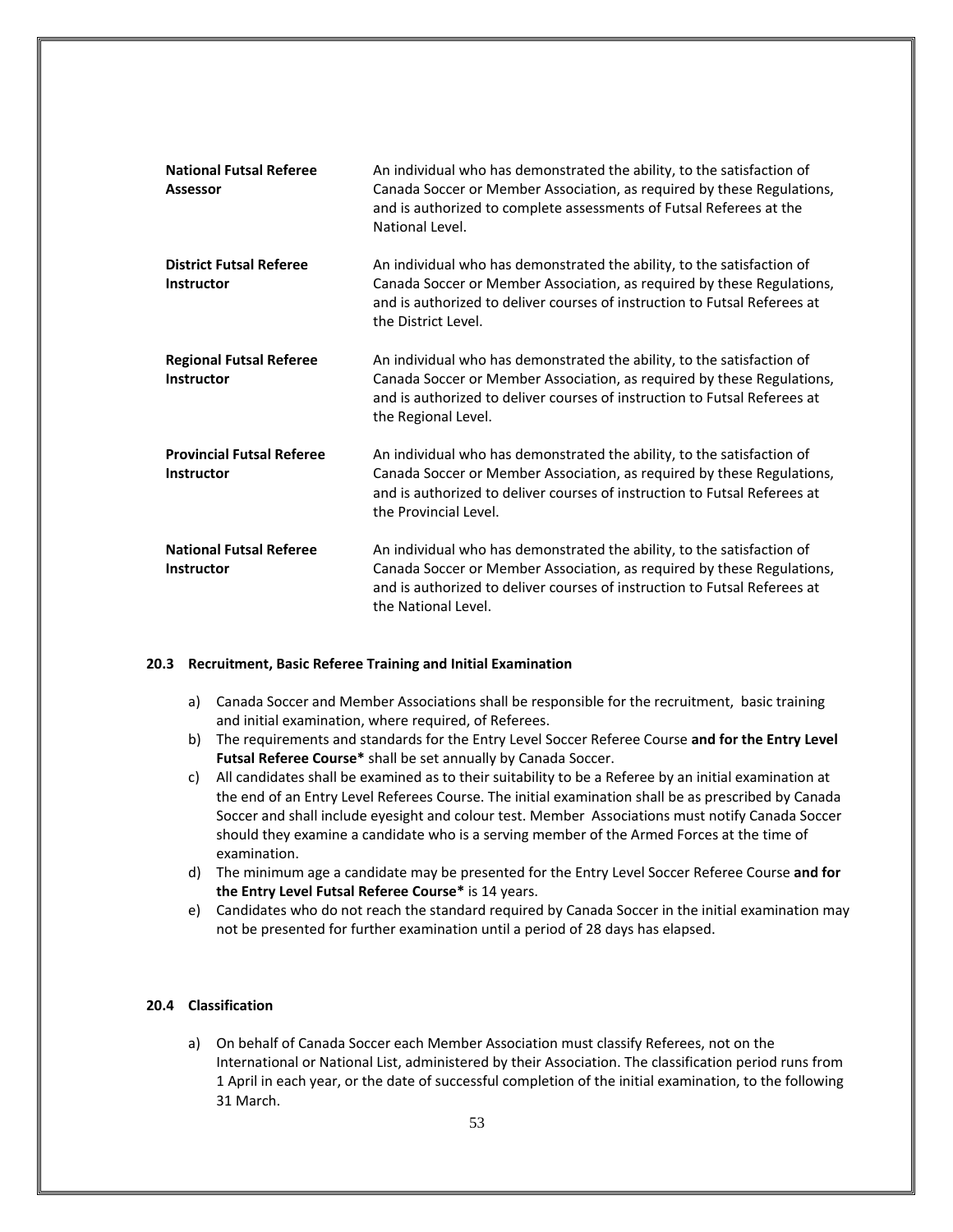b) As of 1 September in each year Futsal Referees are to be classified as follows:

**International:** Futsal Referees who are on the FIFA List of Referees.

**National List:** Futsal Referees selected by Canada Soccer to serve on the National List and who meet the requirements of Regulation 5 below.

**Provincial Referee**: This classification includes referees who have served at a higher level. Where a Futsal Referee has achieved a level higher than Provincial Futsal Referee and is then not retained by Canada Soccer, the Referee is to be classified as a Provincial Futsal Referee, subject to meeting the requirements of Regulation 20.5 below, with the option of further promotion a defined in Regulation 20.5 below, or until a status of non-active is declared by the individual.

#### **Regional Referee:**

**District Referee**: A District Futsal Referee must be over the age of 16 years as of the date of registration.

**Youth Referee**: A District Futsal Referee who is over the age of 14 and under 16 years of age as of the date of registration.

**Declared non-active Futsal Referees**: Those referees who no longer are active officials but who may wish to maintain their registration with Canada Soccer (this does not include accredited Assessors or Instructors who are no longer active referees).

c) When a Soccer Referee or **Futsal Referee\*** changes residence from one Member Association to another, the classification level will be accepted by the Member Association in to whose area the Referee has moved. (This regulation does not apply to small-sided Referees who may be required to undergo separate provincial training prior to being re-registered).

#### **20.5 Promotion**

**a)** Selection and promotion will be determined as follows:

| <b>International Level:</b> | Annual nomination by Canada Soccer to FIFA, selected from those     |
|-----------------------------|---------------------------------------------------------------------|
|                             | eligible Referees, as at the date of nomination determined by FIFA. |
| <b>National List:</b>       | Soccer and Futsal* Referees who satisfy the criteria established by |
|                             | Canada Soccer from time to time and those who have been             |
|                             | promoted from Provincial Referee (following nomination by a         |
|                             | Member Association to Canada Soccer, from those Referees who        |
|                             | satisfy the criteria, established by Canada Soccer from time to     |
|                             | time), for outstanding ability as determined by Canada Soccer.      |
| <b>Provincial Referees:</b> | Soccer and Futsal* Referees who satisfy the criteria established by |
|                             | Canada Soccer from time to time and those who have been             |
|                             | promoted from Regional Referee for outstanding ability as           |
|                             | determined by Canada Soccer from time to time.                      |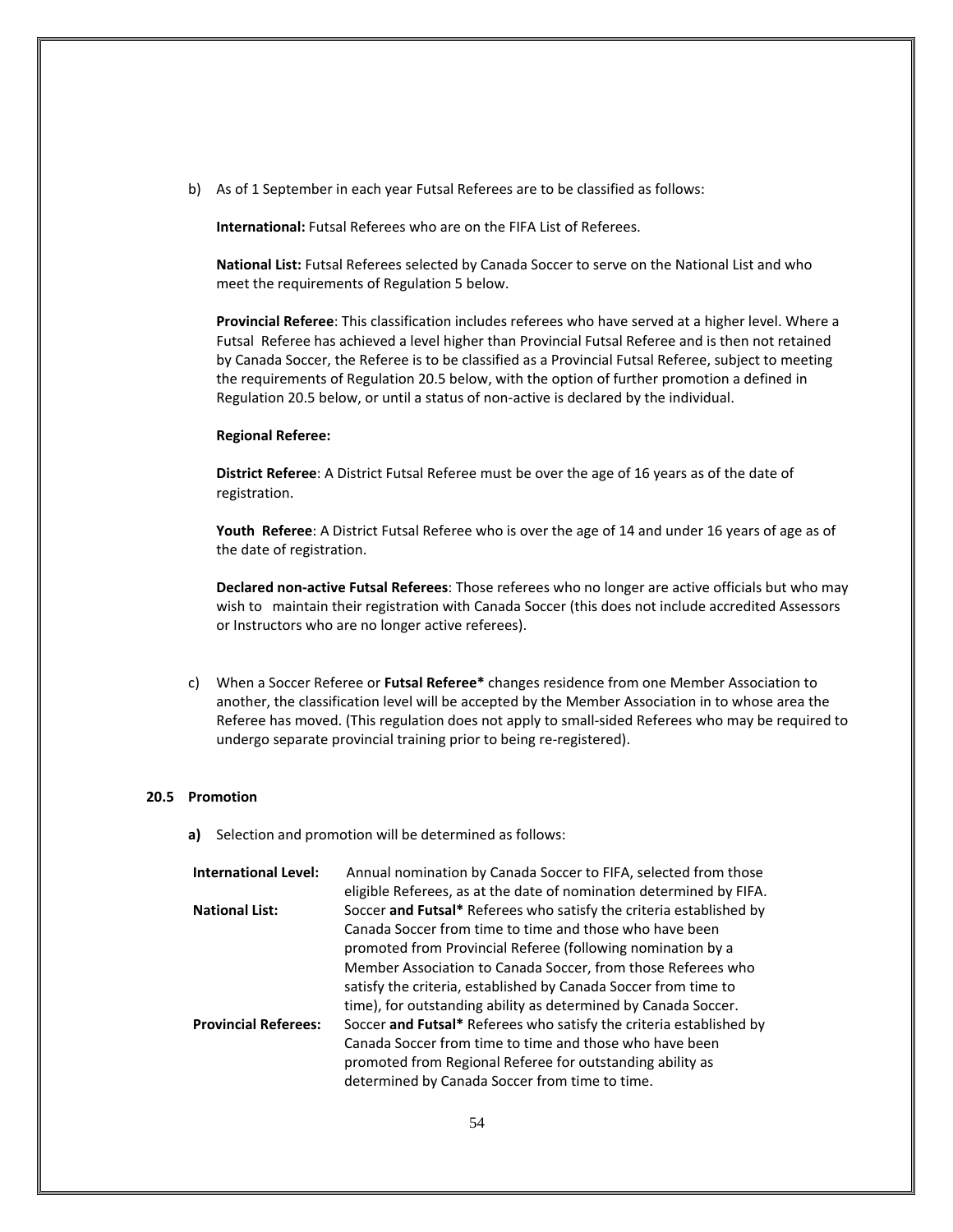**Regional Referees:** Soccer **and Futsal\*** Referees who satisfy the criteria established by Canada Soccer from time to time and those who have been promoted from District Referee for outstanding ability as determined by Canada Soccer from time to time.

#### **\***stand for new added regulation

## **20.6 Requirement for Futsal Referees**

## **a) District Futsal Referee Requirements**

- 1. Upon successful completion of the Entry Level Futsal Referees Course, together with a passing grade on the examination conducted as part of such course, successful referee candidates shall be classified as District Futsal Referees.
- 2. A Youth Futsal Referee shall automatically become a District Futsal Referee upon reaching the age of 16.
- 3. District Futsal Referees shall be eligible to officiate youth recreational games, youth competitive games and senior amateur games with game appointments based on the pyramid of officiating criteria established by the Member Association from time to time.
- 4. To maintain a District Futsal Referee classification, a Referee shall remain current by attending annual education programming as established by the Member Association from time to time, pay the annual fees as published by Canada Soccer, be in good standing and maintain registration each year.
- 5. Prior to applying for promotion to Regional Futsal Referee, a District Futsal Referee must serve a minimum of one complete Registration Period or 12 months in that classification, whichever is the shortest, and have completed a minimum of twenty (20) qualifying games.

## **b) Regional Futsal Referee Requirements**

- 1. District Futsal Referees wishing to be considered for promotion to Regional Futsal Referee must:
	- a. Submit an application to the relevant Member Association no later than 1st August preceding the season in which the promotion is sought;
	- b. Attend a course of instruction conducted under the jurisdiction of the Member Association by an approved Futsal Referee Instructor;
	- c. Attend and pass the Regional Futsal Referee examination;
	- d. Within the two (2) years following a passing mark on the Regional Futsal Referee Examination, obtain a minimum of three (3) qualifying assessments over a minimum of 20 qualifying games by more than one Assessor, at least two of which must be in Senior Men's Competitive games with the other assessment obtained in another Competitive caliber game;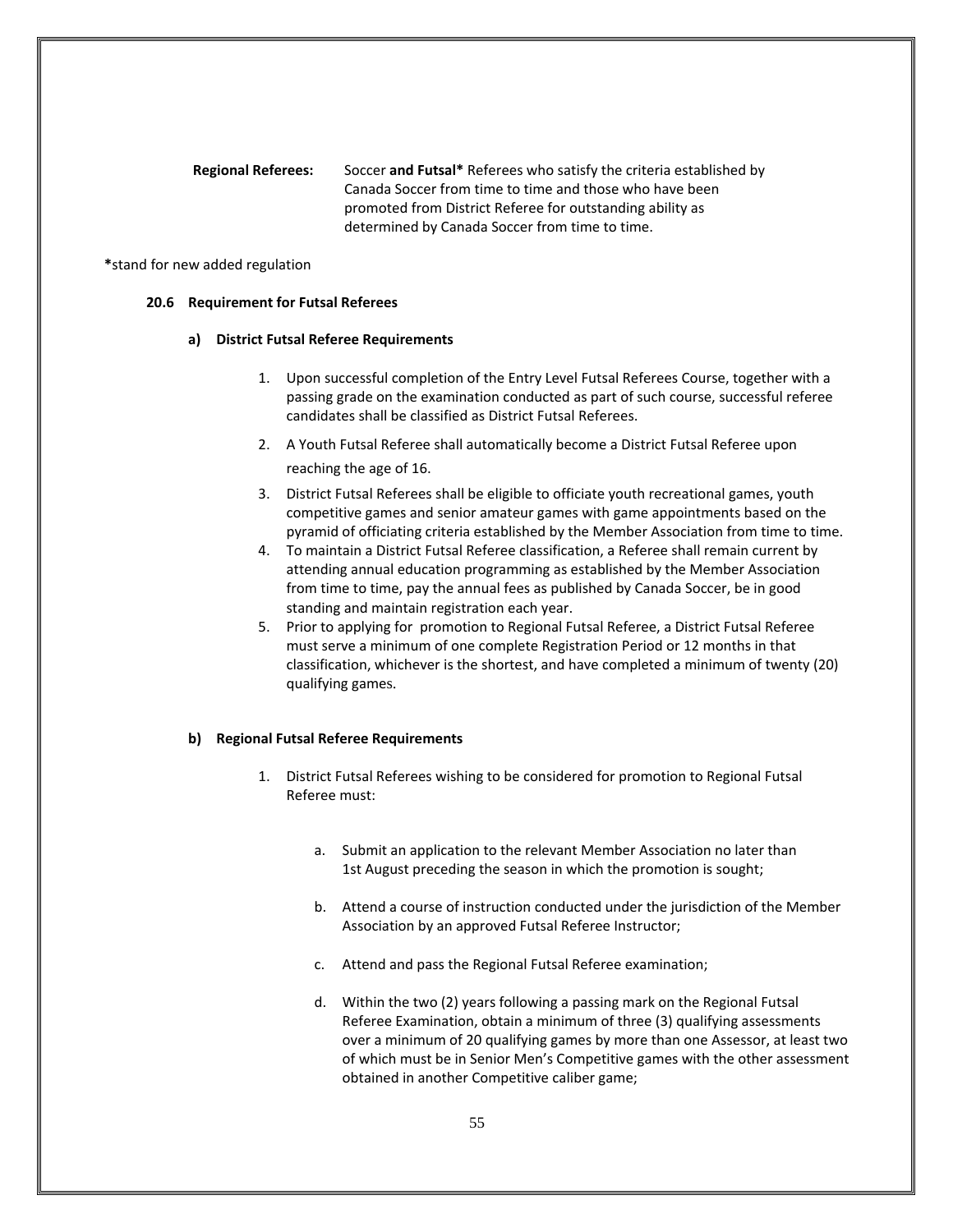- e. Fulfill the annual fitness standards in supervised tests each of the following two (2) years following the Examination;
- f. Candidates may be requested to complete additional assessments above the minimum to show proficiency of performance at the required level. In such cases, an extension beyond the two-year limit may be granted.
- g. Candidates shall be not less than 18 years of age as of 1st September of the current registration year. Proof of age may be requested at the time of application.
- 2. Selections for promotion to Regional Soccer Referee shall be made by 15<sup>th</sup> June each year and individuals notified of the outcome in writing.
- 3. On initial promotion to Regional Futsal Referee the Member Association who administers the Referee must allocate and assign the Referee to matches in an appropriate League.
- 4. Regional Futsal Referees shall be eligible to officiate District Competitive, Regional Competitive, and Senior Competitive games.
- 5. To maintain a Regional Futsal Referee classification, a referee shall remain current by:
	- a. Actively officiating within Canada Soccer;
	- b. Adhering to all Published Rules of Canada Soccer;
	- c. Be in good standing;
	- d. Attending annual education programming as established by the Member Association from time to time;
	- e. Pay the annual fees as published by Canada Soccer;
	- f. Maintain registration each year;
	- g. Successfully complete a minimum of one (1) formal assessment per year in an appropriate Senior Competitive game;
	- h. Fulfill the fitness test requirement for Regional Futsal Referees.

## **c) Provincial Futsal Referee Requirements**

1. Regional Futsal Referees wishing to be considered for promotion to Provincial Futsal Referee shall:

- a. Submit an application to the relevant Member Association no later than 1st August preceding the season in which the promotion is sought;
- b. Perform as an above average Regional Futsal Referee for two (2) years;
- c. Attend a course of instruction conducted under the jurisdiction of the Member Association by an approved Futsal Referee Instructor;
- d. Attend and pass the Provincial Futsal Referee examination;
- e. Within the two (2) years following a passing mark on the Provincial Futsal Referee Examination, obtain a minimum of four (4) qualifying assessments over a minimum of 20 qualifying games by more than two Assessors, all of which must be in Senior Men's Competitive games;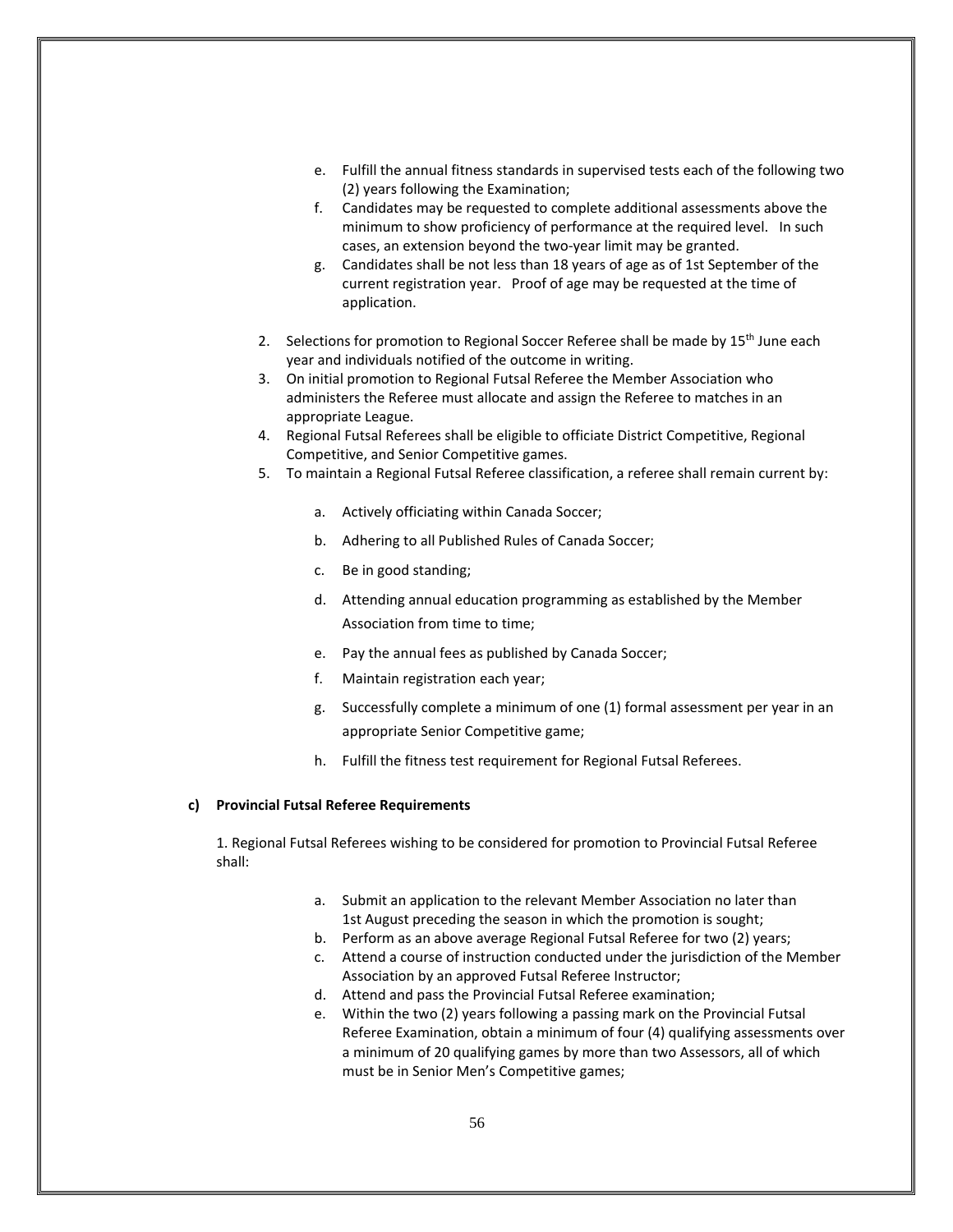- f. Fulfill the annual fitness standards in supervised tests each of the following two (2) years following the Examination;
- g. Candidates may be requested to complete additional assessments above the minimum to show proficiency of performance at the required level. In such cases, an extension beyond the two year limit may be granted.
- 2. Selections for promotion to Regional Soccer Referee shall be made by 15<sup>th</sup> June each year and individuals notified of the outcome in writing.
- 3. Provincial Futsal Referees shall be eligible to officiate in any amateur Futsal competition and may be appointed to inter-provincial competitions.
- 4. To maintain a Provincial Futsal Referee classification, a referee shall remain current by:
	- a. Actively officiating within Canada Soccer;
	- b. Adhering to all Published Rules of Canada Soccer;
	- c. Be in good standing;
	- d. Attending annual education programming;
	- e. Adhering to all Published Rules of Canada Soccer;
	- f. Pay the annual fees as published by Canada Soccer;
	- g. Maintain registration each year;
	- h. Successfully complete a minimum of two (2) formal assessments per year in an appropriate Senior Competitive game;
	- i. Fulfill the fitness test requirement for Provincial Futsal Referees.

#### **d) National Futsal Referee Requirements**

- 1. Provincial Futsal Referees wishing to be considered for promotion to National Futsal Referee shall:
	- a. Submit an application to Canada Soccer no later than 1st August preceding the season in which the promotion is sought;
	- b. Perform as an above average Provincial Futsal Referee for two (2) years;
	- c. Attend a course of instruction conducted under the jurisdiction of Canada Soccer by an approved Futsal Referee Instructor;
	- d. Attend and pass the National Futsal Referee examination;
	- e. Within the two (2) years following a passing mark on the National Futsal Referee Examination, obtain a minimum of four (4) qualifying assessments by more than two Assessors, all of which must be in Inter-Provincial Competitive games;
	- f. Fulfill the annual fitness standards in supervised tests each of the following two (2) years following the Examination;
	- g. Candidates may be requested to complete additional assessments above the minimum to show proficiency of performance at the required level. In such cases, an extension beyond the two year limit may be granted;
	- h. Candidates may be required to attend an interview to ascertain their suitability against criteria determined by Canada Soccer.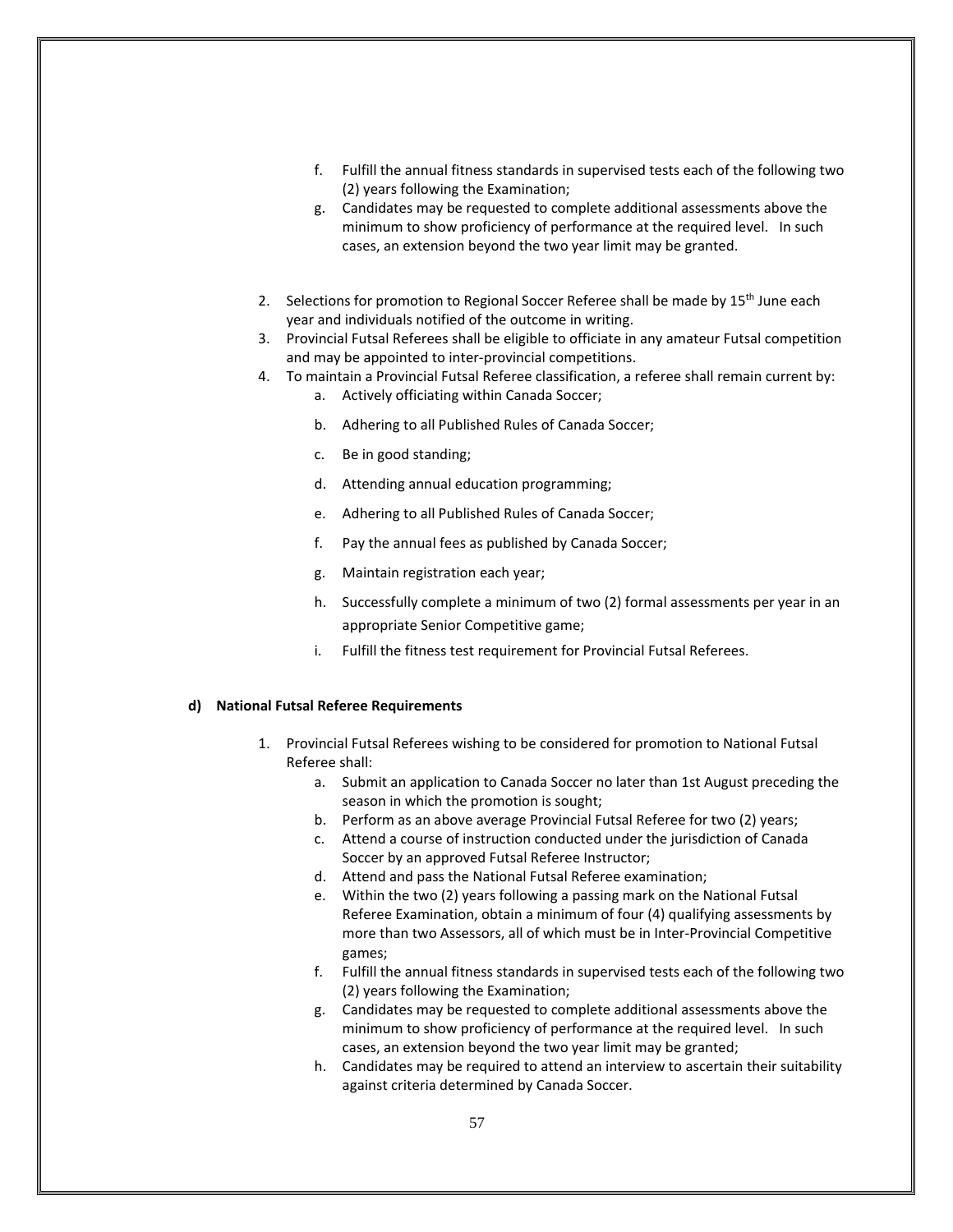- i. The performance of referees who are being considered for promotion to National Futsal Referee should be assessed during top National tournaments.
- i. National Futsal Referees should be eligible to officiate in any Futsal competition in Canada and may be appointed to International competitions.
- k. To maintain a National Futsal Referee classification, a referee shall remain current by:
	- 1. Actively officiating within Canada Soccer;
	- 2. Adhering to all Published Rules of Canada Soccer;
	- 3. Be in good standing;
	- 4. Attending annual education programming;
	- 5. Pay the annual fees as published by Canada Soccer;
	- 6. Maintain registration each year;
	- 7. Successfully complete a minimum of three (3) formal
		- assessments per year in an appropriate Inter-Provincial game;
	- 8. Fulfill the fitness test requirement for National Futsal Referees.

## **20.7 Appointments**

"Third Referees" are appointed to certain Futsal competitions by Canada Soccer or Member Association. The duties and responsibilities of the Third Referee are detailed in the Futsal Laws of The Game and in the Competition Rules. Such appointments form part of the Order of Precedence within the Competitions listed above.

## **20.8 Accredited Assessors**

- **a) District Futsal Referee Assessors:** Assessors who have completed the Basic Futsal Referee Assessor Course and provided, for evaluation by the Member Association, a minimum of two Futsal Referee assessments completed at the District level, which meets the standard as determined by Canada Soccer.
- **b) Regional Futsal Referee Assessors:** Assessors, who have completed a minimum of 2 consecutive years as a District Futsal Referee Assessor, attended In-service training, and whose assessments, having been evaluated by the Member Association, meet the standard as determined by Canada Soccer.
- **c) Provincial Futsal Referee Assessors:** Assessors, who have completed a minimum of 2 consecutive years as a Regional Futsal Referee Assessor, attended In-service training, and whose assessments, having been evaluated by the Member Association, meet the standard as determined by Canada Soccer.
- **d) National Futsal Referee Assessors:** Assessors who satisfy the criteria established by Canada Soccer, following nomination by a Member Association to Canada Soccer, and those Assessors who satisfy the criteria, established by Canada Soccer for outstanding ability, as determined by Canada Soccer.

## **20.9 Accredited Instructors**

**a) District Futsal Referee Instructors:** Instructors who have attended the Basic Futsal Referee Instructor Course and satisfied the Member Association that they have demonstrated the ability to instruct the Entry Level Futsal Referee Course to the standard determined by Canada Soccer.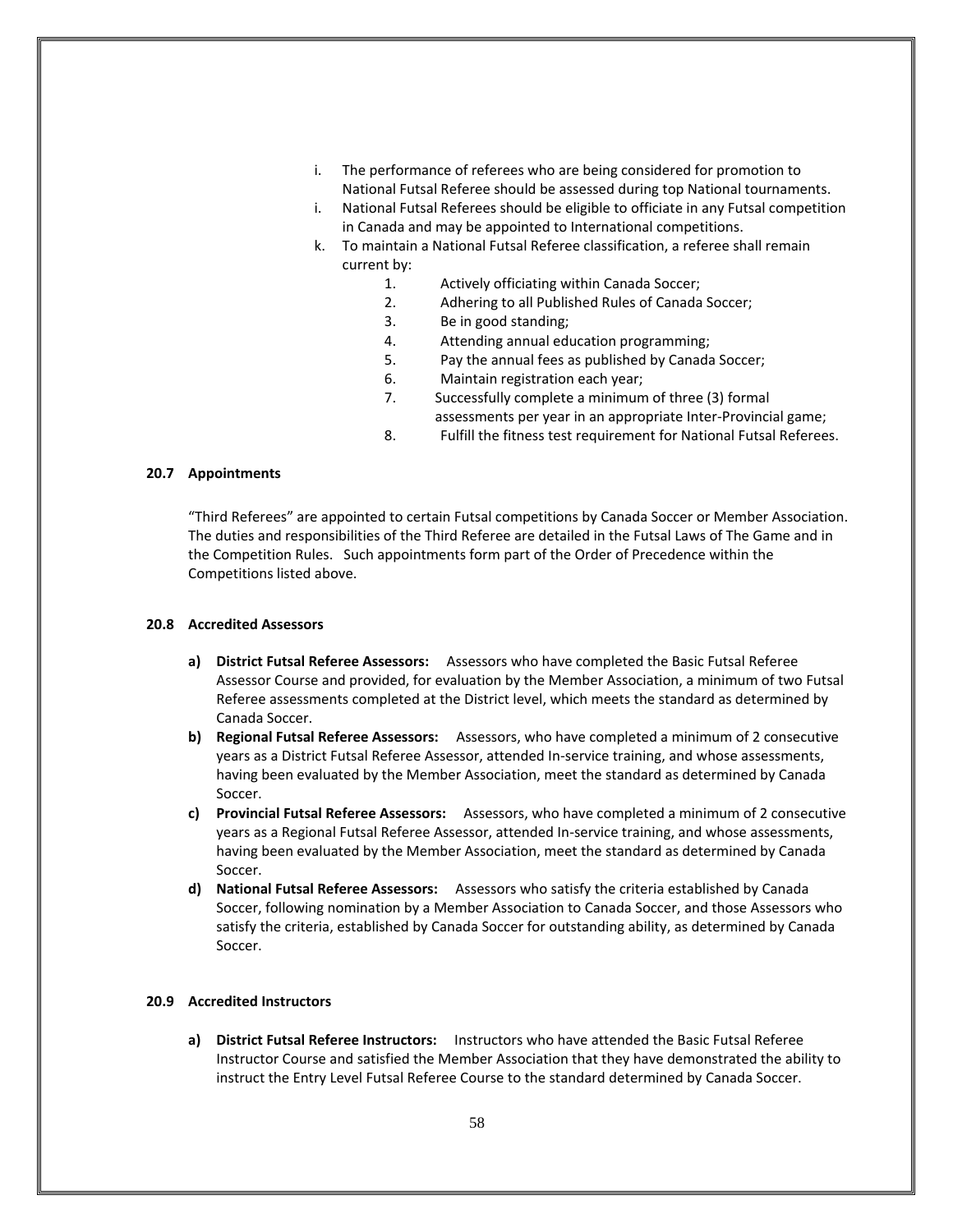- **b) Provincial Futsal Referee Instructors:** Instructors who have completed a minimum of 2 consecutive years as a District Futsal Referee Instructor, attended In-service training, and whose Instructional ability, having been evaluated by the Member Association, meet the standard as determined by Canada Soccer to instruct at In-service training courses for referees up to and including Provincial Referee.
- **c) National Futsal Referee Instructors:** Instructors who satisfy the criteria established by Canada Soccer following nomination by a Member Association, and those Instructors who satisfy the criteria as determined by Canada Soccer, with outstanding ability to instruct at In-service training courses and events for referees up to and including National List Officials.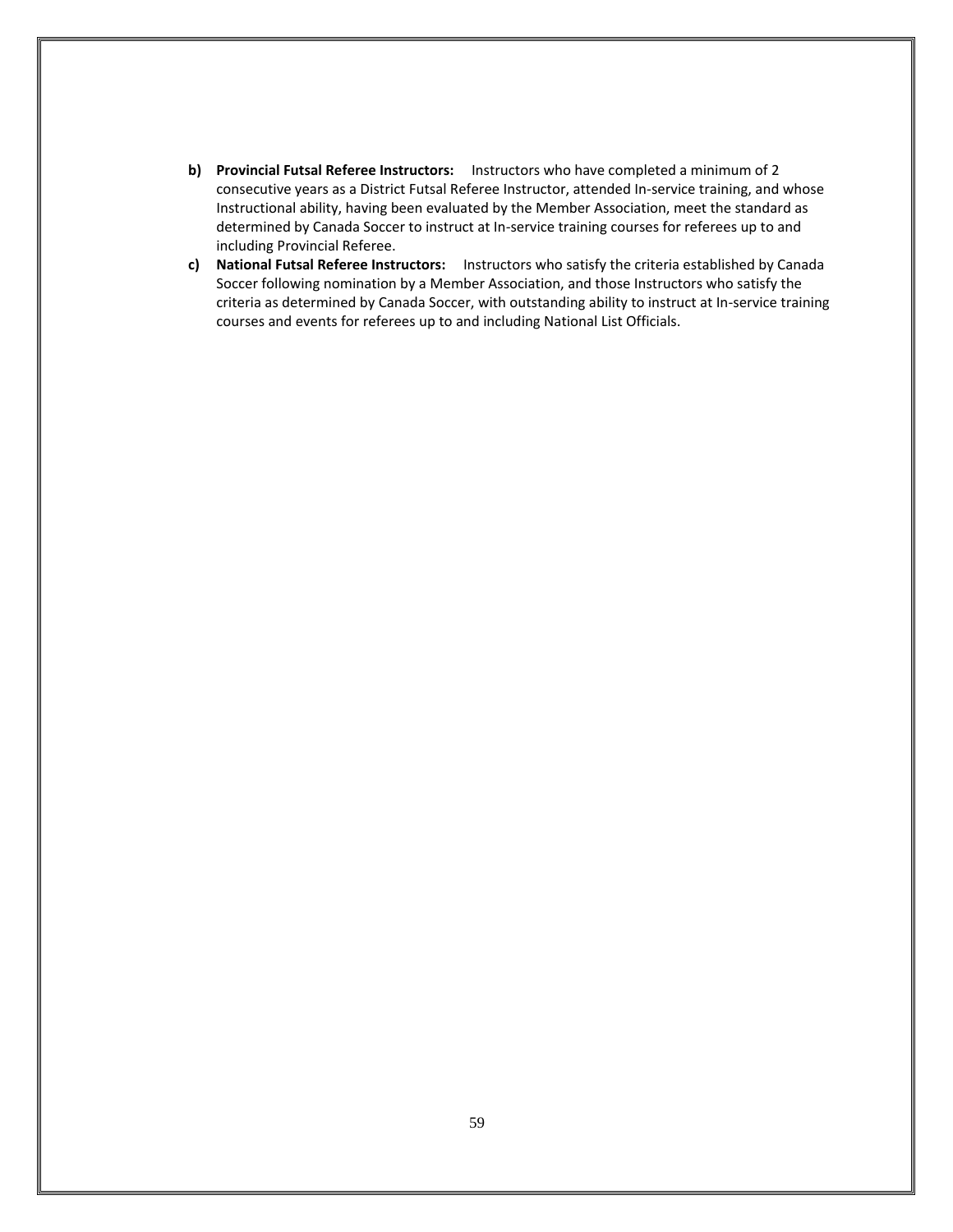## **REGULATIONS FOR THE REGISTRATION AND CONTROL OF COACHES**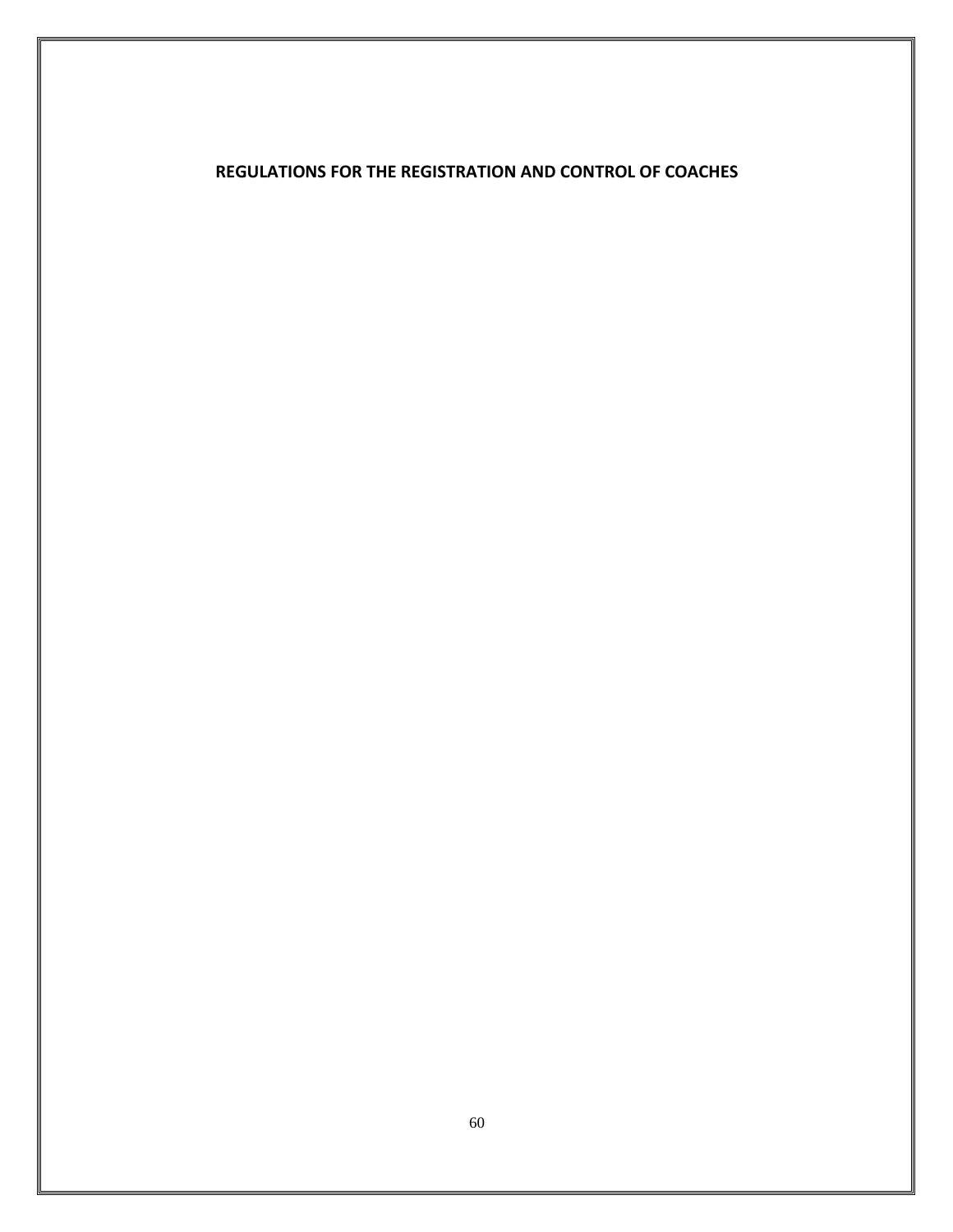## <span id="page-60-0"></span>**21. REGULATIONS FOR THE REGISTRATION AND CONTROL OF COACHES**

#### **21.1 General**

Member Associations are responsible for the administration of Coaches in their area who are registered with Canada Soccer as determined by Canada Soccer. Canada Soccer has responsibility for Coaches who are serving members of the Armed Forces outside of Canada.

Member Associations shall act as, or appoint, a Coaches' Committee to carry out its functions under these Regulations.

Canada Soccer shall act as, or appoint, the Technical Committee to carry out its functions under these Regulations.

#### **21.2 Definitions**

For the purpose of these Regulations the terms used will be defined as follows:

**"Administer"** To carry out the administrative procedures relating to the registration and control of Coaches as required or determined by Canada Soccer from time to time.

**"Review"** The review by Canada Soccer and its Member Associations to ascertain the suitability of each Coach to continue to be eligible to be licensed. Such a review will take into consideration the Coach's performance on the field of play as defined in these Regulations, as modified by any written instructions to a Member Association from Canada Soccer. For the purposes of these Regulations, the General Secretary of Canada Soccer shall delegate such functions to the Technical Committee.

**"Observations of Competency"** Written appraisals of a Coach's performance on the field of play, carried out by a Coach Evaluator, on behalf of Canada Soccer or one of its Member Associations and submitted to the appropriate body.

**"Coach"** A person registered as qualified under these Regulations who may be engaged as a Coach. **"Coach Evaluator"** Individuals authorized by Canada Soccer or one of its Member Associations to carry out evaluations of Coaches at levels determined by Canada Soccer.

**"Community List"** Those Coaches who have been trained as a Community Stream Coach in either Active Start, Fundamentals, Learn to Train, or Soccer for Life.

**"Community Stream Coaching Workshop"** A course of instruction as determined by Canada Soccer leading to the qualification of Community Stream Coaching candidates**.**

**"Demonstration of Competency"** An opportunity for coaches to provide evidence of their learning through submitting assignments (i.e. Personal Development Plan), Practice Session Plans, Practice Session videos and/or videos of them coaching in a match. These submissions will be reviewed and evaluated by a Coach Developer assigned by Canada Soccer for National Licences (i.e. Children's, Youth, B or A Licence), or a Member Association for the C Licence.

**"Observe"** To supervise written, oral, and/or video examination of Coaching candidates to the requirements and standards determined by Canada Soccer from time to time.

**"League"** A Competition sanctioned under relevant Regulations by Canada Soccer or a Member Association. **"Learning Facilitators**" Individuals authorized by Canada Soccer or one of its Member Associations to carry out workshops at levels determined by Canada Soccer.

**"Indicators of Learning"** Outcome achievement by a coach evaluator on completion of the Observation of Competency.

**"National List"** Those Coaches who hold a current and valid Canada Soccer Children's Licence (Children's Development Stream), Youth Licence (Youth Development Stream), B Licence, A Licence or Pro Licence (Performance Stream).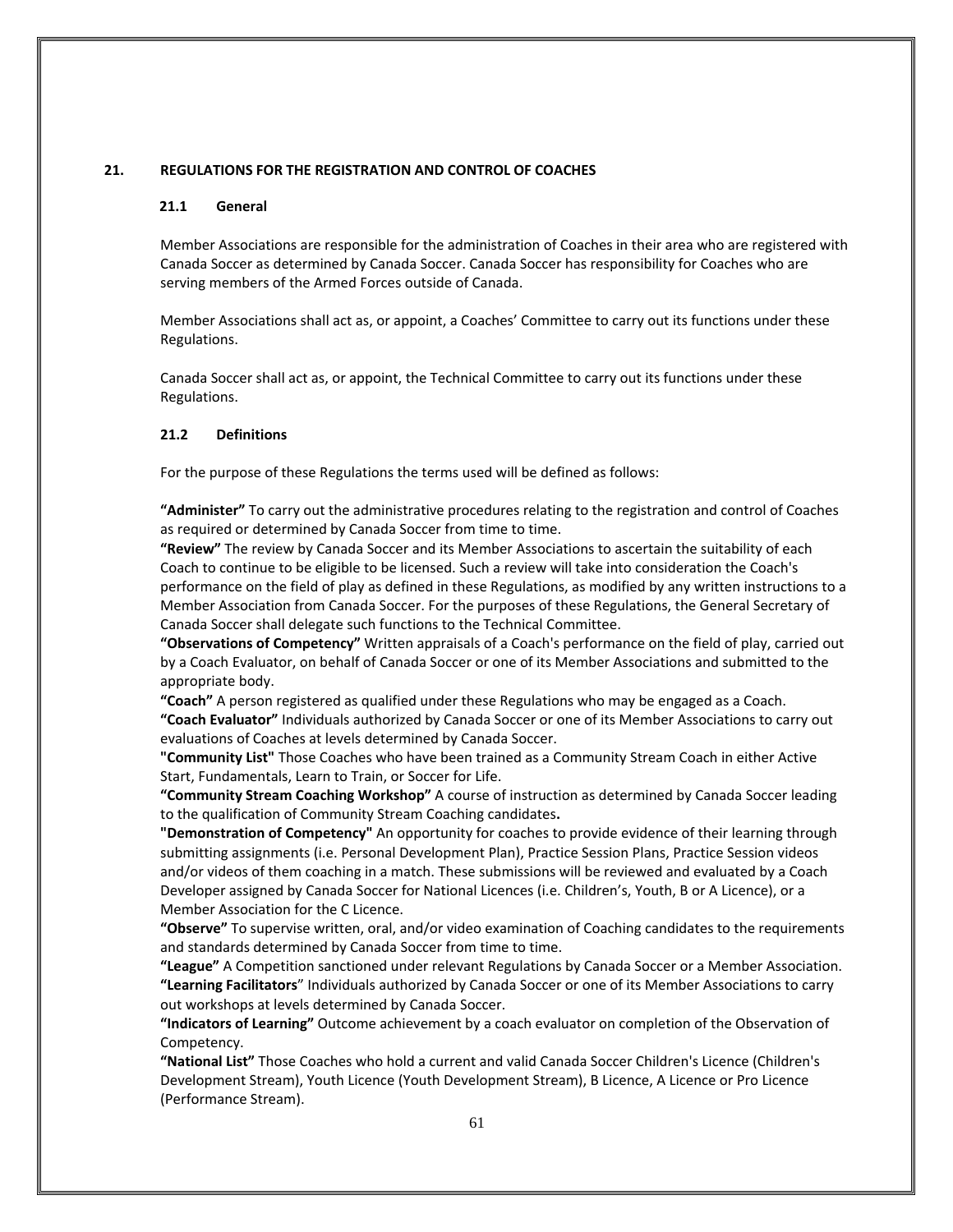**"Provincial/Territorial List"** Those Coaches who hold a current and valid Canada Soccer C Licence.

## **21.3 Registration**

(a) No person shall be named as a Coach in any match or competition under the jurisdiction of Canada Soccer either directly or indirectly unless registered in accordance with these Regulations.

[NOTE: A Competition may include in its regulations a provision by which a person who is not a Coach may carry out the duties of a Coach in a specific Match but only in circumstances where a Coach cannot be appointed for that Match].

- (b) A Coach must be registered with Canada Soccer through the Member Association within the area in which the Coach resides.
- (c) Registration will run from the date of registration until the following 31 March.
- (d) A person below 16 years of age shall not be registered as a Coach. A Coach must provide proof of their date of birth in such a manner as shall be determined by Canada Soccer.
- (e) The Member Association that conducts the Community Stream workshop will be responsible for the initial administration of a Coach.
- (f) A Coach will be required to pay the standard national registration fee to be determined annually by Canada Soccer. Member Associations will be notified by 30 September each year regarding the registration fee for the following registration period.
- (g) A Coach who changes residence from one Provincial/Territorial administrative area to another will be required to complete a Provincial/Territorial Transfer Form and be transferred to the new Member Association for administrative purposes but will not be required to pay a further registration fee for that registration period.
- (h) A Coach who has failed to register as a Coach with Canada Soccer for two (2) consecutive registration periods shall not be re-registered until an application has been considered by the Member Association within whose area the Coach resides at the time of application for reregistration. The registration process can be considered as an application for re-registration.
- (i) Member Associations may re-assess registered Coaches administered by them as determined by Canada Soccer. Canada Soccer must be notified, by the Member Association, of the names of Coaches who do not meet the standard determined by Canada Soccer.
- (j) Where considered not to be 'a fit and proper person' to act as a Coach, the certification and/or registration may be removed or suspended by the Member Association which administers the Coach or by Canada Soccer. Member Associations are to notify Canada Soccer of any action in this respect.
- (k) Member Associations are not permitted to take action to remove or suspend the certification or registration of National List Coaches, but may refuse to accept the registration of a National List Coach under the terms of its registration policy or suspend a National List Coach from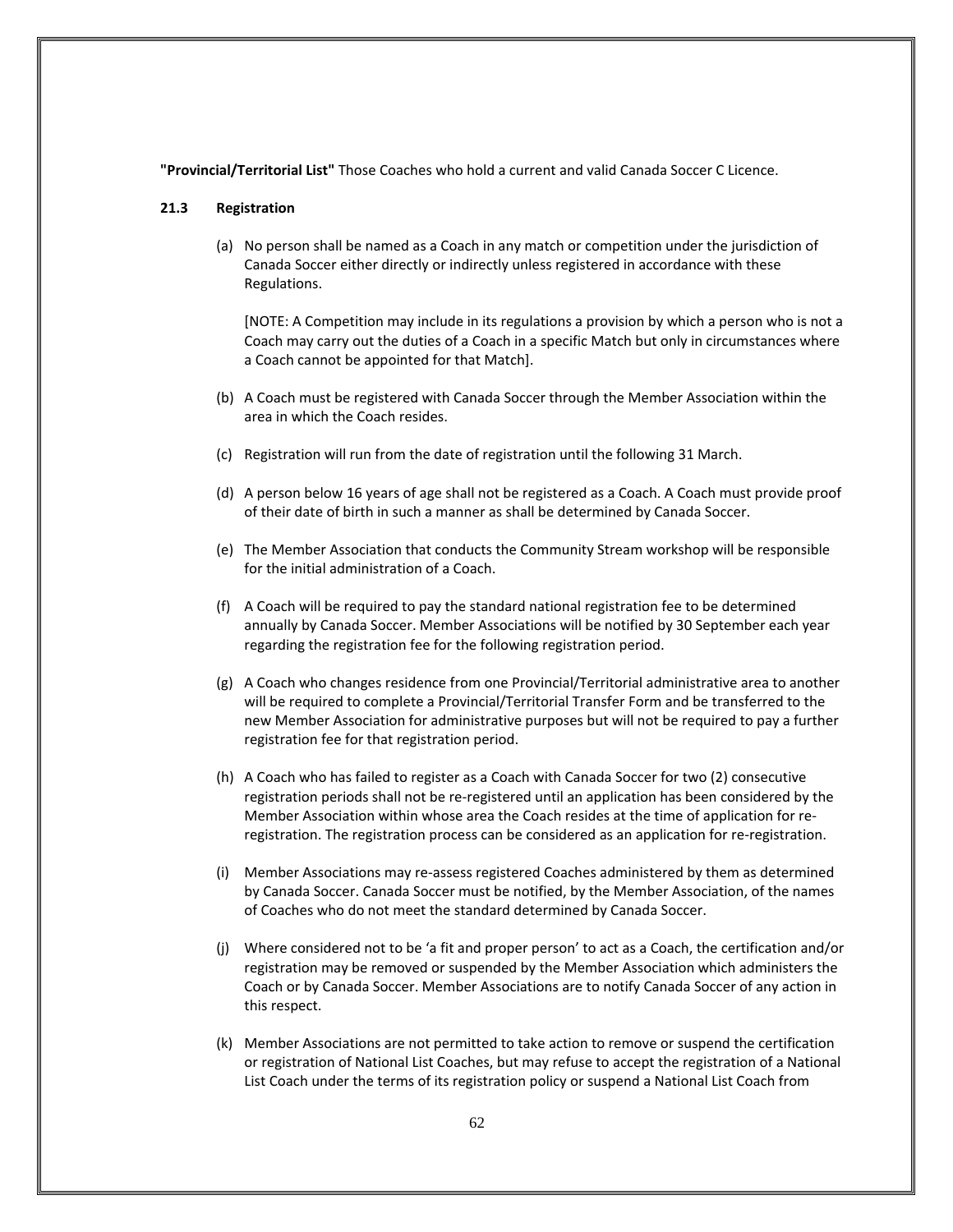active coaching through its discipline and/or misconduct processes. Canada Soccer may take any action it deems appropriate.

(l) Applications for the re-instatement of a Coach who has previously been disqualified under this Regulation must be referred to Canada Soccer for consideration.

#### **21.4 Basic Coach Training and Initial Examination**

- (a) Canada Soccer and its Member Associations shall be responsible for the basic training and initial observation, where required, of Coaches.
- (b) The requirements and standards for the Community Stream Coach workshop shall be set annually by Canada Soccer.
- (c) All Community Stream candidates shall be trained to be a Coach by completing an online e-Learning module or modules, followed by a practical on-field module.
- (d) Coaches who do not first complete the online e-Learning module will not be permitted to take the practical on-field module.

## **21.5 Classification**

- (a) On behalf of Canada Soccer, each Member Association must classify Coaches that are not on the National or Provincial/Territorial List administered by their Association. The classification period runs from 1 April in each year, or the date of successful completion of the observation of competency, to the following 31 March.
- (b) On 1 April in each year Coaches are to be classified as follows:

1. National List: Coaches who hold one or more of the following current and valid Canada Soccer coaching licences:

a. Children's Licence b. Youth Licence c. B Licence d. A Licence e. Pro Licence

2. Provincial/Territorial List: Coaches who hold one or more of the following current and valid Canada Soccer coaching licences:

a. C Licence

3. Community List: Coaches who have completed their training in any of the four (4) Community Stream workshops:

> a. Active Start b. Fundaments c. Learn to Train d. Soccer for Life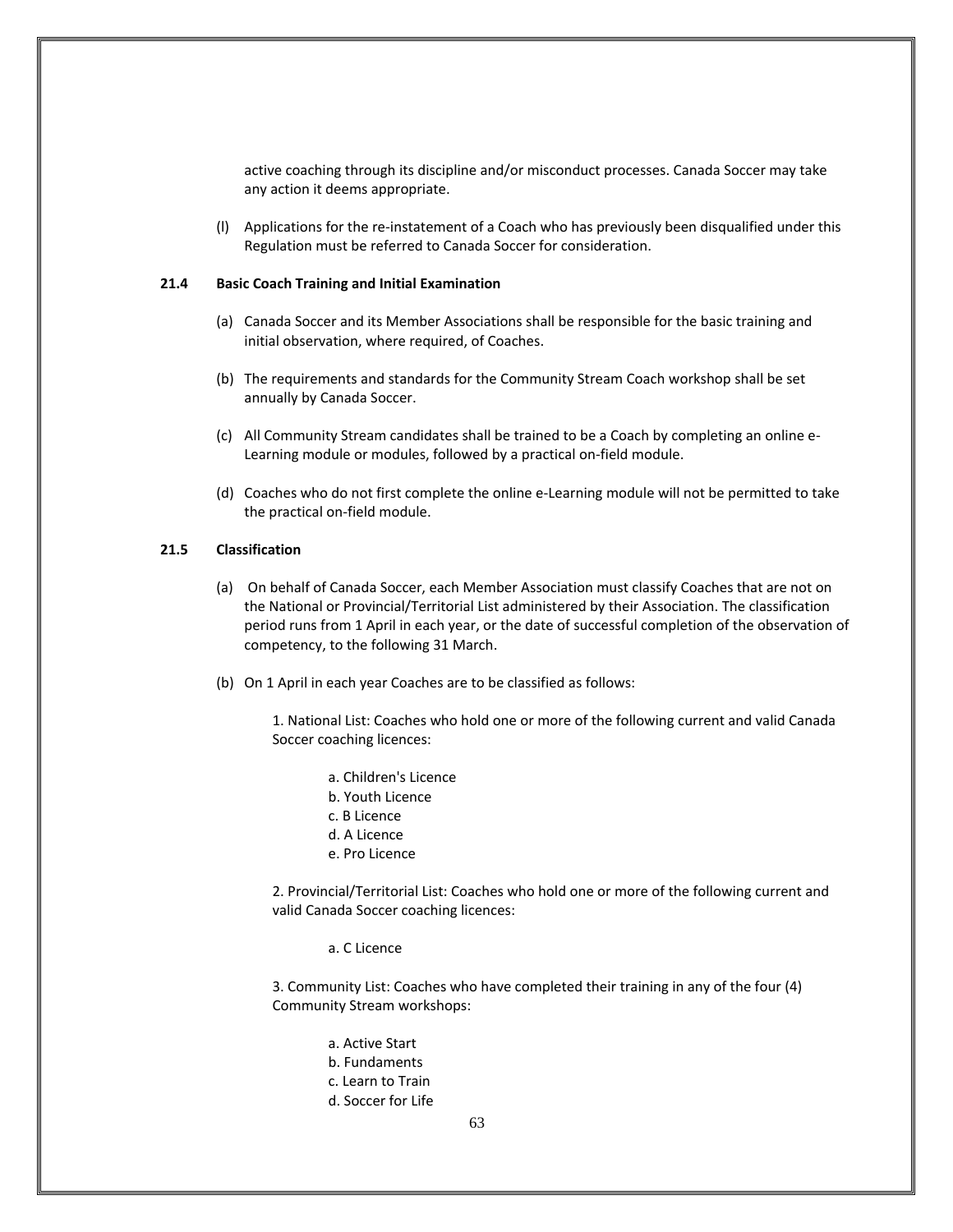- (c) Declared non-active Coaches: those Coaches who are no longer are active but who may wish to maintain their registration with Canada Soccer (this does not include accredited Coach Evaluators or Learning Facilitators who are no longer active Coaches)
- (d) When a Coach changes residence from one Member Association to another, the classification level must be accepted by the Member Association into whose area the Coach has moved.
- (e) In addition to successfully demonstrating practical competency in one or more training sessions and/or in one or more games, Coaches will be required to successfully complete all tasks and assignments associated with their respective Licence in order to be awarded that Licence.
- (f) All Canada Soccer Coaching Licences are valid for a period of three (3) years. To renew that Licence for a further three (3) years, the Coach will be required to acquire the minimum number of professional development points and complete any additional requirements as determined by Canada Soccer and outlined in the Maintenance of Certification and Professional Development Policy.

## **21.6 Competitions**

- (a) Member Associations are to advise successful candidates following their completion of a Community Stream workshop or C Licence, as to which local competitions they are eligible to coach. This may be done through the setting of standards, general or competition rules and regulations, or website posting.
- (b) Lists of Coaches shall be determined each season by Canada Soccer and Member Associations and made publicly available.
- (c) A Competition shall not have the authority to take action against the registration or certification of a Coach as provided for by the terms of the Coaches registration. Any allegation of an alleged breach under Regulation 21.8 or 21.10 must be reported to the Member Association, which must report to Canada Soccer for National List Coaches. Competitions may suspend a Coach from active coaching through its discipline and/or misconduct processes.

## **21.7 Training**

- (a) Canada Soccer shall specify the training requirements of Coaches at all levels and be responsible for accrediting courses of instruction to meet those requirements.
- (b) Coaches will be required to attend accredited training at intervals determined by Canada Soccer. Only training that is delivered by trained or certified learning facilitators, will be accepted.
- (c) Training may be delivered, at the appropriate levels, in conjunction with Member Associations, by learning facilitators trained or certified by Canada Soccer.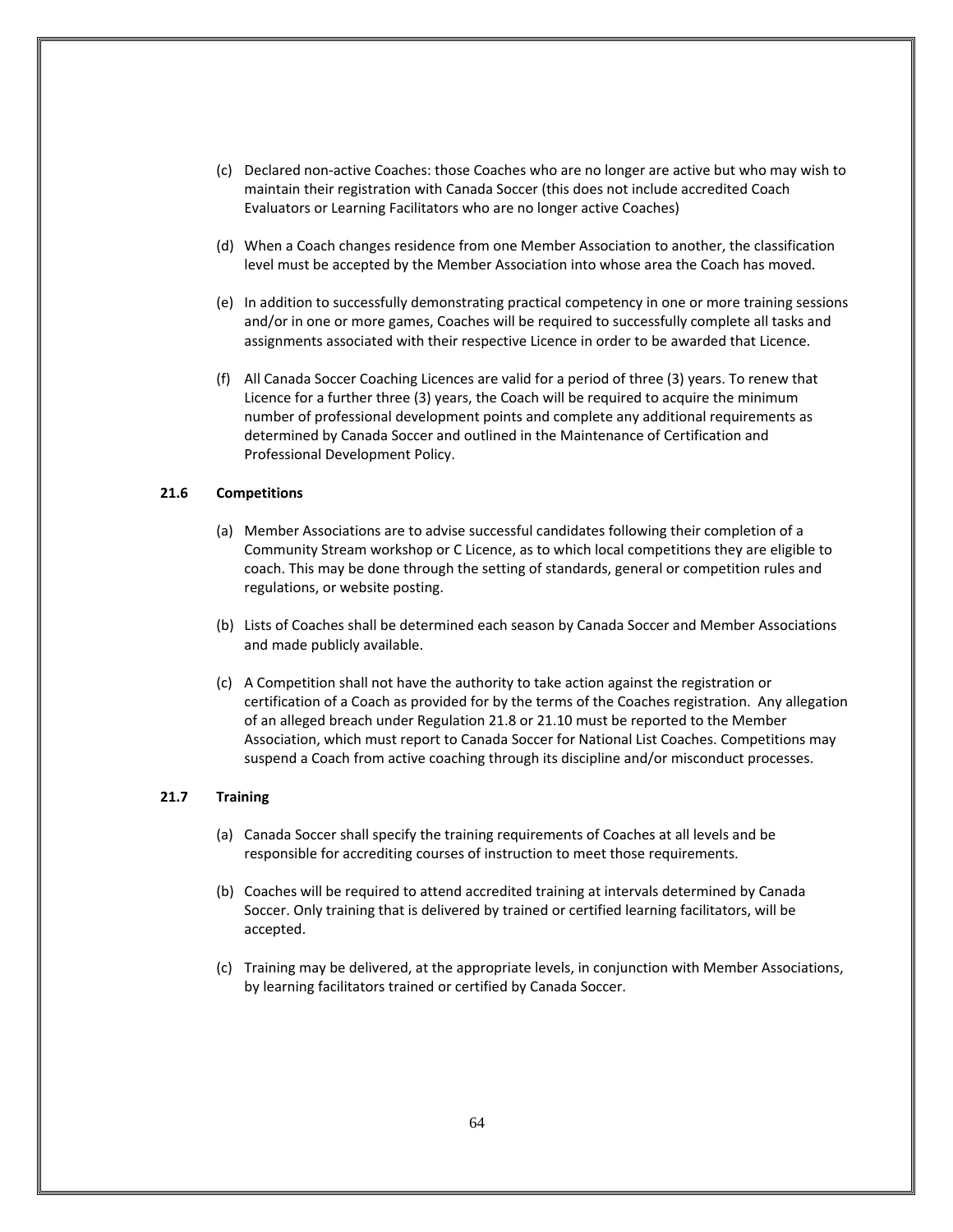## **21.8 Conduct of Coaches and Action in Relation to Registration and Certification**

- (a) Canada Soccer or the Member Association, as appropriate, shall have the authority to take action against a Coach as provided for by the terms of the coach's registration. Such action may be taken against a coach who has:
	- 1. Willfully misstated their age, or, date of birth; or

2. As a player or coach, violated the Laws of the Game to such a degree that a Disciplinary Committee subsequently imposes a penalty of suspension from playing or coaching; or

3. Been found to have committed an act of misconduct pursuant to the Rules and Regulations of Canada Soccer or the rules of the Member Association.

- (b) Any ruling against a coach through the discipline and misconduct processes will result in the review of the coach's registration and certification by Canada Soccer or the Member Association.
- (c) Any ruling against a coach through the discipline and misconduct processes regarding behaviour found to constitute a breach under 21.8 or 21.10 must be brought to the attention of Canada Soccer or the Member Association within 14 days of the relevant incident(s) decision for such to be acted upon in respect of the Coach Certification and/or Registration.
- (d) Only Canada Soccer or the Member Association has the authority to take action against the registration or certification of a coach as provided for by the terms of the coach's registration. Such action may only be taken through its Technical or Coaches' Committee.
- (e) In considering action against the registration or certification of a coach, the Coaches or Technical Committee may adopt such procedures as it considers appropriate and expedient for the determination of the matter brought before it and shall not be bound by any enactment of rule or law relating to the admissibility of evidence in proceedings before a court of law.
- (f) The Coach shall be given the opportunity to respond to the incident(s) decision within 14 days and set out any submissions which they wish the Committee to consider when considering what, if any, action to take. These submissions shall be made in writing.
- (g) As a guide to the procedures to be followed, the following may be used unless the Committee or Panel considers it appropriate to amend them:

1. The incident report and any supplemental reports as well as the incident(s) finding and decision will be provided to the Committee or Panel for consideration.

2. Any additional information or evidence in support of the incident decision will be provided to the Committee or Panel for consideration.

3. Evidence in response to the incident finding and decision submitted by the Coach will be provided to the Committee or Panel for consideration.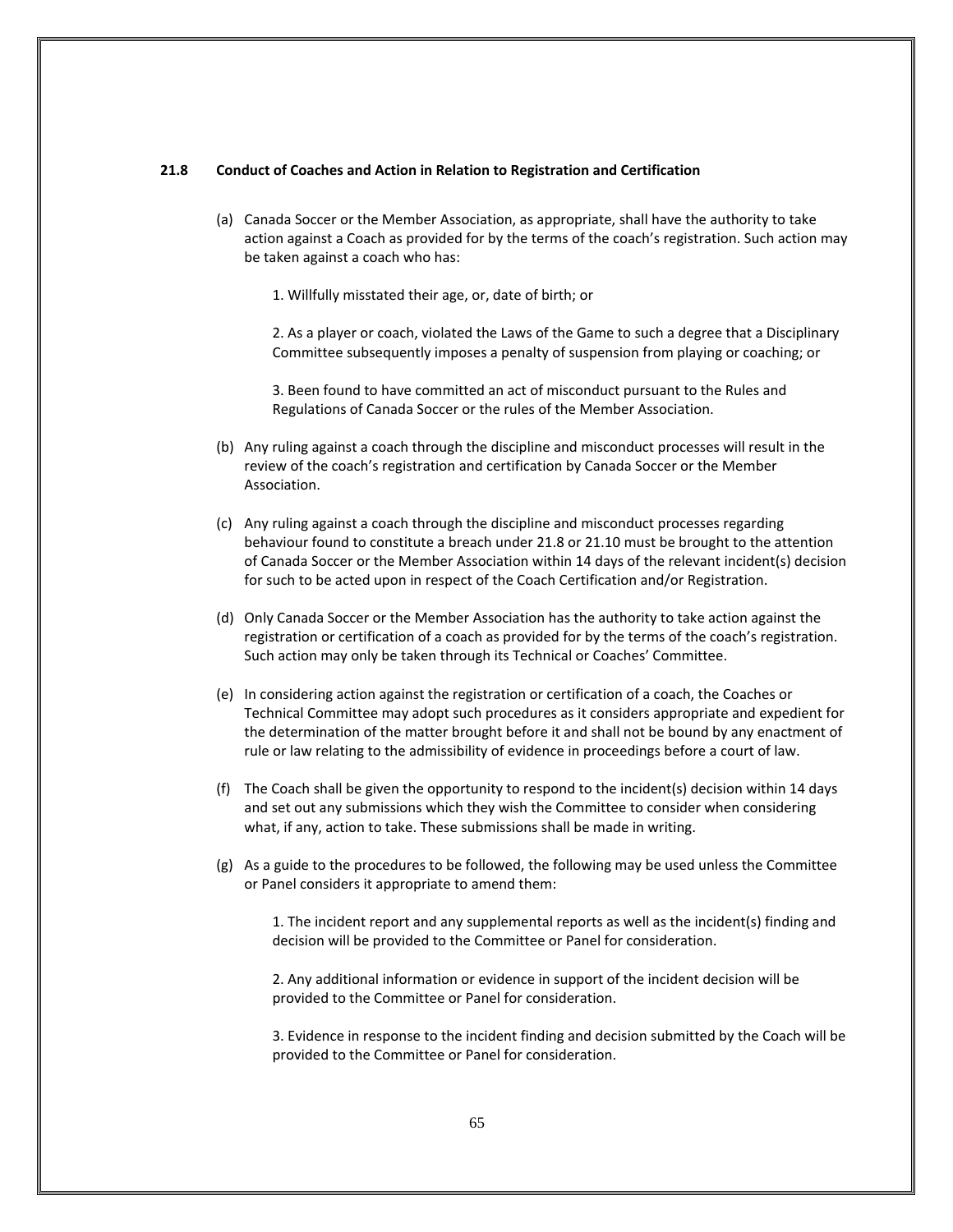4. After consideration of all information provided, the Committee or Panel shall make a decision as to any action against the registration or certification of the Coach as provided for by the terms of the Coaches registration. The decision shall be subsequently confirmed in writing.

5. The Committee or Panel shall have the power to take action as it considers appropriate. This may include, but is not limited to, censure, a period of remedial training, suspension or of removal of Registration and/or Certification.

- (h) A Coach may be dealt with as a participant in any alleged misconduct pursuant to the Rules and Regulations of Canada Soccer or the Member Association and/or Canada Soccer Disciplinary Code (i.e. by a Disciplinary Panel) or that of the Member Association, in addition to having action taken against them as provided for by the terms of registration. In such cases, a charge of misconduct shall be considered before any matter relating to the issue of Registration is dealt with by the Coaches' Committee under Rule 21.8 (a) (b) or (c).
- (i) In circumstances where it is considered appropriate, Canada Soccer or the Member Association may order that the Registration of a Coach be suspended with immediate effect pending determination of a charge of misconduct; the coach will be notified of the reason for such suspension and reported in writing of the reason for suspension and reported to the Disciplinary Panel hearing any resultant charge.
- (j) Action in respect of the Registration of Coaches on the National List will be considered by the appropriate committee of Canada Soccer.

## **21.9 Appeals against Decisions of the Coaches' Committee**

- (a) Where Canada Soccer or a Member Association, takes an action against a Coach under Regulation 21.8, then there shall be a right of appeal by the Coach against the decision (other than as set out below).
- (b) There shall be no right of appeal against a decision as provided in relation to the registration or classification of a Coach taken which is taken as part of the Annual Review by Canada Soccer, or Member Association.
- (c) Notice of an appeal against a decision made under Regulation 21.8 must be lodged with Canada Soccer or the appropriate Member Association within 14 days of notification of the decision appealed against and shall be accompanied by a fee of \$1500.
- (d) An Appeal shall be considered by an Appeals Panel comprised of members of the Canada Soccer Judicial Bodies or appropriate Member Association's Judicial Body established specifically to deal with appeals from decisions.

## **21.10 Codes of Conduct**

Coaches shall be bound the Canada Soccer Code of Conduct and Ethics.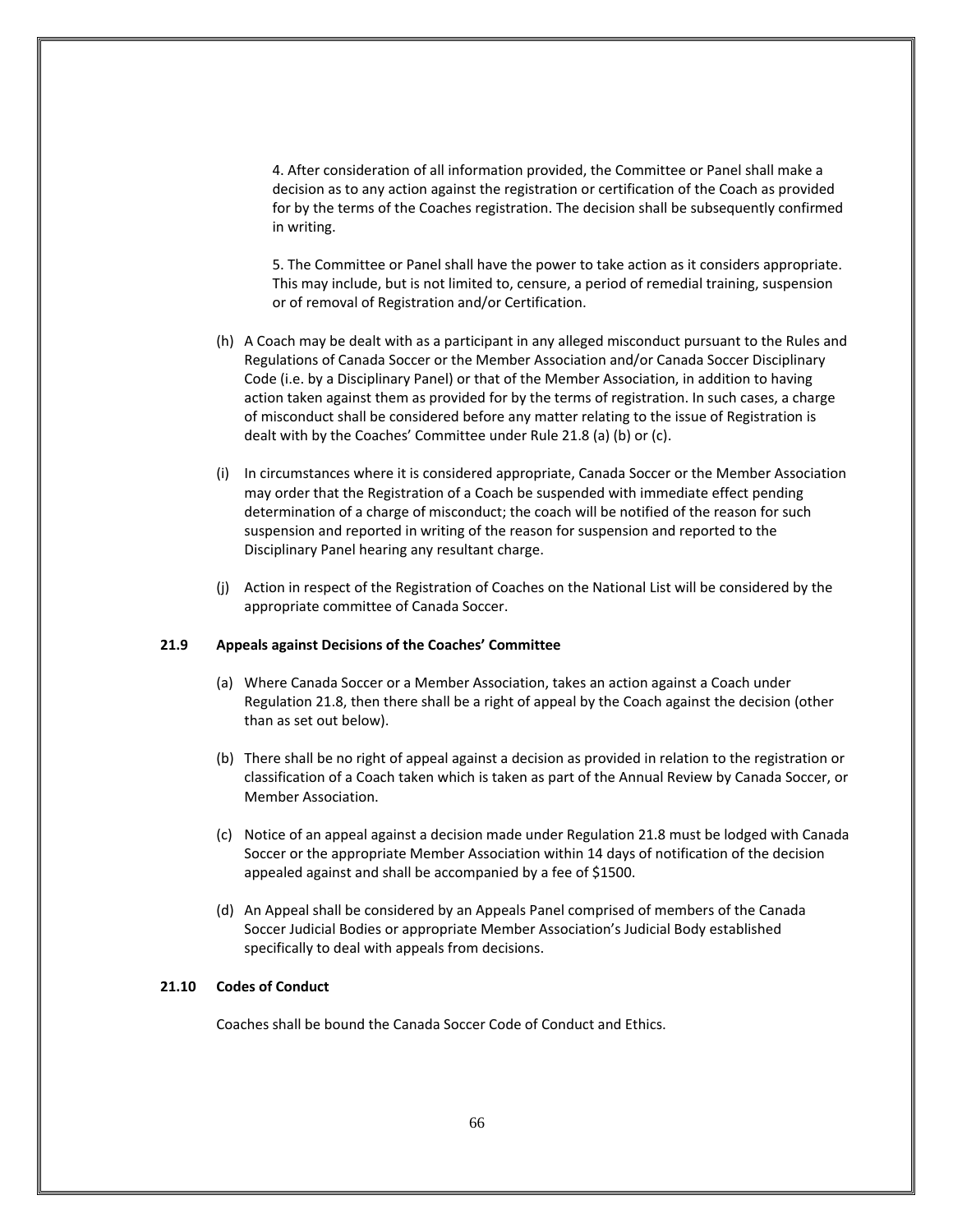## **21.11 Accredited Coach Evaluators**

(a) Coach Evaluators will be accredited by Canada Soccer in accordance with the NCCP criterion outlined below:

1. Provincial/Territorial Coach Evaluators: Coach Evaluators who are certified to evaluate candidates undertaking the Canada Soccer C Licence and B Licence

2. National Coach Evaluators: Coach Evaluators who are certified to evaluate candidates undertaking the Canada Soccer Children's Licence, Youth Licence, A Licence and/or Pro Licence.

(b) Coach Evaluators must attend Coach Evaluator in-service training as determined by Canada Soccer to maintain their accreditation. Re-accreditation will be dependent upon the Coach Evaluator having successfully completed a minimum of five (5) evaluations each year at the accredited level; attendance at in-service training; one (1) co-evaluation each year; and evaluation of assessments by Canada Soccer staff to the standard determined by Canada Soccer.

## **21.12 Accredited Learning Facilitators**

- (a) Learning Facilitators will be accredited by Canada Soccer in accordance with the NCCP criterion outlined below:
	- 1. **Community Learning Facilitators**: Learning Facilitators who have completed the Community Learning Facilitator training workshop and satisfied Canada Soccer that they have demonstrated the ability to facilitate the Community Coach workshops to the standard determined by Canada Soccer.
	- 2. **Provincial/Territorial Learning Facilitators**: Learning Facilitators who have completed the Provincial/Territorial Learning Facilitator training workshop and satisfied Canada Soccer that they have demonstrated the ability to facilitate the C Licence workshops to the standard determined by Canada Soccer.
	- 3. **National Learning Facilitators:** Learning Facilitators who have completed the National Learning Facilitator training workshop and satisfied Canada Soccer that they have demonstrated the ability to facilitate the Children's Licence, Youth Licence, B Licence, A Licence and/or Pro Licence workshops to the standard determined by Canada Soccer.
- (b) Learning Facilitators must attend in-service training as determined by Canada Soccer to maintain their accreditation. Re-accreditation will be dependent upon the Learning Facilitator having completed a minimum of two (2) workshops at the accredited level; attendance at inservice training; annual maintenance of a Coach Development – Personal Development Plan (CD-PDP); and, an evaluation of facilitation by Canada Soccer staff to the standard determined by Canada Soccer.

## **21.13. Member Association Responsibilities for Registered Coaches**

(a) **Personal Accident Insurance**: Member Associations are encouraged to investigate the need for Personal Accident Insurance for Coaches.